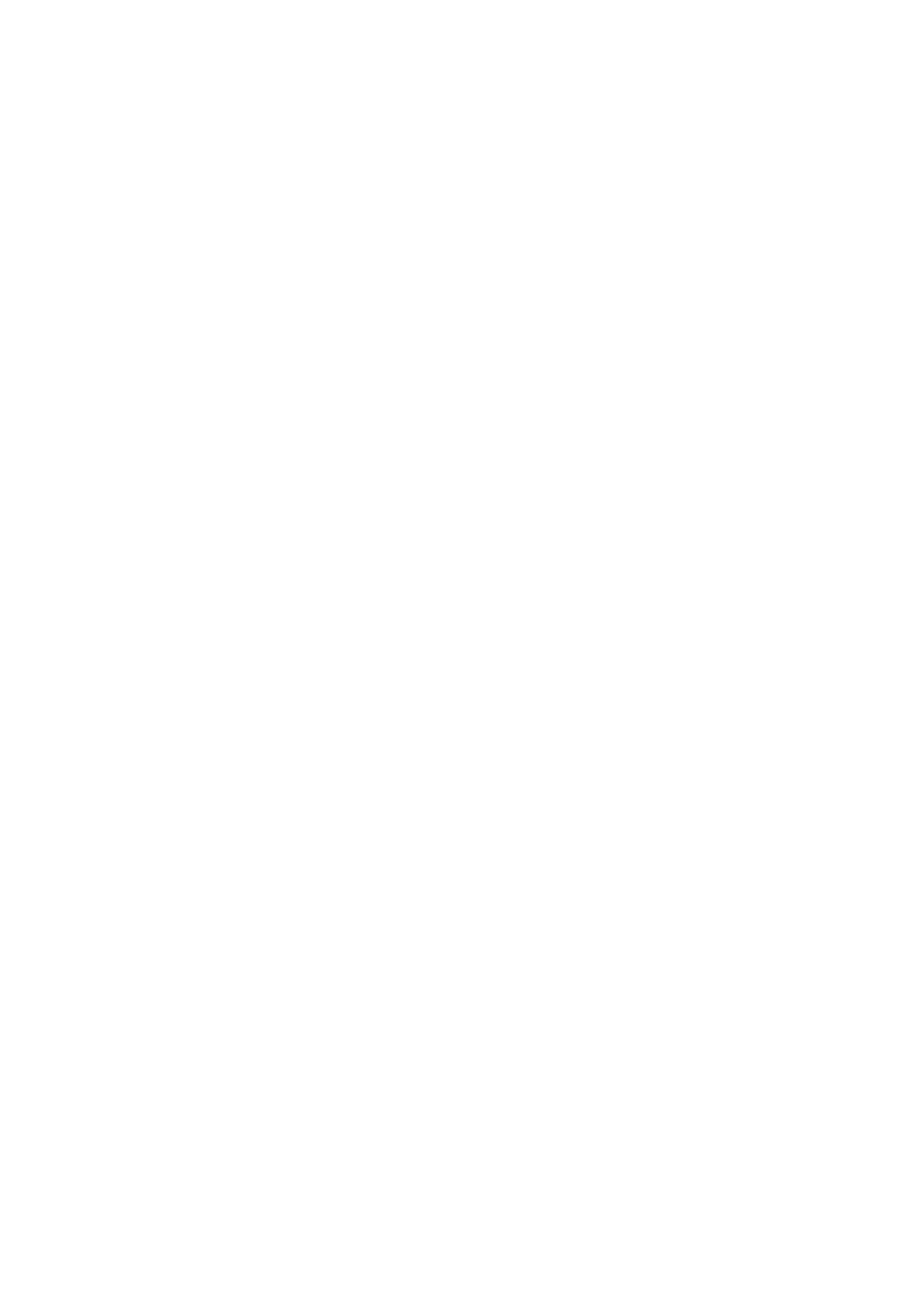# Foreword

Public private partnerships have become increasingly popular in government policy. Especially in the domain of international cooperation and development aid, an increasing part of the budget is spent on public private partnerships. The expectation is that this will enhance the efficiency of public good provisioning, improve local representation and increase the overall effectiveness of international cooperation and development aid.

Although it is too early to evaluate this claim, the findings in this explorative study show that the different partnerships have found alternative ways of approaching efficient service delivery, local representation and public good provisioning in the design and implementation of their partnerships. We have asked Aidenvironment and Triple E Consulting to explicitly focus on the potential contribution of partnerships to Inclusive Green Growth objectives, given our work on Inclusive Green Growth for the Dutch ministry of Foreign Affairs- Directorate General Trade and International Cooperation. Interviewing the actors involved in innovative partnerships has generated interesting insights into the potential contribution of partnerships to Inclusive Green Growth. Further work will be required to elaborate the implications of these insights for partnerships design.

Based on the findings presented in this study we will prepare a more comprehensive PBL report on the potential of public private partnerships for Inclusive Green Growth, which will be forthcoming Spring 2015. In this report we will further elaborate the conceptual framework and explore the conditions for effective partnership design. Please don't hesitate to contact us or check our website to learn more about the follow up.

We hope you will enjoy reading this report as much as we did and learn about the potential contribution of public private partnerships to Inclusive Green Growth.

Frank Dietz Head of the department of Sustainable Development Netherlands Environmental Assessment Agency (PBL) Bilthoven, the Netherlands



PBL Netherlands Environmental Assessment Agency



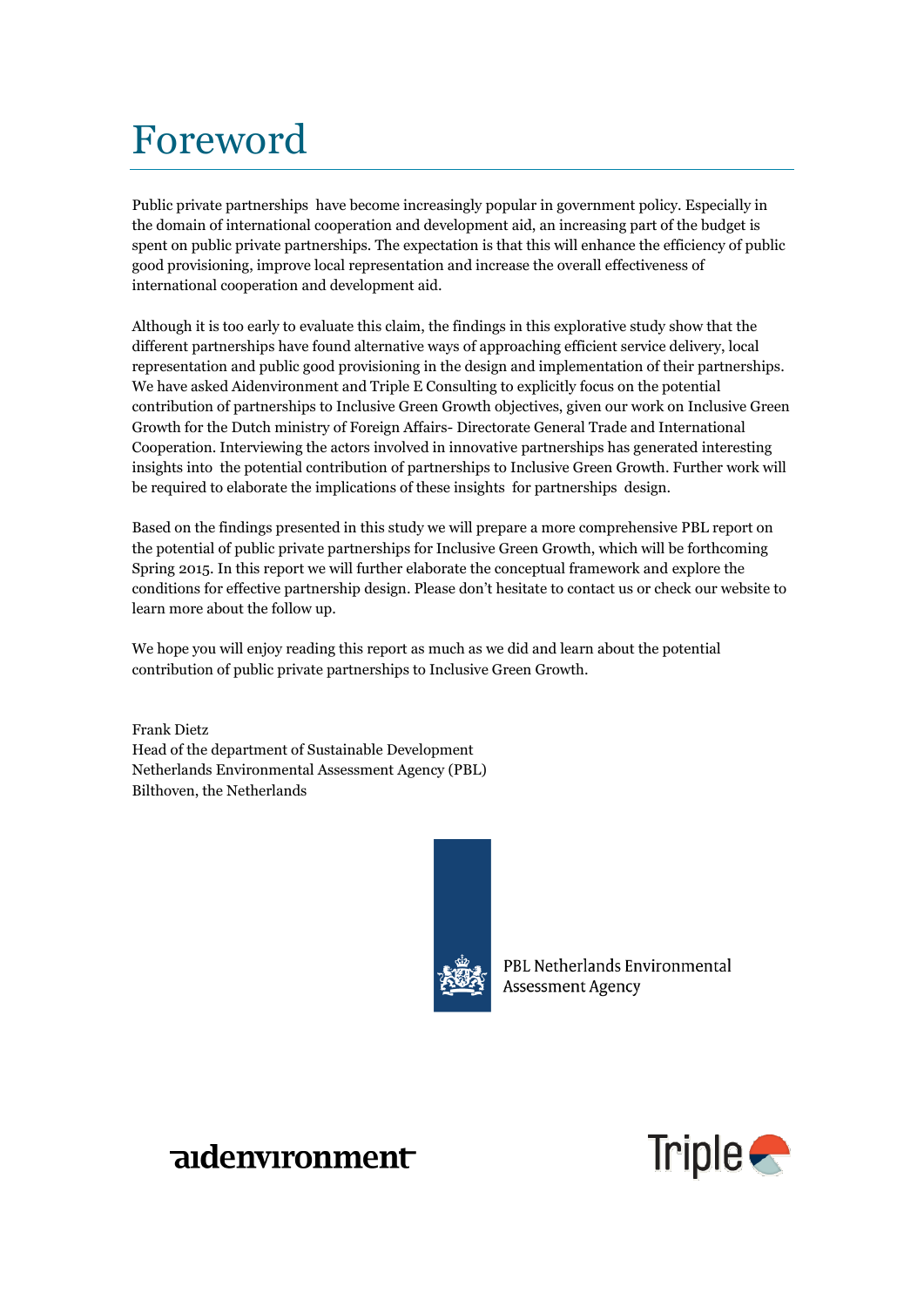## **Table of contents**

| 1.    | <b>Introduction</b>                             | 1                       |
|-------|-------------------------------------------------|-------------------------|
| 2.    | <b>Method and concepts</b>                      | $\mathbf 2$             |
| 2.1   | Approach and methods                            | $\overline{\mathbf{2}}$ |
| 2.2   | Concepts                                        | 3                       |
| 3.    | <b>Findings per Case Study</b>                  | 5                       |
| 3.1   | Introduction of the subsidy facilities          | 5                       |
| 3.2   | Introduction to the case studies                | 6                       |
| 3.2.1 | The water projects                              | 6                       |
| 3.2.2 | The Food Security projects                      | $\overline{7}$          |
| 3.2.3 | The sustainable energy projects                 | 9                       |
| 4.    | <b>Results of the analysis</b>                  | 12                      |
| 4.1   | Achievement of direct effects                   | 12                      |
| 4.2   | Achievement of systemic effects                 | 15                      |
| 4.2.1 | Governance failures or opportunities addressed  | 17                      |
| 4.2.2 | Market failures or opportunities addressed      | 18                      |
| 4.2.3 | Business models for inclusive and green markets | 18                      |
| 4.3   | Internal underlying factors                     | 22                      |
| 4.4   | <b>External underlying factors</b>              | 25                      |
| 5.    | <b>Conclusions and recommendations</b>          | 26                      |
| 5.1   | Main conclusions                                | 26                      |
| 5.2   | Recommendations                                 | 30                      |
|       | <b>Appendices</b>                               | 32                      |
|       | Appendix 1: Desk study questionnaire            | 32                      |
|       | <b>Appendix 2: Case Study Summary Reports</b>   | 35                      |

## aidenvironment

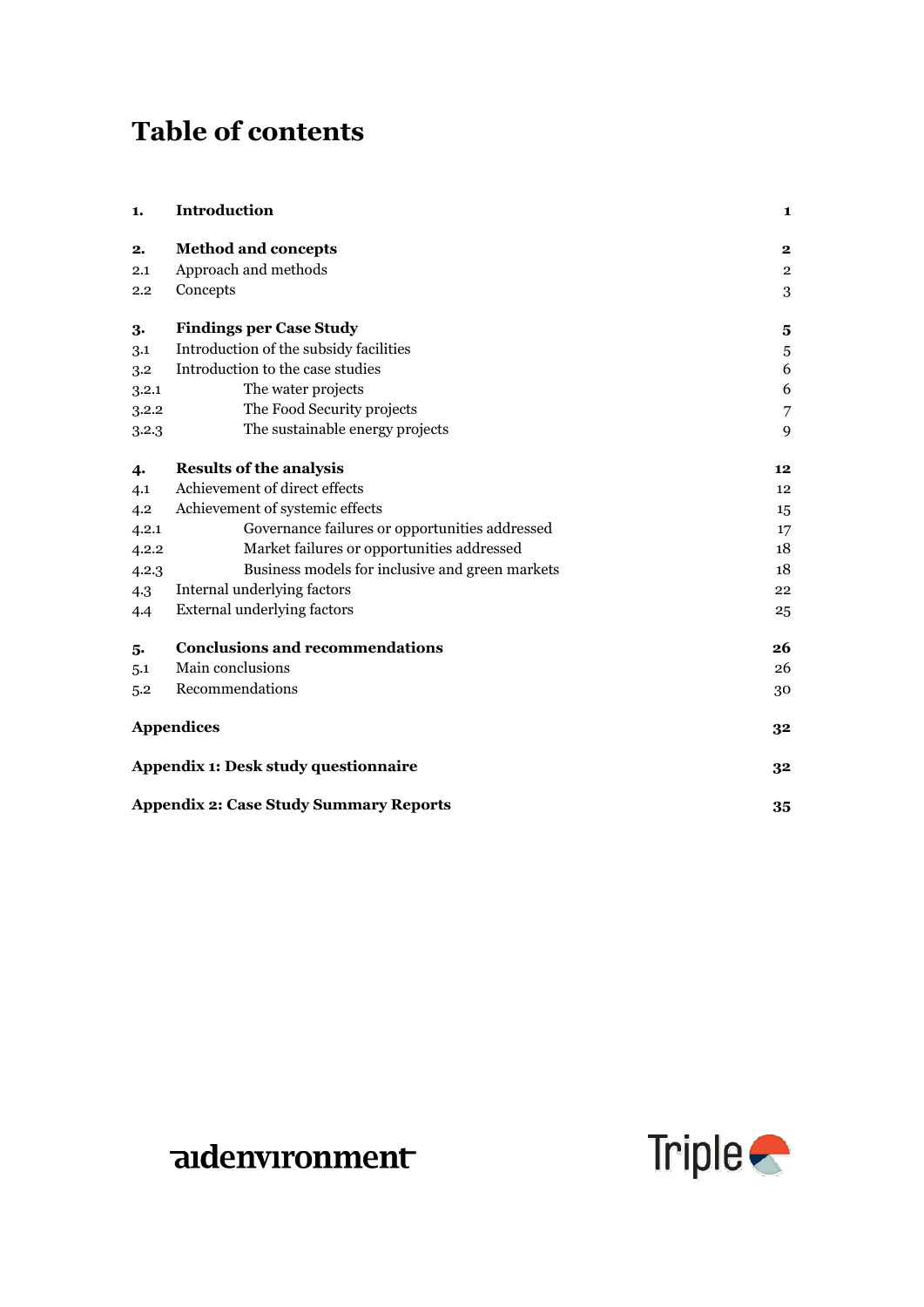## <span id="page-4-0"></span>**1. Introduction**

Inclusive Green Growth, or 'the economics of sustainable development' (WB 2012) is concerned with the welfare of current and future generations, e.g. a growth that is both inclusive (relating to social issues such as equality) and green (relating to environmental sustainability). It is based on the assumption of the need for economic growth- to reduce poverty and accommodate a growing world population- but underlines the need for growth to be green and inclusive in order for it to be welfare enhancing. Economic growth is usually not green nor inclusive because of failures in the current market system and in governance (non-priced environmental resources, non-representative or lacking institutions, weak property rights etc). Effective Inclusive Green Growth strategies address these underlying market and governance failures and thus manage to create synergies between growth, social inclusiveness and environmental sustainability. A further elaboration of the concept of Inclusive Green Growth (IGG) and of the elements of Inclusive Green Growth strategies can be found in Bouma and Berkhout (2015).

Public-Private Partnerships (PPPs) have the potential to be an effective vehicle for Inclusive Green Growth strategies because they combine the efficiency of private sector actors with the regulatory capacity of public actors and social representation of civil society organizations. The Netherlands Environmental Assessment Agency (PBL) is interested to know under which conditions and to which extent public private partnerships contribute to Inclusive Green Growth objectives. This is why they commissioned this study and collaborated in the design of the analytical framework. Based on the findings of this study, the Netherlands Environmental Assessment Agency will prepare a separate publication, in which the analytical framework of the analysis and assumptions behind Inclusive Green Growth and the potential of public private partnerships will be further elaborated.

Against this background, the objectives of this project are:

- To explore whether the PPPs promoted by the Dutch Ministry of Foreign Affairs address the objectives of Inclusive Green Growth in their plans and actions;
- To reflect on the opportunities and constraints for strengthening Inclusive Green Growth effects, by considering their (potential) role in addressing underlying market and governance failures.

It must be emphasised that this is an exploratory study, and not an evaluation study. The PPPs that were selected for this study do not have explicit Inclusive Green Growth objectives, so they cannot be judged on whether they do nor do not achieve IGG objectives. Any comparisons between projects that will be made in this report purely have the aim to distinguish patterns and draw explorative lessons with regard to PPP design.

The study was carried out by Aidenvironment (project leader) and Triple E Consulting. During the inception phase of the study there has been close collaboration with the Ministry of Foreign Affairs and the Netherlands Enterprise Agency (RVO) in order to select the PPPs to be studied and agree on the approach to be taken. There have also been meetings with the PPP Lab, to coordinate our study with their activities.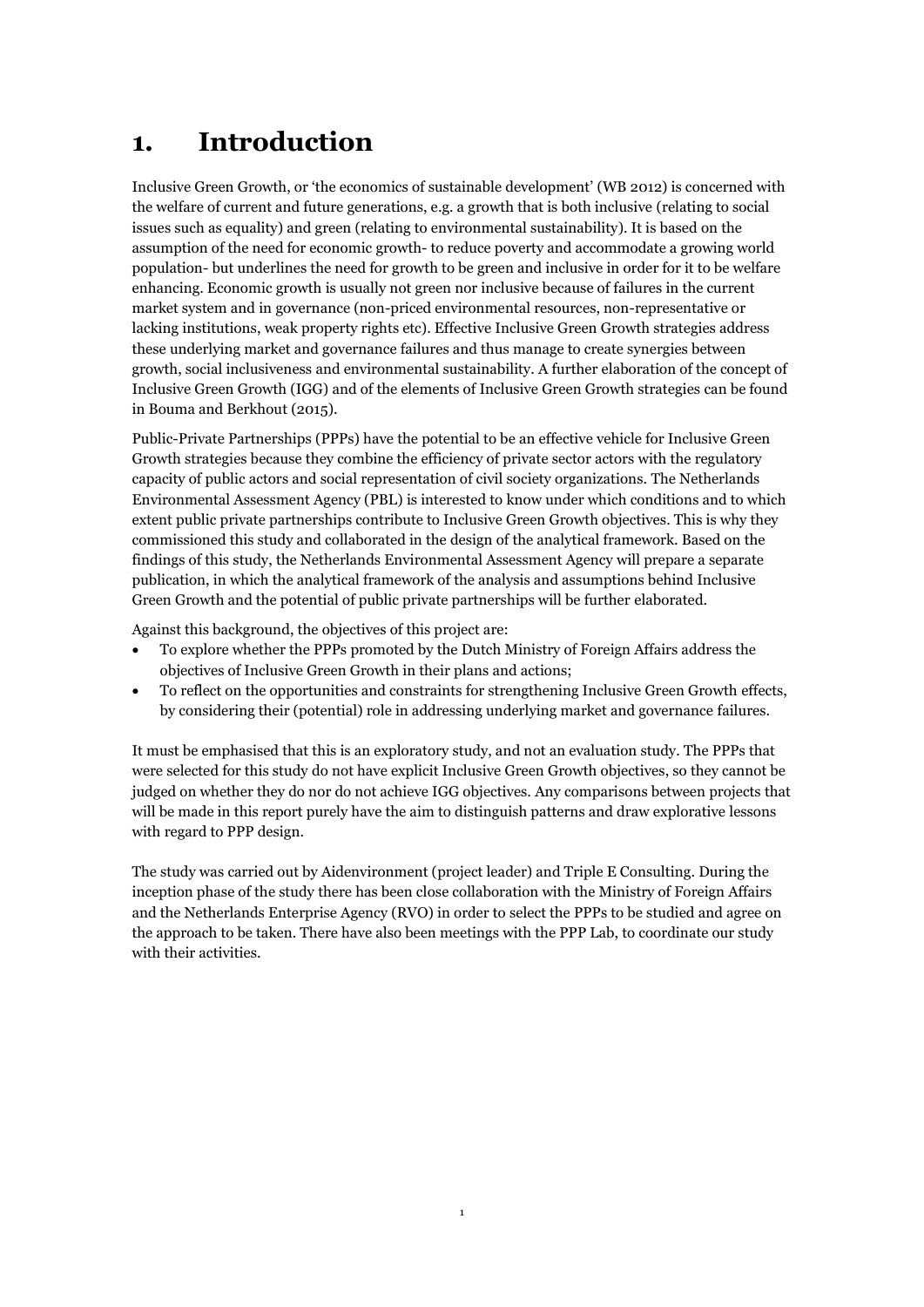## <span id="page-5-0"></span>**2. Method and concepts**

### <span id="page-5-1"></span>**2.1 Approach and methods**

For the analysis, we selected partnerships initiated by the Ministry of Foreign Affairs in the field of water (FDW), food security (FDOV) and renewable energy. Further details of these three facilities are provided in chapter 3.1.

To select the PPPs to be studied from these 3 facilities, we positioned the partnerships on the basis of their potential contribution to Green Growth (eco-efficiency, sustainable resource use), Inclusive Growth (resource access, poverty alleviation) or Inclusive Green Growth (attention for both access & eco-efficiency, integrated decision-making) objectives, as well as the expected potential of the PPP to address underlying market and governance constraints. We scored the 46 partnerships available from these 3 facilities as potential case-studies on their potential to contribute to Green (environmental) objectives and/or Inclusive (social equality) objectives, within the perspective of growth. Using this overview we then selected 9 PPPs based on the following criteria:

- Equal representation (3 each) of PPPs from the food security, water and sustainable energy subsidy facilities;
- Expected contribution to green and inclusive objectives, according to project design and first results<sup>1</sup>;
- Access to information and availability of partners for interviews.

For the 9 selected partnerships the available project documentation was analysed and of each PPP 3 partners were interviewed to discuss and reflect on the potential of partnerships for Inclusive Green Growth. Interviews were semi-structured, based on an interview protocol developed beforehand, but also leaving sufficient flexibility for additional insights gained during the interviews. In some cases a list of questions was sent in advance for interviewed persons to prepare themselves (see Appendix 1). To address the various issues that might play a role in assessing the contribution by PPPs to IGG, a framework was developed (Figure 1), that was used as general guidance for the interviews. The background behind this framework will be further elaborated in the forthcoming PBL report.

|                                                                             | Direct (project) effects                                                                                                                                                                                                                                                      | Indirect (systemic) effects                                                                                                                                                                       |
|-----------------------------------------------------------------------------|-------------------------------------------------------------------------------------------------------------------------------------------------------------------------------------------------------------------------------------------------------------------------------|---------------------------------------------------------------------------------------------------------------------------------------------------------------------------------------------------|
| Partnership<br>objectives and<br>characteristics                            | Choice of objectives<br>$\bullet$<br>(synergies/trade-offs)<br>Partnership characteristics<br>$\bullet$<br>(expertise & experience)                                                                                                                                           | Long term commitment<br>with topic/in region<br>Specific attention for<br>$\bullet$<br>systemic constraints                                                                                       |
| Underlying factors<br>influencing effects<br>(design, contract,<br>context) | Design of agreement<br>$\bullet$<br>(financing, division of risk<br>& responsibilities)<br>Implementation<br>(monitoring, enforcement,<br>internal organisation)<br>Context factors: urgency of problem, institutional context,<br>socio-economic context, finances available | External accountability<br>٠<br>Stakeholder participation<br>$\bullet$<br>Learning and knowledge<br>$\bullet$<br>exchange system<br>Flexibility<br>I۰<br>Roles for local authorities<br>$\bullet$ |

#### **Figure 1 Methodological Framework**

<u>.</u>

<sup>1</sup> For energy, 3 projects were available; these were all selected although not all of them at the outset had inclusive and green objectives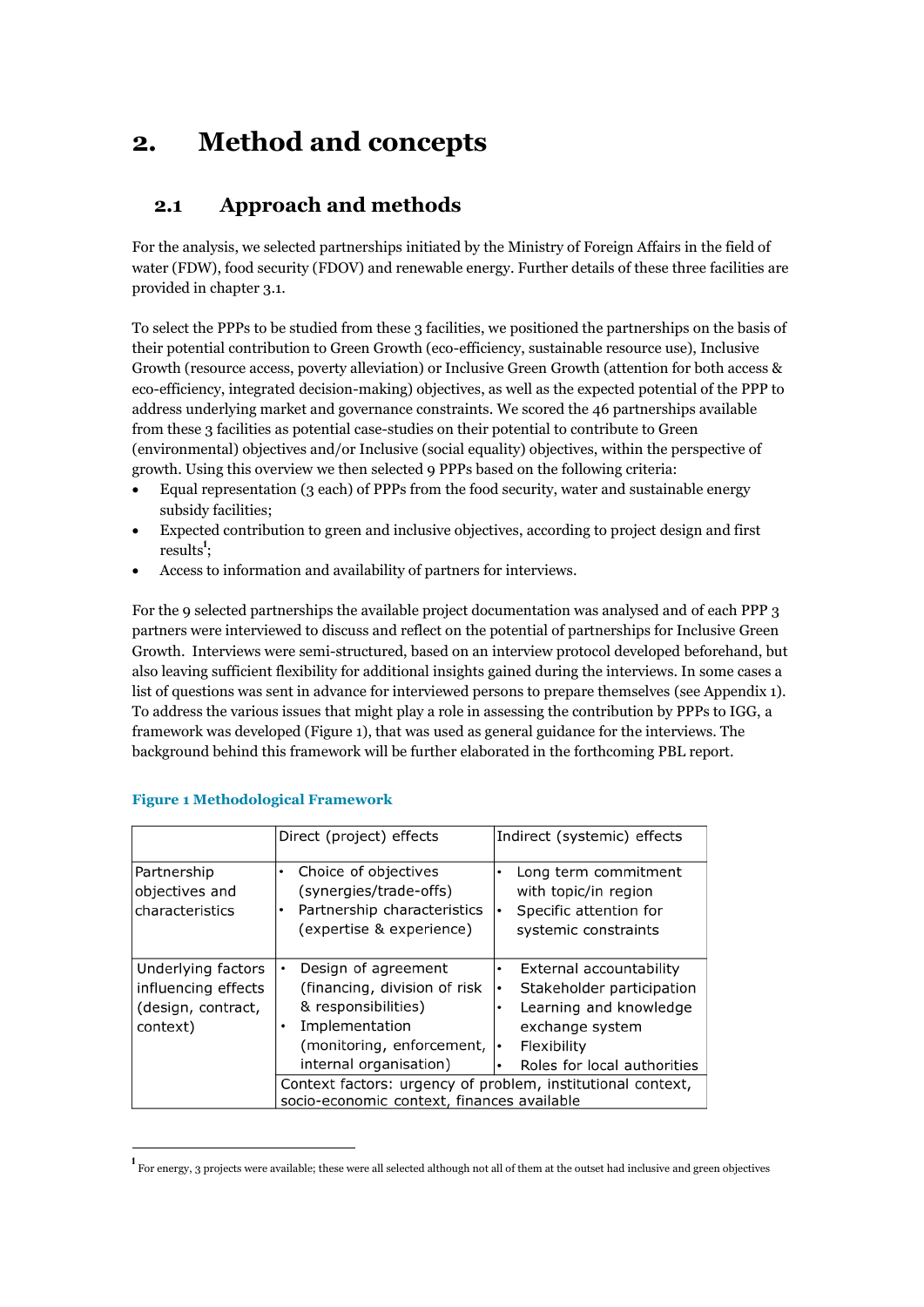At the PPP project level, the analysis focused on the project objectives and theory of change, the concrete activities and expected results, how risks and responsibilities are divided between the partners, how the project is financed and how knowledge sharing, communication and decisionmaking are organized. We were especially interested in the partnership agreement, including questions related to the monitoring and (internal) enforcement of responsibilities, but also related to external accountability and transparency of partnership objectives. Therefore we paid specific attention to the business models and roles of private partners in the partnerships – as a fundamental aspect in which PPPs differ from conventional development projects.

Several underlying factors (both internal and external) can influence the performance of the partnerships, and whether results are being achieved. We distinguish between success factors that are internal to the PPP (i.e. show up in the design phase of the project and its implementation) and success factors that relate to the relations of the PPP with external factors, stakeholders and contextual factors.

One particular design factor is the nature and content of the partnership agreement. Other factors are characteristics of the partners involved in the PPP, problem analysis, objectives, intervention strategy, target groups, instruments and mitigation / compensation measures. With respect to success factors for systemic effects in the design phase, we will analyse to what extent upscaling and other impacts in the design phase are directly or indirectly addressed. Process- or implementation factors include the role of the public agency partner, working relationships in practice and internal knowledge exchange (project level effects) and the extent to which systemic effects are addressed during the implementation. We also studied how the different interests are represented in decisionmaking, both internally (of the different partners) and externally (representation of stakeholders). Finally, also contextual factors were examined on a project and systemic level.

### <span id="page-6-0"></span>**2.2 Concepts**

We hereby provide some more background in the use of the concepts that are fundamental to this study: direct and indirect GGG issues and effects. For a further elaboration we refer to Bouma and Berkhout (2015) and the forthcoming PBL report on PPPs for Inclusive Green Growth.

#### **Direct IGG effects**

The concept of Inclusive Green Growth should be understood against the background of the current non-green and non-inclusive growth of the world economy. It acknowledges the trade-offs between growth, green and inclusiveness, but stresses that in the overarching objective of social welfare there is room for synergies: Environmental degradation reduces welfare, and increasing inequality reduces welfare also, so growth that is environmentally sustainable and socially just enhances welfare more than growth that is destructive and that leads to inequality (Bouma and Berkhout, 2015). Therefore, in terms of direct effects this study focuses at environmental ('green') effects and socio-economic and equity ('inclusiveness') effects, within the context of a sound business plan which guarantees economic viability. It would be a wrong assumption that this will always lead to economic growth, but at least the green and inclusive model should be financially and economically viable ('growth') to assure long-term sustainability.

Environmental effects can be in particular resource efficiency; (renewable) energy; CO2 emissions; biodiversity and ecosystems; waste. Inclusiveness effects can be improved access to resources, finance and knowledge; improved / equitable income; appropriate technology; employment for the poor; green job creation; education; health. Economic (growth) effects are captured by analyzing in detail the business opportunities and risks for private sector partners involved in the PPP. Tabular overviews of possible direct and indirect IGG effects are given in chapter 4 (tables 4.1 and 4.3).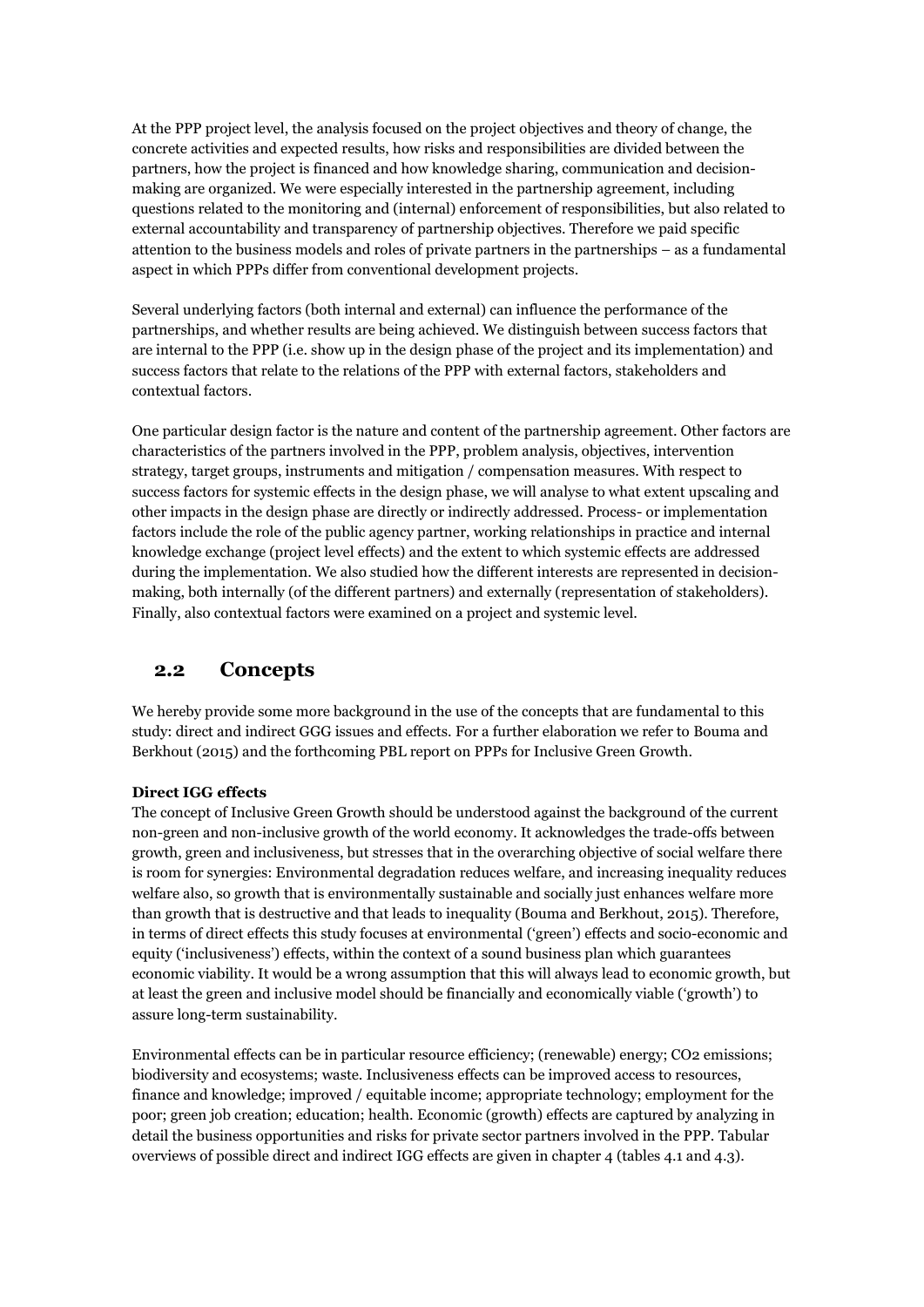#### **Indirect IGG effects**

The concept of IGG holds an important promise as compared to conventional interventions with environmental or social objectives, by emphasizing the need to address underlying governance or market failures to green or inclusive growth. These are considered to be indirect effects of PPPs, because the PPPs do not normally have objectives to address these underlying issues. We refer to indirect or systemic effects of the PPP as related to underlying governance or market failures or opportunities. These indirect effects of the PPP may operate through leverage of the existing funding, or follow-up activities that can be either new subsidized projects or commercial activities, or through new stakeholders joining the project.

Systemic effects can show in factors like more equitable distribution of user rights; representation of marginalised groups in decision making; improved accountability; leadership and alignment of multi-stakeholder interests; learning mechanisms and open access knowledge sharing mechanisms; appropriate technologies with enhanced mutual efficiencies (e.g. in the area of water and energy). We made a distinction between systemic effects that directly correspond to the public objectives of the PPP and systemic effects by way of creating a long-term interest of private partners to continue with the activities initiated by the project - as a result of market creation or stabilization of existing markets caused by the project (see further).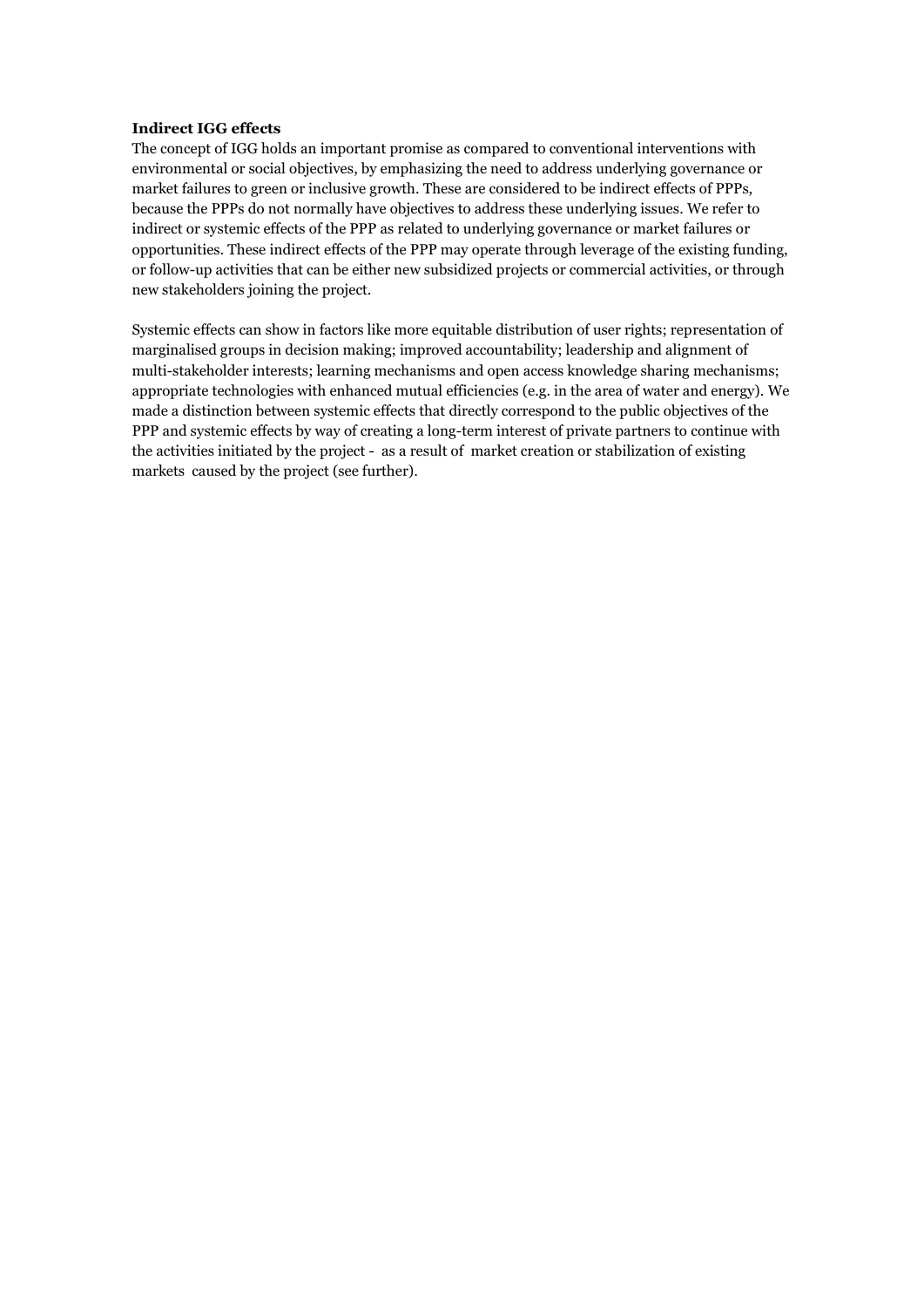## <span id="page-8-0"></span>**3. Findings per Case Study**

As outlined in chapter 2, in this project nine case studies are examined, financed by three Dutch subsidy facilities in respectively the food, water and sustainable energy sectors. Below, first a brief introduction to the three subsidy facilities will be given, then in a nutshell the nine case studies will be introduced based on their key characteristics. The study resulted in detailed analytical reports for each selected PPP, and of these reports summaries were made. The summaries can be found in Appendix 2. Interested readers can also request for more detail the full case study reports, available from PBL.

## <span id="page-8-1"></span>**3.1 Introduction of the subsidy facilities**

1. *The Sustainable Water Fund (FDW)* stimulates public/private collaboration in the water sector in order to contribute towards water safety and water reliability in developing countries. In real terms this means collective initiatives between governmental bodies, industry and NGOs or knowledge institutions that focus on the following sub-themes and which could be eligible for subsidies from FDW:

- Improved access to drinking water and sanitation;
- Efficient and sustainable water use, particularly within agriculture;
- Safe deltas and improved basin management.

2. *The Facility for Sustainable Entrepreneurship and Food Security (FDOV*) stimulates PPPs within the sphere of food security and private sector development in developing countries. In concrete terms this means that governmental parties, businesses and NGOs or knowledge institutions can collectively enter into a cooperative partnership with the Dutch ministry of Foreign Affairs and become eligible for a grant for a project respecting the following thematic conditions:

- Proposals should evidently contribute to improving local or regional availability of qualitatively good food and nutrition;
- Proposals aiming at market efficiency and at making (food)chains sustainable should in any case focus on national and regional markets;
- Proposals exclusively concerning non-food trade crops are excluded from this call.

3. *In the DGIS Promoting Renewable Energy Programme*, the Dutch government has allocated a budget of  $\epsilon_{500}$  million for promoting the use of renewable energy in developing countries in the period 2008-2014. The programme is implemented through over 30 partners including World Bank, GIZ, HIVOS/SNV, and a range of innovative private sector partners. The objective of the Dutch government's Promoting Renewable Energy Programme (PREP) is to encourage the use of renewable energies in developing countries. The ultimate goal is to support developing countries to draw up and implement effective renewable energy policies. The programme has four pillars:

- Direct investments in access to renewable energy in priority regions in Sub Saharan Africa and Indonesia
- Influencing the policies of partners who are responsible for investments in the field of renewable energy
- Ensuring sustainability of the production of biomass that is used for energy consumption purposes
- Building knowledge and capacity in recipient countries
- .

Proposals for all above three facilities must demonstrate to have positive effects in terms of access to water or food security or sustainable energy, and contribute to poverty reduction. The proposals are also assessed in terms of their possible negative effects on environmental and social sustainability issues, and where negative effects are identified these must be mitigated or compensated.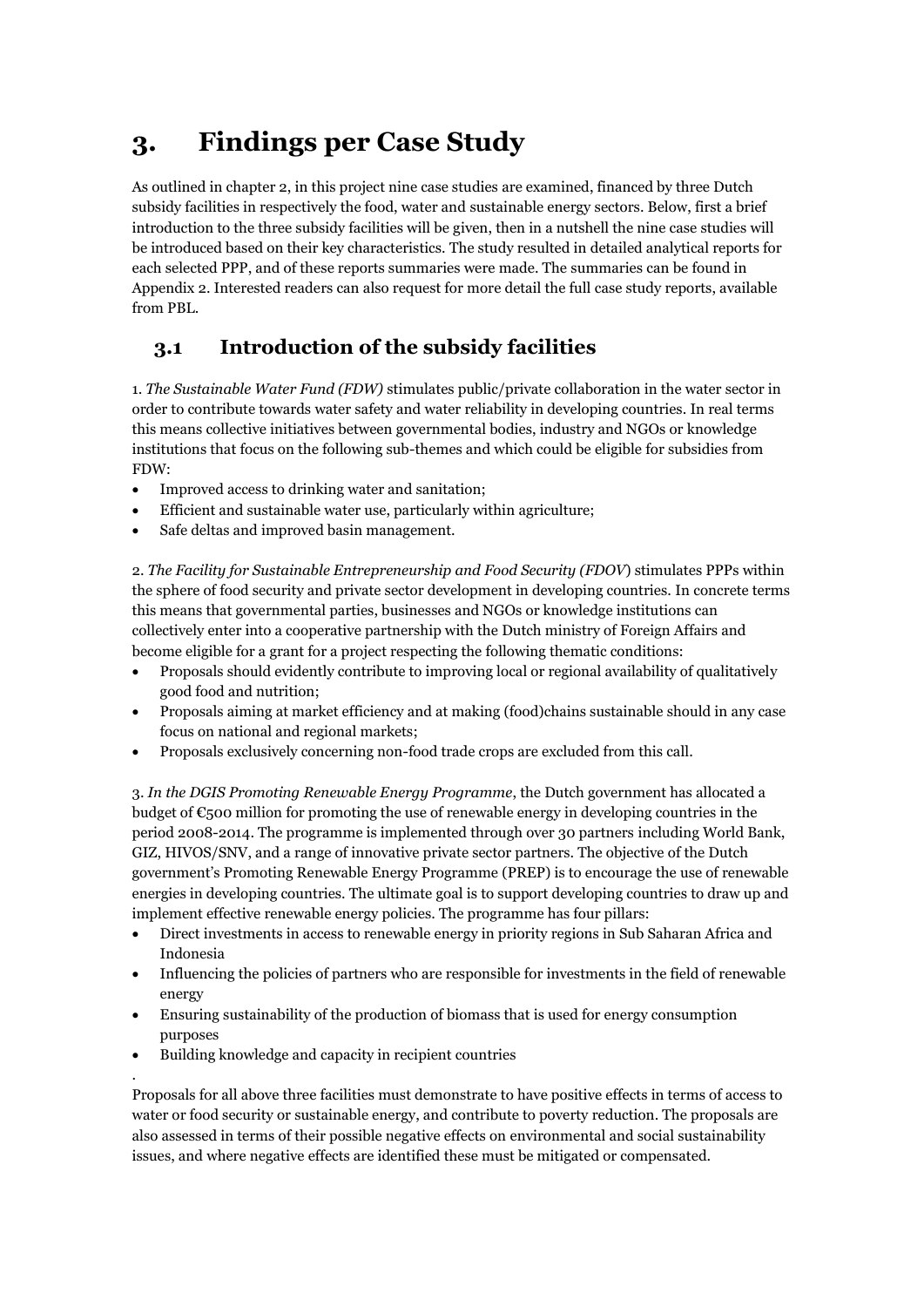## <span id="page-9-0"></span>**3.2 Introduction to the case studies**

#### <span id="page-9-1"></span>**3.2.1 The water projects**

#### *1. Malawi: Water Demand Management to Mitigate Water Shortages*

| Topic / sector        | Water supply and sanitation in Malawi                                           |
|-----------------------|---------------------------------------------------------------------------------|
|                       | The PPP focuses at water supply and sanitation by the approach of water         |
|                       | demand management.                                                              |
| Country & region      | Malawi (1 region)                                                               |
| <b>Budget</b>         | € 2.6 million, of which almost 49% grant, 25% by Dutch water company, 6% by     |
|                       | Dutch NGO and 20% by Malawi water company (cash and in-kind)                    |
| Types of partners     | • Dutch water company (semi-private)                                            |
|                       | • Dutch NGO with local presence and office (NGO)                                |
|                       | • Malawi water company (private)                                                |
|                       | • Malawi local government (public)                                              |
| Project phase         | April 2013 to April 2019                                                        |
| <b>Business model</b> | There are serious problems in the availability of water for serving all local   |
|                       | communities (32% still has no access to water), while some institutions use     |
|                       | much water. Sanitation facilities have a lower coverage (80% has poor access).  |
|                       | By reducing non revenue water losses, water will become available for new       |
|                       | water connections. The private Malawi water company intends, with the           |
|                       | financial help of Dutch government, a private Dutch water company and a         |
|                       | Dutch-based NGO, to improve access to water in Malawi. For a viable business    |
|                       | model it would be required that poor consumers pay low fees and larger          |
|                       | consumers pay for their mandatory water tariffs, but this is unlikely to happen |
|                       | soon. The Dutch water company provides expert knowledge, but does not have      |
|                       | a commercial interest to expand business in Malawi without development aid.     |
|                       | Their activities can be seen as consultancy-based hard- and software provision  |
|                       | to improve access to water in an effective way. To be able to do so, the        |
|                       | collaboration with the Dutch-based NGO is essential.                            |

### *2. Vietnam: Climate Change and Water Supply in the Mekong Delta*

| Topic / sector    | Water supply and sanitation in Vietnam                                            |
|-------------------|-----------------------------------------------------------------------------------|
|                   | The PPP focuses at water supply and climate change adaptation.                    |
| Country & region  | Vietnam (3 provinces)                                                             |
| Budget            | $\epsilon$ to million, of which 44% grant. Both cash and in-kind contributions by |
|                   | Vietnam partners                                                                  |
| Types of partners | • Northern / Dutch water company (semi-private)                                   |
|                   | • Three Vietnam water companies (semi-public)                                     |
|                   | • Three provincial government agencies (public)                                   |
|                   | • Northern and southern research institutes                                       |
| Project phase     | April 2013 to April 2017.                                                         |
| Business model    | There are serious problems in the source of water, due to salinisation and        |
|                   | declining groundwater table. The PPP provides short-term solutions by water       |
|                   | infrastructure development, including a shift to using surface water              |
|                   | ('hardware'), and long-term solutions by a climate adaptation plan ('software').  |
|                   | In this project, the Dutch water company provides both consultancy services       |
|                   | (climate adaptation plan, capacity building) and hardware (including surface      |
|                   | water treatment facilities and piped systems). The hardware component,            |
|                   | supported by capacity building, is business-as-usual. The second component is     |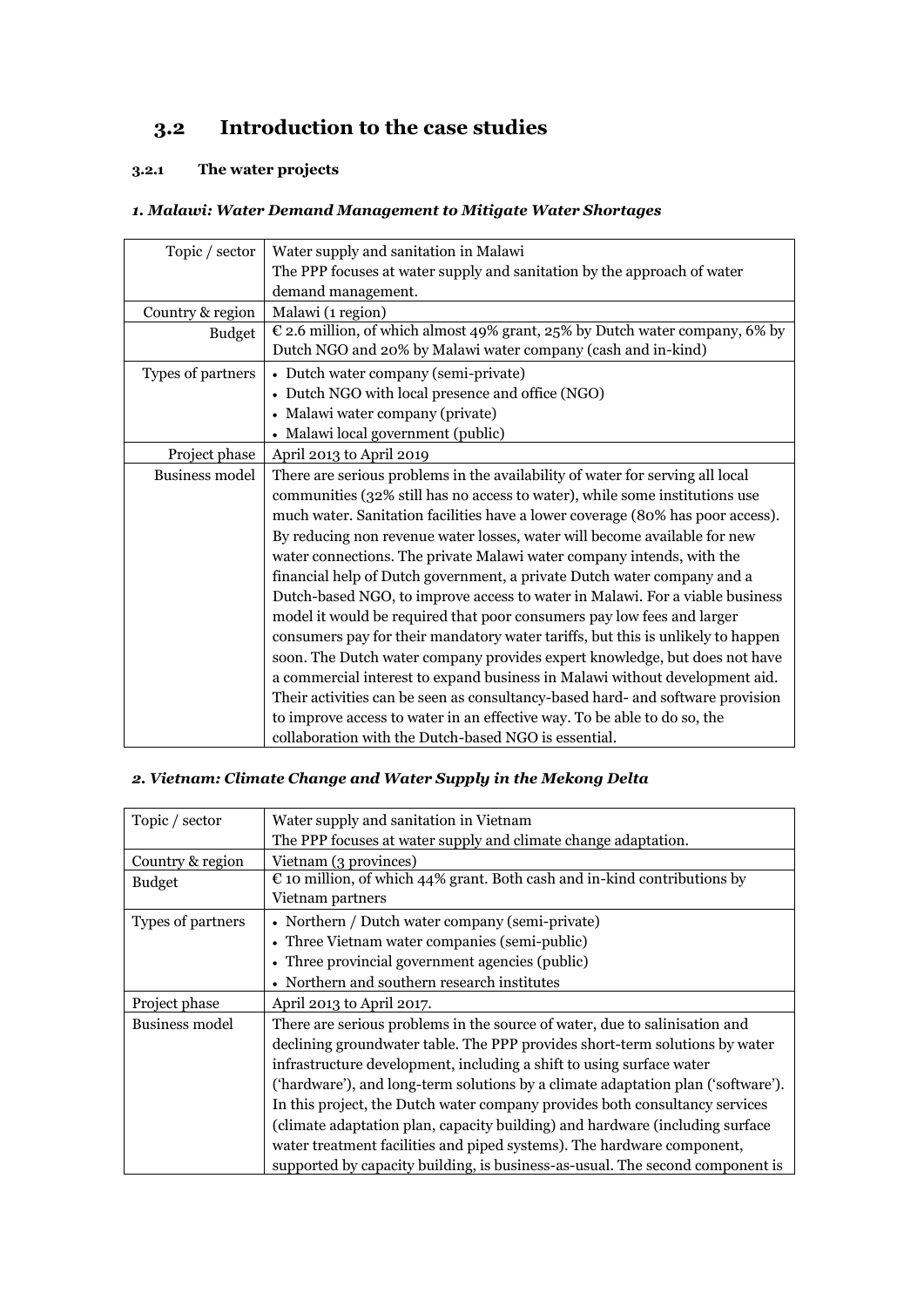| more challenging, and will generate a suite of potential follow-up activities.    |
|-----------------------------------------------------------------------------------|
| The project leads to perspectives for future investments in line with the climate |
| change adaptation plan, and therefore commercial follow-up activities beyond      |
| the project context can be considered likely. For the Vietnam water companies     |
| a viable business model is difficult to achieve, as public subsidies are not      |
| transparent and water tariff rates are probably too low.                          |

### *3. Colombia: Integrated Water Management System for a Climate Intelligent Coffee Sector in Colombia*

| Topic / sector        | Integrated water management in Colombia                                                 |
|-----------------------|-----------------------------------------------------------------------------------------|
|                       | The PPP focuses at integrated water management in 25 river basins, with the             |
|                       | aim to stabilise and improve coffee production                                          |
| Country & region      | Colombia                                                                                |
|                       | 25 river basins: 25 coffee-growing municipalities in 5 departments (provinces)          |
|                       | of Colombia (Antioquia, Caldas, Cauca, Narino, Valle del Cauca)                         |
| <b>Budget</b>         | Total $\epsilon$ 25 million, with the following contributions:                          |
|                       | • FDW: $C$ 9.5 million                                                                  |
|                       | • Private company : $\epsilon$ 4.5 million                                              |
|                       | • National coffee federation: $\epsilon$ 2.5 million                                    |
|                       | • Public agency: $\epsilon$ 2.5 million                                                 |
|                       | • Research institute: 5% all in kind                                                    |
|                       | • The in-kind contribution by project beneficiaries (farmers) is $\epsilon$ 4.3 million |
| Types of partners     | • National coffee federation (non-profit with semi-public character)                    |
|                       | • Global private company                                                                |
|                       | • Colombia public institution                                                           |
|                       | • Northern research institution                                                         |
|                       | • Southern public research institution                                                  |
| Project phase         | The project started in July 2013 and will run up to June 2018 (5 years).                |
| <b>Business model</b> | In coffee production areas in 2012 there were serious floods, while in other            |
|                       | years there was drought and diseases, all being triggered by climate change.            |
|                       | Together this causes a 30-40% reduction in coffee production, which means a             |
|                       | serious loss of income for farmers and reduced security of supply for the coffee        |
|                       | traders. Coffee production and processing are also the main water user in the           |
|                       | region. Colombia coffee has a special flavor and has a special value for the            |
|                       | global coffee trader. The private global coffee trader has two main interests in        |
|                       | this PPP. First it wants to stabilize and secure its special brand coffee supply.       |
|                       | Second, it has decided to globally work on the water challenge and from this            |
|                       | PPP wants to develop an integrated water management approach that can be                |
|                       | applied in other regions. The PPP allows to develop such an approach because            |
|                       | of the good relations with research institutes and the national coffee federation       |
|                       | that has national coverage. Although water is the entry point, the PPP actually         |
|                       | aims to develop a financially viable landscape management model, which all              |
|                       | partners see as a major challenge and interest.                                         |

#### <span id="page-10-0"></span>**3.2.2 The Food Security projects**

#### *4. Ghana: Sustainable Maize Programme in Northern Ghana*

| Topic / sector | Food Security - improvement of maize production and sales via a farmers' |
|----------------|--------------------------------------------------------------------------|
|                | cooperative in which private and public partners participate.            |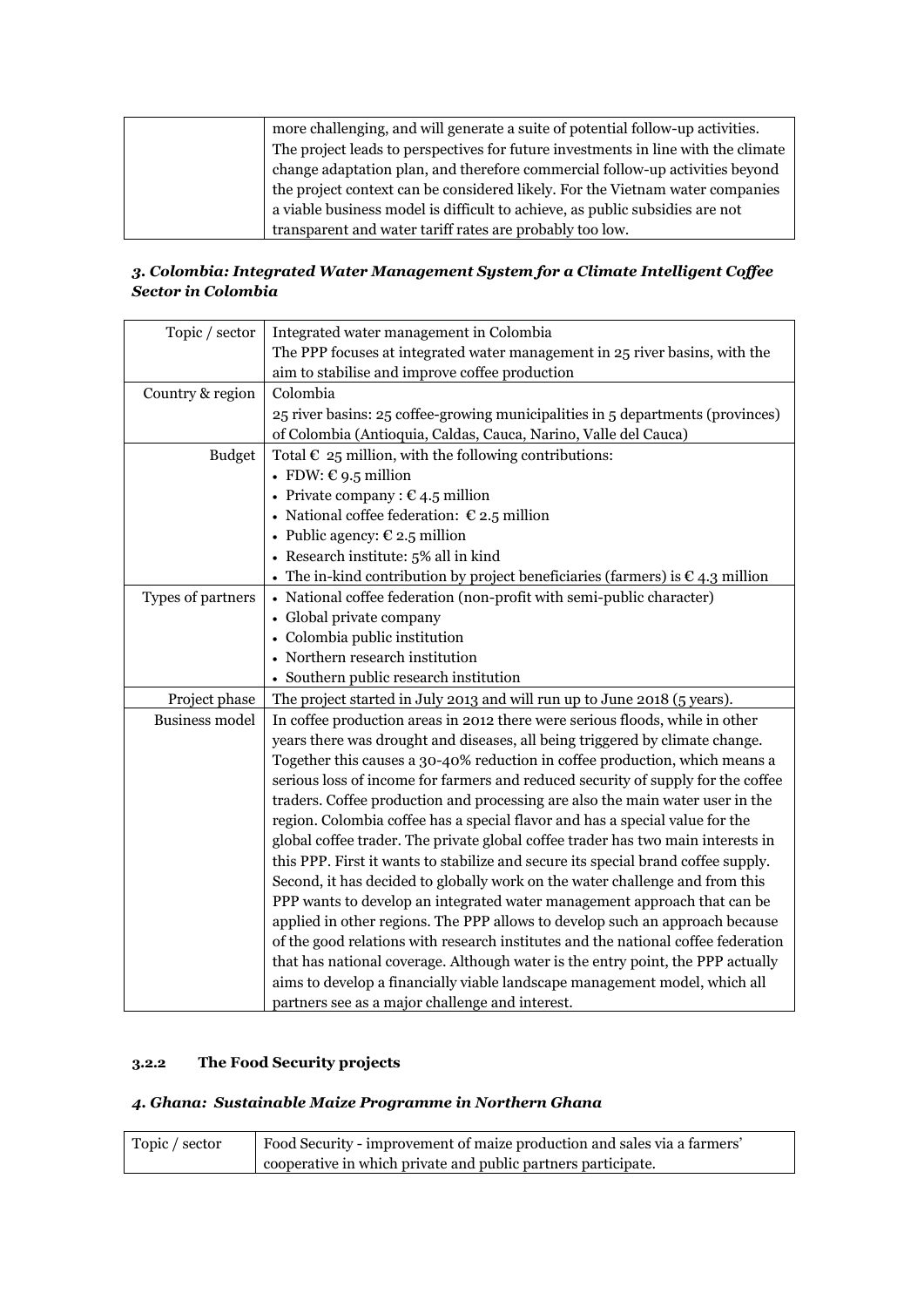| Country & region      | Ghana - Northern Region                                                            |
|-----------------------|------------------------------------------------------------------------------------|
| <b>Budget</b>         | Total $\epsilon$ 4.1 million, of which 2 million provided by Dutch government to a |
| (public/private)      | Northern NGO, and the rest contributed by the farmers' cooperative (17.3%),        |
|                       | which is founded by a large Northern private fertilizer company active in the      |
|                       | region (also contributing 17.3%) and a North/Southern agricultural inputs          |
|                       | company (17.3%).                                                                   |
|                       | Northern NGO aiming to promote fair and sustainable international supply<br>1.     |
| PPP partners          | chain arrangements in the West African agricultural commodity sectors              |
|                       | (public partner)                                                                   |
|                       | North/Southern fertilizer and agricultural inputs provider (private partner)<br>2. |
|                       | Northern large mineral fertilizer company from Norway (private partner)<br>3.      |
|                       | Agricultural cooperative set up in 2009 by the Northern and<br>$\overline{4}$      |
|                       | North/Southern (private company)                                                   |
| Project phase         | The project started in 2014 and will last until 2018. So far, the inception phase  |
|                       | of the project in which the project organization was set up has been completed     |
|                       | and 2,500 out of targeted 12,000 farmers have been involved in the project.        |
| <b>Business model</b> | Key private interest in this project is the stabilization and improvement of a     |
|                       | food supply chain (maize). Agricultural inputs are sold by the private parties to  |
|                       | farmers who are trained to apply better farming practices so that production is    |
|                       | more efficient and more sustainable. The resulting outputs are bought by the       |
|                       | private parties at a guaranteed price from the farmers and subsequently sold on    |
|                       | the market. Main public interest in the project is an increase in food security    |
|                       | and better livelihoods of subsistence farmers in Northern Ghana through            |
|                       | improved farming methods.                                                          |

#### *5. Ethiopia and Kenya: Food Security through Improved Resilience of Small Scale Farmers in Ethiopia and Kenya (FOSEK)*

| Topic / sector        | Food Security – Agriculture (coffee and local food crop)                          |
|-----------------------|-----------------------------------------------------------------------------------|
| Country & region      | Ethiopia and Kenya                                                                |
| <b>Budget</b>         | Total € 9,267,581                                                                 |
|                       | (50% by the Dutch government and 50% by the project partners)                     |
| Types of partners     | • Northern NGO                                                                    |
|                       | • Northern private partner (large international coffee trading organization)      |
|                       | • Southern private partners (local coffee traders)                                |
|                       | • Southern for profit member based organizations                                  |
|                       | • Southern research institution                                                   |
| Project phase         | The PPP started in 2014, the project has conducted the baseline study for         |
|                       | intercropping possibilities. Implementation of activities will start in January   |
|                       | 2015.                                                                             |
| <b>Business model</b> | The business case has the following components:                                   |
|                       | 1) The establishment of nurseries at cooperative level that should become a       |
|                       | viable business and new commercial activities of the farmer organizations         |
|                       | after 7 years;                                                                    |
|                       | 2) The buying, collecting, storing, selling and distribution of locally produced  |
|                       | food crops;                                                                       |
|                       | 3) A pilot in Kenya for the establishment of milk cooling plants at farmer        |
|                       | organizations to collect, buy, store, sell and distribute cooled, locally         |
|                       | produced milk for local markets.                                                  |
|                       | The business model in this case for the private partners is that the local coffee |
|                       | market in the participating countries is stabilized and supply to the traders is  |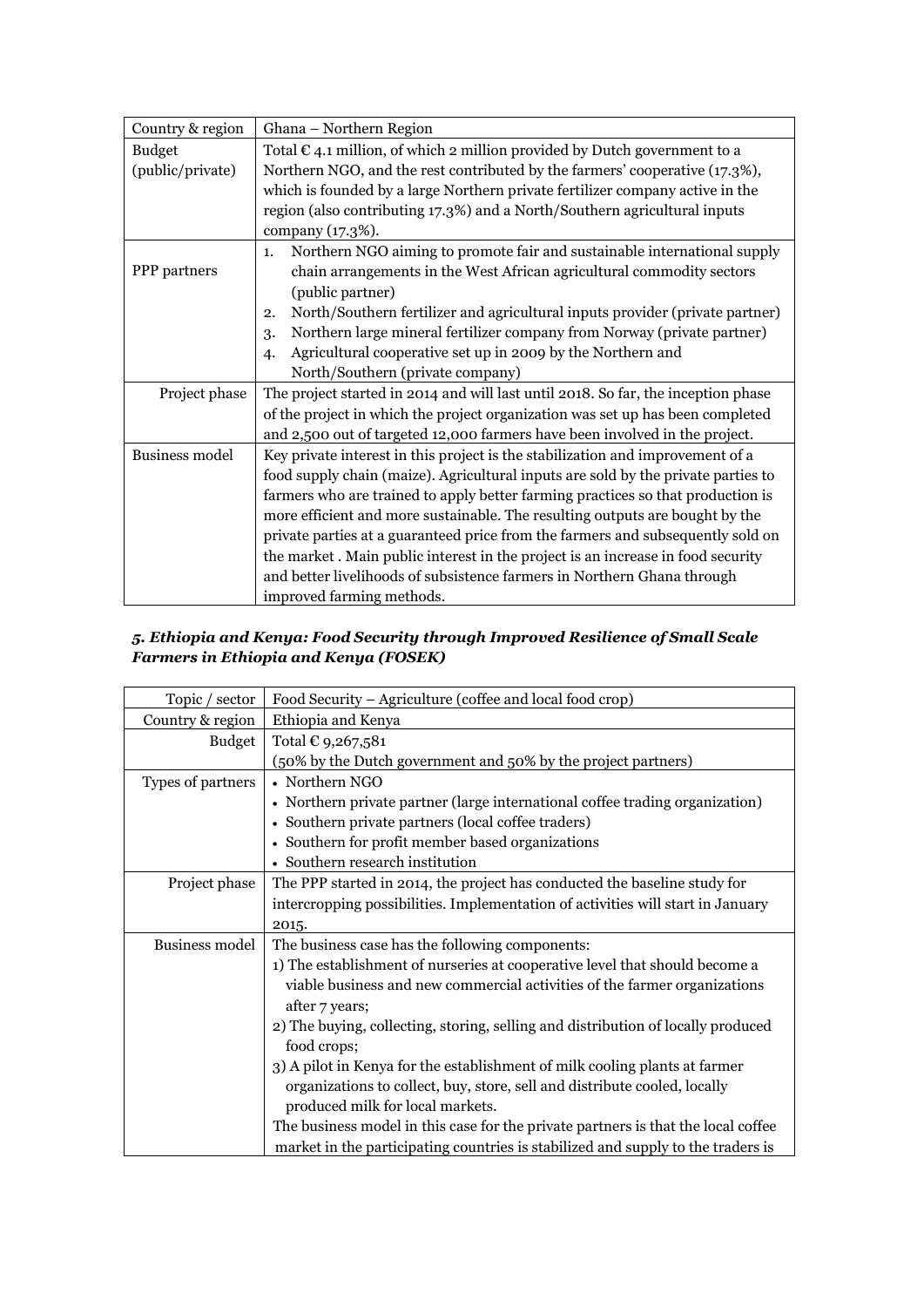| increased through improved productivity by stimulated better farming              |
|-----------------------------------------------------------------------------------|
| practices of local farmers. Public interest is that farmers profit from growing a |
| larger variety of crops in various ways, which directly benefits their own        |
| nutrition and indirectly benefits from selling excess food crops to the local     |
| market and selling improved coffee yields to the coffee traders.                  |

#### *6. Uganda, Kenya, Tanzania: 4S@scale: Creating viable smallholder-based coffee farming systems*

| Topic / sector        | Agriculture – Integrated farm management systems including biogas.               |
|-----------------------|----------------------------------------------------------------------------------|
|                       | The PPP focuses at coffee producers and the coffee value chain.                  |
| Country & region      | Uganda, Kenya and Tanzania.                                                      |
| <b>Budget</b>         | $E$ 16.296.530, with following cash contributions:                               |
|                       | Northern NGO: 32% (these are all expected carbon income and carbon loans         |
|                       | that are expected to become available in the coming 5 years, starting this year) |
|                       | Large coffee trader and FDOV: both 34%                                           |
| Types of partners     | • Northern / Dutch NGO (lead partner)                                            |
|                       | • Large international coffee trader (private)                                    |
|                       | • Local trade companies (daughters of above) in the three countries (private)    |
|                       | • Other private, semi-private or NGO partners, specialized in biogas             |
|                       | DGIS / FDOV could be considered the northern public partner.                     |
|                       | There are several other local NGOs involved in the PPP implementation, but       |
|                       | these are not formal partners.                                                   |
| Project phase         | The inception phase ran from July 2013 to May 2014, after which                  |
|                       | implementation started in Kenya. The PPP was launched in Uganda in July          |
|                       | 2014. The PPP will start in Tanzania by July 2015.                               |
| <b>Business model</b> | There is soil degradation on coffee farms due to overuse of agro-chemicals,      |
|                       | causing low yields. Climate change is another threat. A long-term / sustainable  |
|                       | solution requires an integrated approach, which looks beyond coffee              |
|                       | production only. The business model for the international coffee trader is that  |
|                       | helping farmers to diversify and increase their yields results in a more stable  |
|                       | and increased supply of coffee. Increased and more stable supply of coffee is a  |
|                       | long-term interest of the private partner. Local traders are involved in the     |
|                       | business model as intermediates and daughter companies of the international      |
|                       | trader. Diversification of production and the introduction of biogas digesters   |
|                       | are part of the equation, with revenues also to be captured from carbon credits. |
|                       | The business model for the coffee trader requires improved coffee yields and     |
|                       | producers paying for the services being delivered. Thus, it requires a viable    |
|                       | coffee producer farm system (whereby women and youth benefit as well).           |
|                       | Systemic impacts in terms of market access and governance of the value chain     |
|                       | are expected to last beyond the project context in case of a successful project. |

### <span id="page-12-0"></span>**3.2.3 The sustainable energy projects**

#### *7. Kenya: Lake Turkana wind power project*

| Topic / sector   | Energy - wind energy project                                                                    |
|------------------|-------------------------------------------------------------------------------------------------|
| Country & region | Kenya – Lake Turkana                                                                            |
| <b>Budget</b>    | Total € 622 million (Equity € 125 million; Debt € 435 million senior debt, €                    |
|                  | 63 million mezzanine debt)                                                                      |
|                  | FMO provides $\epsilon_{35}$ m in senior debt and up to $\epsilon_{8.5}$ m in (partly stand-by) |
|                  | equity through a shareholder. In addition, the Dutch Government provided a                      |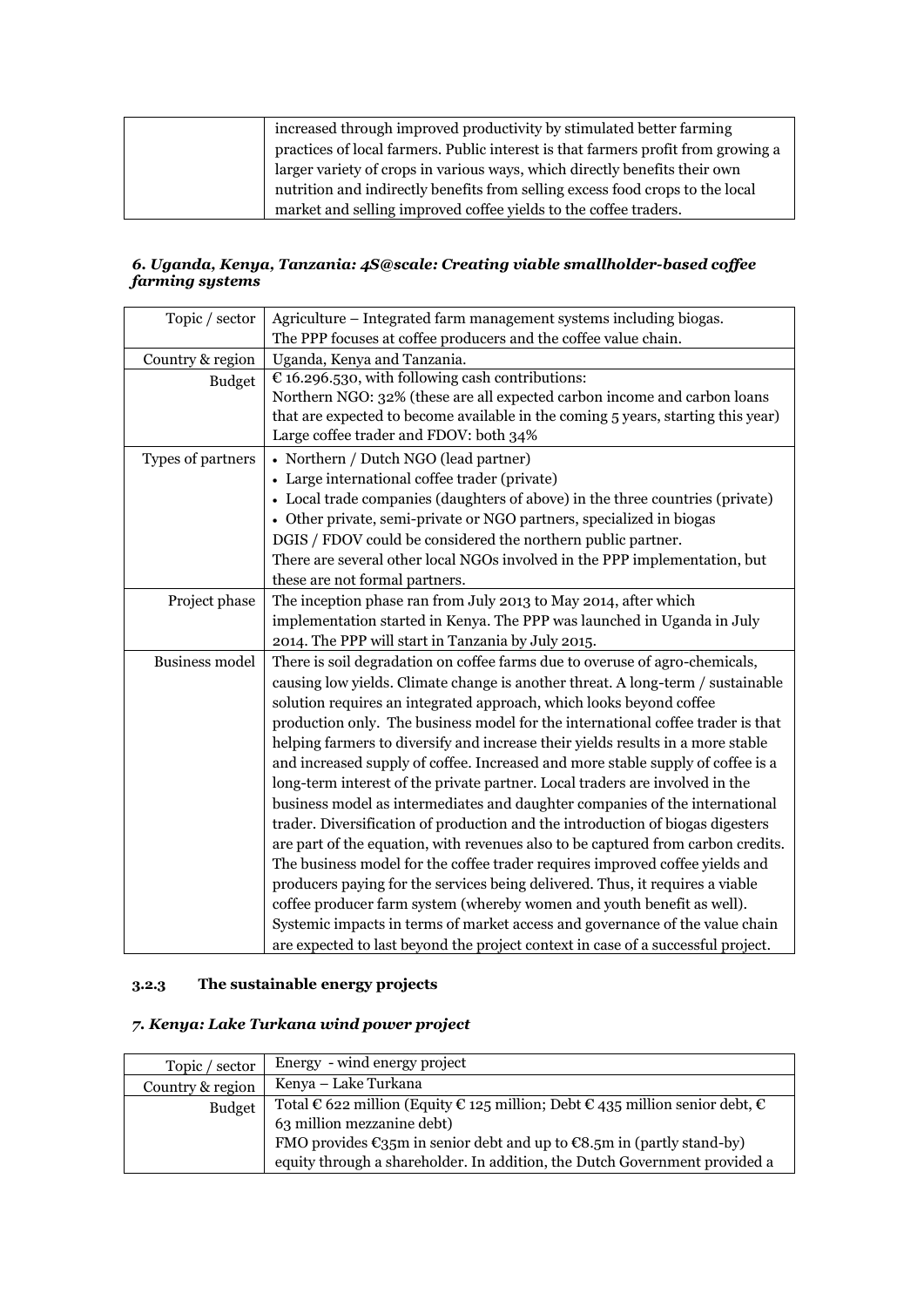|                       | $\epsilon$ com grant for the rehabilitation of the access roads to the project site. |
|-----------------------|--------------------------------------------------------------------------------------|
| Types of partners     | • Northern private project developers                                                |
|                       | • Northern public financial institutions                                             |
|                       | • Northern private financial institutions                                            |
|                       | • Southern private financial institutions                                            |
|                       | • Southern public government institutions (transmission company and power            |
|                       | company)                                                                             |
|                       | Technically the project is split into wind farm construction and road                |
|                       | rehabilitation on one hand (of which the above are partners) and the                 |
|                       | construction of the transmission line on the other hand. The transmission line       |
|                       | is constructed by the Southern national transmission company and financed            |
|                       | by a Northern government.                                                            |
| Project phase         | The PPP reached financial close in 2014. Implementation of activities will start     |
|                       | in 2015.                                                                             |
| <b>Business model</b> | The objective of the program is to increase domestic renewable energy                |
|                       | generation in Kenya by the construction of a 300 MW wind park, which will            |
|                       | operate at commercial rates to generate benefits for the private parties             |
|                       | involved. As specified in a 20 year power purchase agreement, the power              |
|                       | company will buy electricity generated by the wind turbines at a fixed rate.         |
|                       | Construction costs and risks are carried by the private project developers and       |
|                       | public equity providers, whereas the infrastructure development (road and            |
|                       | transmission line) are carried by public participants. Public interest (for the      |
|                       | Kenyan government) is the replacement of expensive imports of fossil power           |
|                       | by domestic renewables.                                                              |

### *8. Indonesia: Geothermal Capacity Building Program*

| Topic / sector    | Energy - geothermal energy project                                                 |  |  |  |
|-------------------|------------------------------------------------------------------------------------|--|--|--|
| Country & region  | Indonesia                                                                          |  |  |  |
| <b>Budget</b>     | Total $\epsilon$ 5,717,261 financed by the Government of the Netherlands. Partners |  |  |  |
|                   | contribute by working at cost price.                                               |  |  |  |
| Types of partners | • Northern public knowledge institutions (universities)                            |  |  |  |
|                   | • Northern private knowledge institutions (consultancies)                          |  |  |  |
|                   | • Southern non-profit member based organization                                    |  |  |  |
|                   | • Southern knowledge institutions (universities)                                   |  |  |  |
| Project phase     | The PPP started in end 2014 by detailing the work plan in a conference with        |  |  |  |
|                   | all project partners. Implementation of activities will start in 2015.             |  |  |  |
| Business model    | The objective of the program is to increase the capacity of Indonesia's            |  |  |  |
|                   | ministries, local government agencies, public and private companies and            |  |  |  |
|                   | knowledge institutions in developing, exploring and utilization of geothermal      |  |  |  |
|                   | energy sources, and to assess and monitor its impact on the economy and            |  |  |  |
|                   | environment.                                                                       |  |  |  |
|                   | The project has three components:                                                  |  |  |  |
|                   | Development of a database for geothermal data<br>1.                                |  |  |  |
|                   | Training and course materials<br>2.                                                |  |  |  |
|                   | Awareness raising among local people and local and regional<br>3.                  |  |  |  |
|                   | governments on the use of geothermal resources for generating energy               |  |  |  |
|                   | in a safe and environmentally friendly manner                                      |  |  |  |
|                   | Long-term interest of the private parties in this project is to gain knowledge of  |  |  |  |
|                   | the Indonesian geothermal market (database, contacts) for future projects in       |  |  |  |
|                   | this field. Interest of the participating Indonesian public parties is to gain new |  |  |  |
|                   | knowledge on geothermal as well as market knowledge. Interest of the               |  |  |  |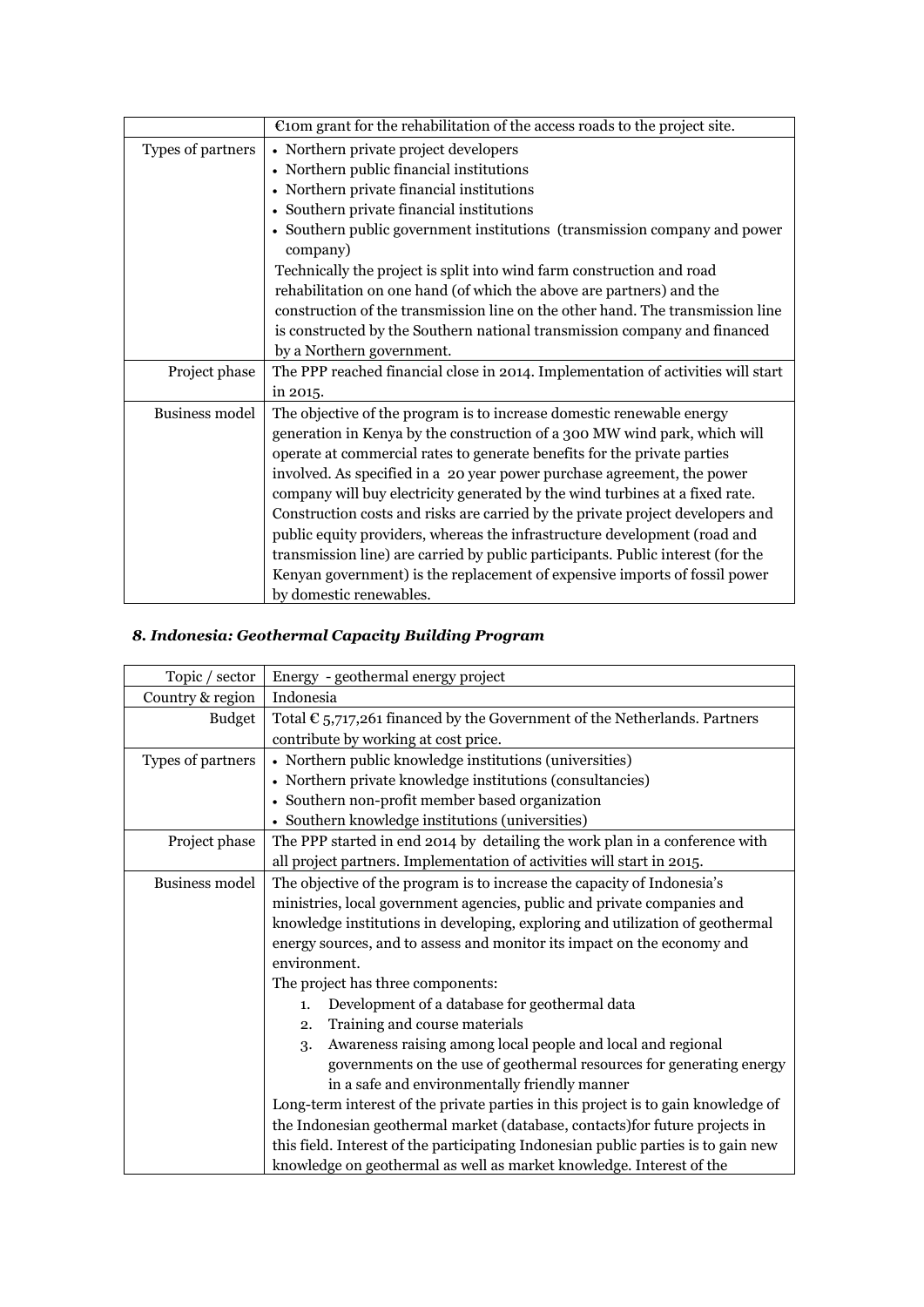| Northern public donor is, next to capacity building and market development, |
|-----------------------------------------------------------------------------|
| to contribute to global climate change mitigation by providing renewable    |
| energy technology knowledge to the recipient country.                       |

### *9. Uganda, Kenya, Ghana and Tanzania: Sustainable Energy Services for Africa*

| Topic / sector        | Energy - Sustainable energy sources for communities and households.                    |
|-----------------------|----------------------------------------------------------------------------------------|
|                       | The projects deal with solar energy mainly.                                            |
| Country & region      | Uganda, Kenya, Ghana and Tanzania.                                                     |
| <b>Budget</b>         | For this study, two PPPs were selected with a focus on consumer lighting               |
|                       | (there are also PPPs on improved cookstoves and community lighting, these              |
|                       | were not selected). For the selected projects, the DGIS grants are $\epsilon$ 100-200K |
|                       | per project (total project budgets are up to $\epsilon$ 500 K).                        |
| Types of partners     | For the selected consumer lighting projects, following are the partners:               |
|                       | • Southern NGOs (in both cases innovative NGOs supporting renewable                    |
|                       | energy introduction for poor consumers)                                                |
|                       | • Southern public or semi-public partner (in one case from the education               |
|                       | sector, in the other case from the tea sector)                                         |
|                       | • Northern private consultancies, bringing in knowledge, supporting market             |
|                       | studies and learning initiatives                                                       |
|                       | • Northern public partner: the Ministry of Foreign Affairs                             |
| Project phase         | The PPPs started in 2014, solar devices sales have started, around 25% of              |
|                       | intended target consumers have been reached. The local partners in all cases           |
|                       | already have working relations of at least 2 years.                                    |
| <b>Business model</b> | • For the first PPP, the sale of pico solar energy lanterns to poor rural              |
|                       | households follows a step-wise market development strategy, starting to                |
|                       | create demand via head-teachers and then serving the increasing demand                 |
|                       | through agents that should gradually become self-supporting;                           |
|                       | • For the second PPP, the sale of micro solar energy devices aims to serve tea         |
|                       | producers, and is introduced through the national tea agency, via solar shops          |
|                       | and agents that should become self-supporting, supported by a credit system            |
|                       | available for the tea producers that want to purchase a package.                       |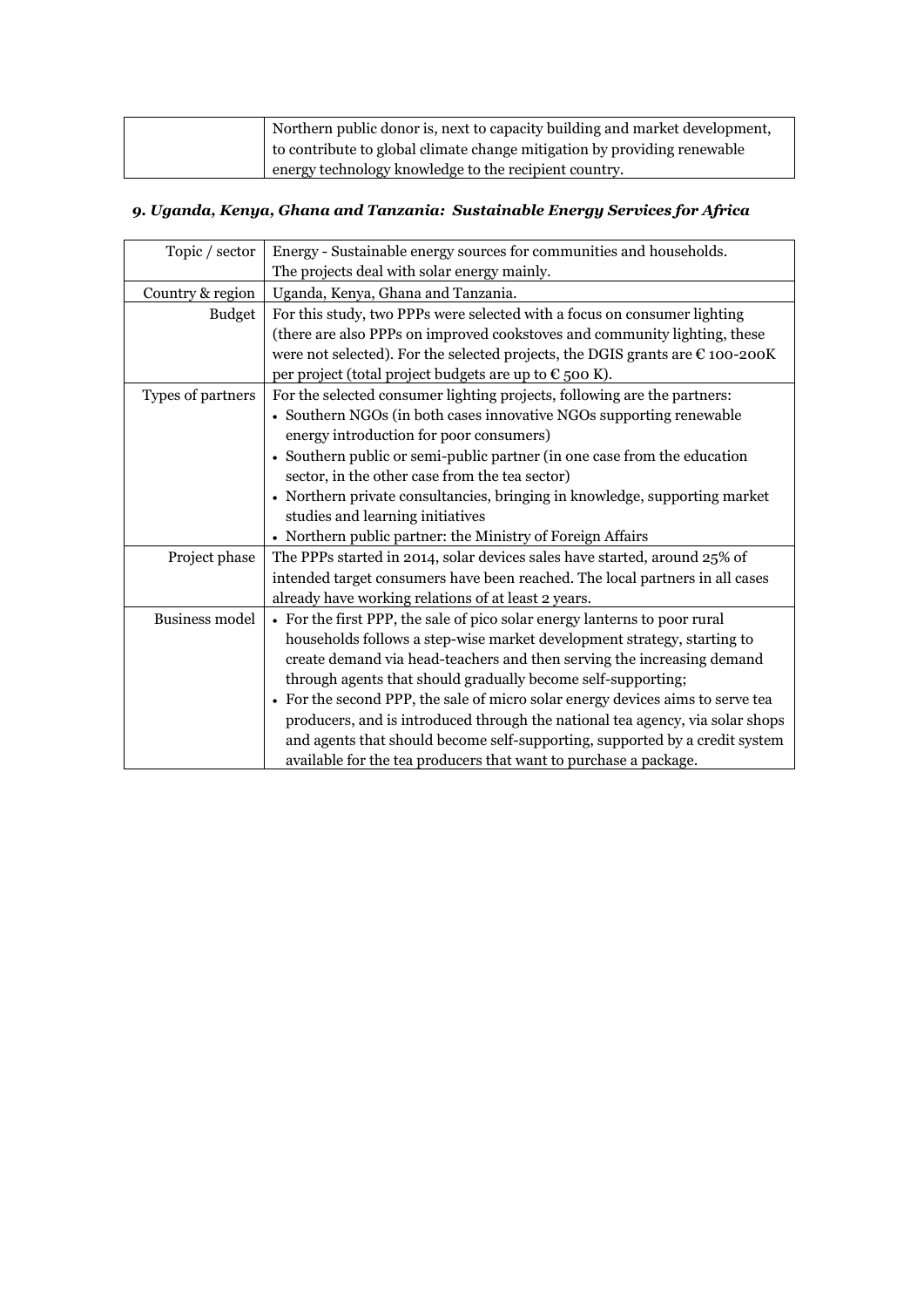## <span id="page-15-0"></span>**4. Results of the analysis**

In the following sections results of the analysis of the case studies are presented: direct effects, indirect (systemic) effects, underlying factors. These analytical findings must be considered with the following limitations:

- All PPPs are in an early stage of development, so there are in most cases no significant effects realised yet; however, we have tried to consider the expected (potential) effects by looking at the preliminary results and discussing possible constraints and expectations with the interview partners.
- We only interviewed partners or stakeholders directly related to project execution; their responses might be biased towards the positive side because they have an interest in a positive positioning of the PPP.
- The PPPs are generally not easy to compare because they are related to different sectors and geographical contexts; we have tried to draw generic insights, but in many cases our findings apply to certain types of PPPs or certain specific conditions.

## <span id="page-15-1"></span>**4.1 Achievement of direct effects**

In the analysis of the direct effects we distinguish green effects and inclusive effects. The growth effects are analysed and discussed in section 4.2.3. Typical green and inclusive effects are listed below in table 4-1, with reference to the occurrence of these effects with the studied PPPs.

|  |  |  |  | Table 4-1: Checklist direct Green and Inclusive effects, with reference to projects |  |
|--|--|--|--|-------------------------------------------------------------------------------------|--|
|  |  |  |  |                                                                                     |  |

| <b>Direct Green effects</b>                                | <b>References from studied PPPs</b>                        |
|------------------------------------------------------------|------------------------------------------------------------|
| • Improved resource efficiency                             | • All projects                                             |
| • Reduced CO2 emissions, more (renewable) energy,          | • SESA and wind energy projects; 4S with                   |
| more energy efficiency                                     | biogas; Water Vietnam                                      |
| • Reduced waste or improved waste management               | • None specifically                                        |
| • Increased land or water use efficiency                   | • All projects except Geocap                               |
| • Improved biodiversity and ecosystem management           | • Colombia water; food security projects<br>to some extent |
| • Integrated basin/landscape management                    | • Colombia water; other water projects to<br>some extent   |
| • Reduced (soil, water, air) pollution                     | • All food security projects; SESA<br>consumer lighting    |
| <b>Direct Inclusive effects</b>                            | <b>Examples from studied PPPs</b>                          |
| • Improved / equitable access to natural resources         | • All water and food security projects                     |
| • Improved / equitable income, poverty reduction           | • All projects except for large-scale energy<br>projects   |
| • Employment for the poor, green job creation              | • SESA, food security projects                             |
| • Improved / equitable access to knowledge &<br>technology | • SESA, food security projects, Colombia<br>water          |
| • Improved / equitable access to services                  | • All projects except for large-scale energy<br>projects   |
| • Improved / equitable access to finance                   | • SESA, food security projects, Colombia<br>water          |
| • Enhanced food security, reduced vulnerability            | • Food security projects, Colombia water                   |
| • Inclusion in decision-making processes                   | • All projects                                             |
| • Access to water and sanitation/health                    | • All water projects; SESA (health)                        |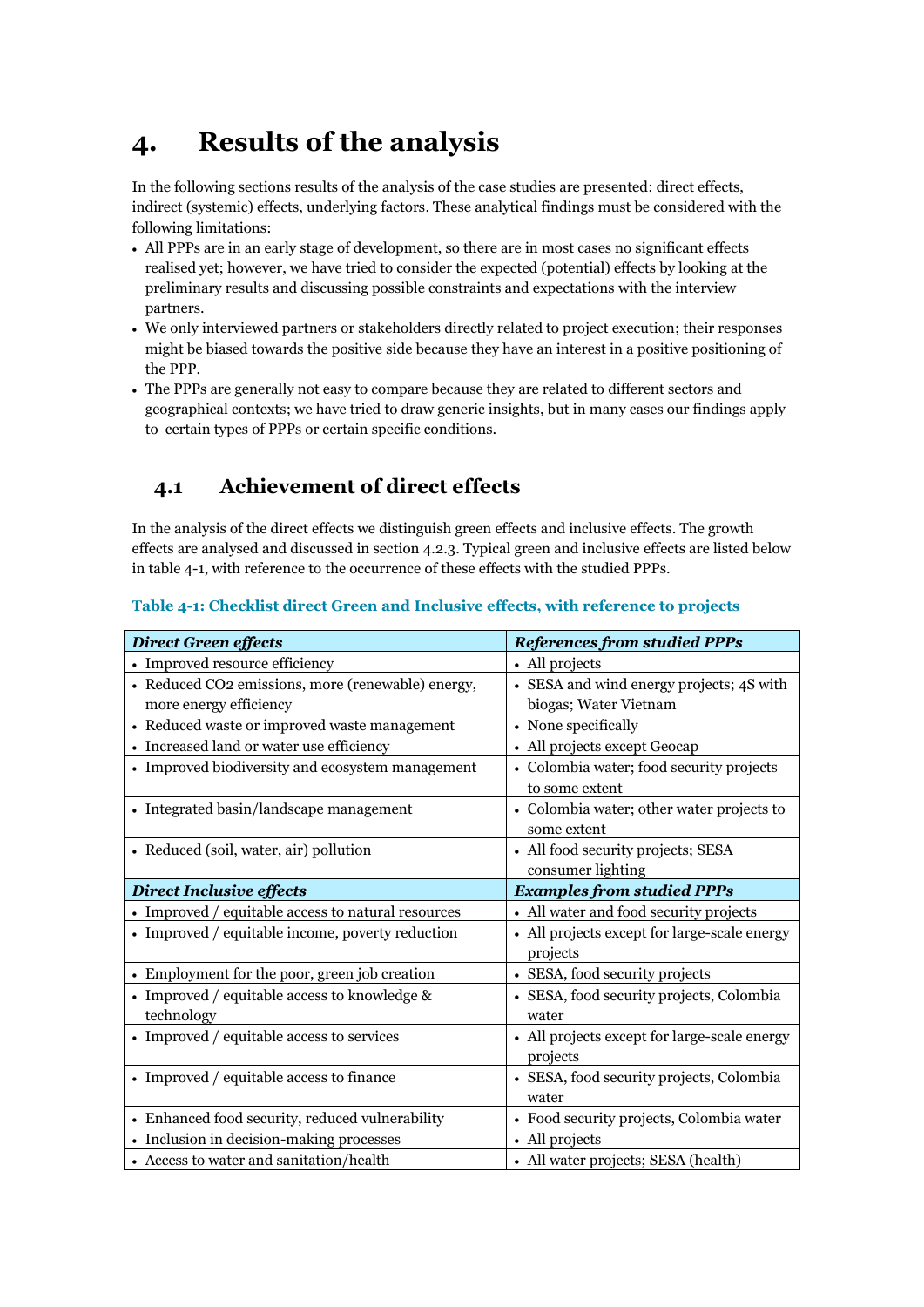Table 4-2 gives a summary of our assessment of the direct green and inclusive effects of the nine case-study projects. We distinguished between strong, limited, no and uncertain effects. This is an expert judgment made based on the available literature and interviews. The distinction between these categories is not sharp but aims to give an indication of effects relative to each other. We emphasize that the scores do not imply any evaluation or judgment of the projects.

| Project                          |                 | <b>Green effects</b> | Inclusive effects |                 |  |
|----------------------------------|-----------------|----------------------|-------------------|-----------------|--|
|                                  | <b>Positive</b> | <b>Negative</b>      | <b>Positive</b>   | <b>Negative</b> |  |
|                                  | FDW / Water     |                      |                   |                 |  |
| WASH Malawi                      | $\ddot{}$       | $\mathbf 0$          | $^+$              | $\mathbf 0$     |  |
| <b>Water Vietnam</b>             | $^{+}$          | $\Omega$             | $++$              | $\Omega$        |  |
| Coffee and water Colombia        | $++$            | $\mathbf 0$          | $\ddot{}$         | 0               |  |
| FDOV / Food security             |                 |                      |                   |                 |  |
| Maize Ghana                      | $^{+}$          | $\Omega$             | $+$ /++           | $(-)$ ?         |  |
| <b>Fosek farming East Africa</b> | $++$            | $\Omega$             | $+ / + +$         | $(-).$          |  |
| 4S farming East Africa           | $++$            | $\Omega$             | $+ / + +$         | $(-)$ ?         |  |
| Sustainable energy               |                 |                      |                   |                 |  |
| SESA consumer lighting           | $^{+}$          | $\Omega$             | $^+$              | $\Omega$        |  |
| Lake Turkana wind energy         | $++$            | (-)                  | $\Omega$          | F               |  |
| Geocap geothermal energy         | $\pm$           | (−`                  | $\Omega$          | ۰,              |  |

**Table 4-2: Summary overview positive and negative Green and Inclusive effects of projects**

*Legend:*

Positive:  $o = none, + = limited, ++ = strong; ? = uncertain$ 

Negative:  $o = none$ ; -  $=$  potential negative effect; (-)  $=$  potential negative effect compensated

Below more specific insights from our analysis of the direct effects are given, largely grouped per sector (water, food security, energy):

- The WASH Malawi and Water Vietnam projects mainly have inclusive effects, in terms of improving access to water and sanitation for those that do not yet have such access. In both cases these benefits are achieved through a **combination of reducing water losses (improved efficiency – green) and using these gains to meet further water demand**. The projects focus at access for the poor and women, not for commercial actors. In addition, the projects aim to improve the efficiency of water use by large commercial users, but this is a secondary objective. The Water Vietnam project has additional potential green effects by working on the underlying causes of poor access to water, being the salinisation of water sources due to excessive use of groundwater and sea level rise due to climate change.
- The Colombia water project is in fact a combination of a water- and a food security project: it potentially links integrated water management at a landscape level with a value chain approach (coffee). Specific for the project is the **area-based river basin management approach** taken, with expected benefits in terms of improved management of natural resources at landscape level. In this case current water users do not have problems with access to water but are threatened by landslides and floods due to climate change. Coffee producers and processors also make inefficient use of free water resources, with potential efficiency gains to be achieved. The potential benefits and revenues from coffee farming should create the interest (and possibly revenues) to improve water management.
- The food security projects all aim at a **combination of (i) more sustainable farm practices (Green), (ii) higher incomes for producers (Inclusive) and (iii) improved security of supply for the private companies involved (Growth).** The focus at both smallholders and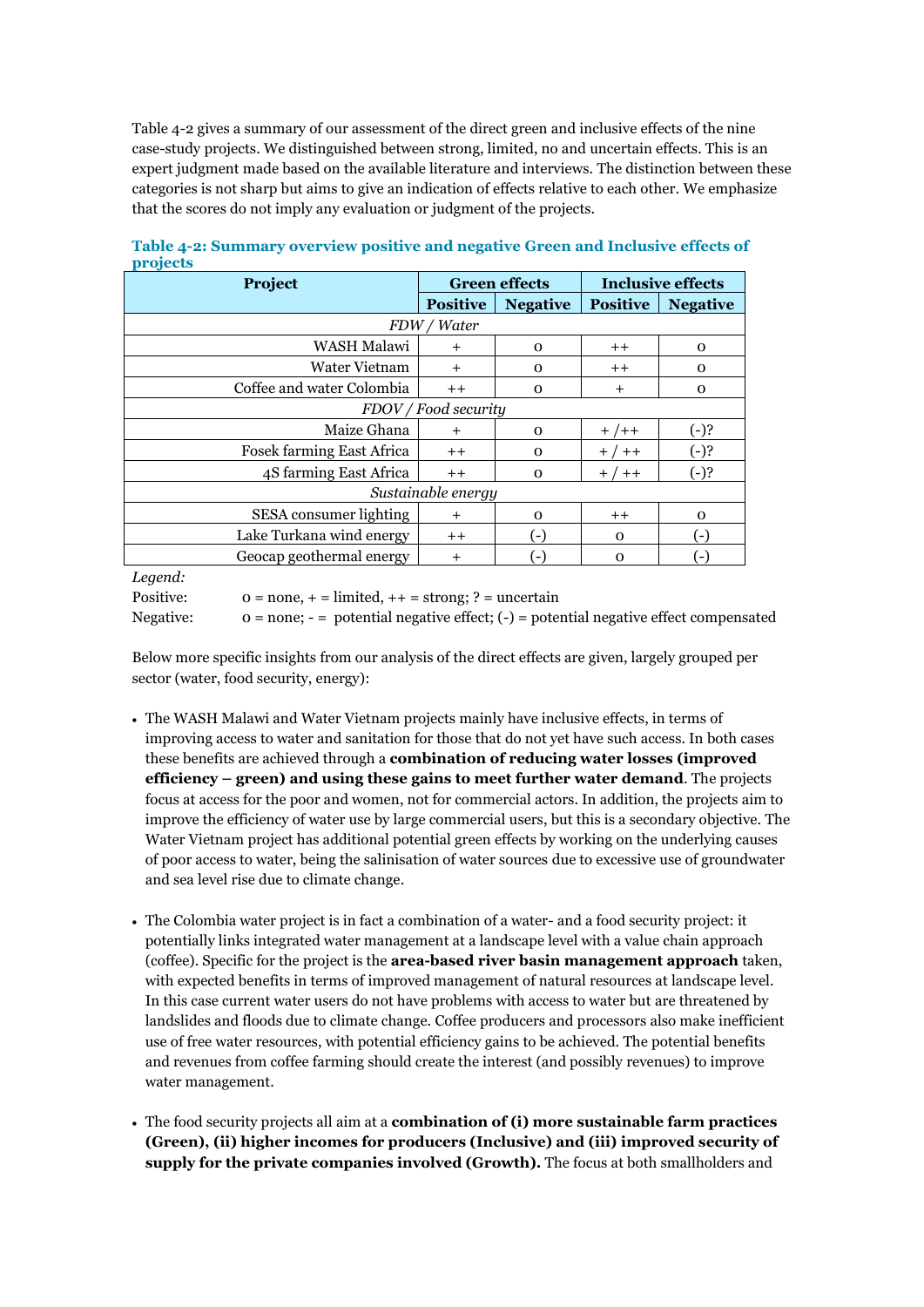women is in all cases explicit, although it may be debated whether the smallest producers are always targeted. For instance, for maize in Ghana, the improved service delivery, farm production and marketing model depends whether yields can be improved from 1.4 to 4 tons /ha remains. For the food security projects inclusiveness may remain challenging, as better educated and richer farmers may adopt innovations easier than others. For 4S farming in East Africa the proposed farming system is being finetuned to the conditions in the three countries to make it accessible for the smallholders (due to investments required for biogas and access to credit). The monopoly of the coffee trader has a risk of leading to a focus at the larger farmers.

- Among the energy projects, the small-scale energy project (pico or micro solar systems) is very different from the other two which focus at large-scale energy supply (wind energy, geothermal energy). The benefits of **small-scale energy solutions** are social in the first place (less risk of fire, improved health and improved education). In Kenya SESA customers request solar systems for domestic and also commercial purposes, such as milk cooling and a chicken feeding device (which was initially not expected, but opens up a whole new business opportunity). Maintenance and replacement of solar lanterns remains to be tested.
- The two large energy projects both have important **potential to significantly improve access to renewable energy at national scale**. The large energy PPPs are entirely focused at the gridbased end-users, often richer consumers in the cities that can afford to be connected to the grid. There are no direct positive effects foreseen for local communities, although communities are reported to be pleased with the improved access to the area as a result of the developed road. Both initiatives can potentially lead to significant negative environmental and social effects (as is common for large infrastructural projects). These effects are recognized in environmental impact assessments and aimed to be mitigated.
- **Employment aspects** of the different projects vary substantially. In many cases local cooperatives are used as a main vehicle for employment. This does not imply, however, the creation of 'new jobs', but rather the improvement of existing 'jobs' (livelihoods) of local farmers. In the case of Lake Turkana, temporary jobs are created in the construction of the wind turbine site and infrastructure as well as a limited number of longer term low-skilled jobs (site security). Geocap specifically aims at capacity building for higher-skilled jobs (university level).

Some overall insights regarding direct effects of the projects are:

- All projects show **potential positive green and inclusive aspects**, whereby the distinction between 'limited' and 'strong' effects is at this stage not easy to make.
- PPPs in the **water and energy sectors** generally support 'access to water and energy' public policy objectives (i.e. inclusiveness). Since these objectives are directly linked to natural resources (water, energy) these objectives can be achieved by infrastructure development. Green is related to making use of renewable (water and energy) sources and making efficient use of these resources.
- The public policy objective of **food security or 'access to food'** is not so easy to achieve, as it needs to be translated into concrete land management or agricultural production objectives. In the agricultural sector, being inclusive is more complex as smallholders may not own land or if they own land are less productive. Therefore, to be inclusive special efforts are required to reach smallholders, as well as women and youths.
- Only in the cases of the **two large-scale energy projects** do we see significant potential negative effects in terms of landscape occupied by the new infrastructure (Lake Turkana) or by future infrastructure projects that might result from the capacity building (Geocap). These are aimed to be mitigated by standard environmental and social assessment procedures. Motivation for public intervention in these two cases is climate change (and national security of supply), rather than access to energy.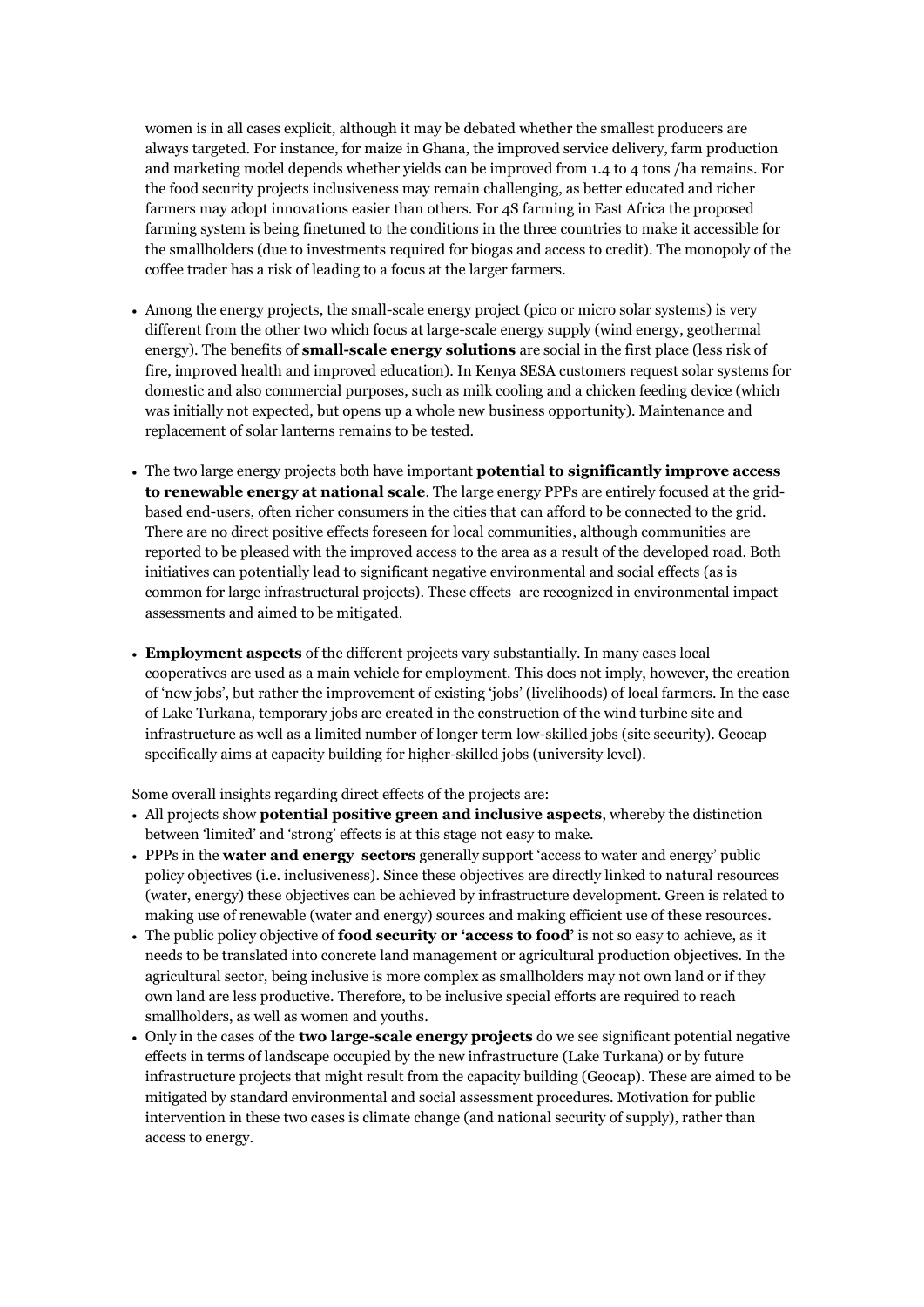## <span id="page-18-0"></span>**4.2 Achievement of systemic effects**

In the analysis of the indirect effects we distinguish systemic changes associated with governance failures and those associated with market failures. Typical indirect effects are listed below in table 4- 3, with reference to the occurrence of these effects with the studied PPPs.

| Table 4-3: Checklist indirect (systemic) inclusive green growth effects                        |                                                                      |
|------------------------------------------------------------------------------------------------|----------------------------------------------------------------------|
| <b>Indirect IGG effects</b>                                                                    | <b>Examples from studied PPPs</b>                                    |
| Governance failures or opportunities addressed                                                 |                                                                      |
| • Acknowledgement of (informal) user rights and                                                | • Being addressed by some food security                              |
| attention for right enforcement                                                                | projects and the Colombia water                                      |
| • Establishment of accountability mechanisms,                                                  | • To some extent by learning platforms:                              |
| including monitoring and enforcement                                                           | food security projects and SESA                                      |
| • Establishment of participatory decision-making                                               | • Food security and water projects; SESA,                            |
| mechanisms, alignment of multi-stakeholder                                                     | not always sure whether marginalised                                 |
| interests                                                                                      | groups are well represented                                          |
| • Technology transfer and access to knowledge and                                              | • All projects                                                       |
| knowledge sharing and learning mechanisms                                                      |                                                                      |
| • Shared management responsibilities and co-                                                   | • All projects except for the two large                              |
| management approaches with local stakeholders,                                                 | energy projects                                                      |
| including farmer cooperatives and (local) public                                               |                                                                      |
| actors                                                                                         |                                                                      |
| • Creation of rules and enforcement mechanisms and                                             | • Some evidence from water projects,                                 |
| contribution to local institution-building                                                     | SESA, 4S food security                                               |
| Market failures or opportunities addressed                                                     |                                                                      |
| • Creation of cost-recovery or financing arrangements                                          | • 4S in using carbon credits; Colombia                               |
| for an efficient use of public good resources                                                  | coffee in using payment for ecosystem                                |
|                                                                                                | services                                                             |
| • Removal of adverse price incentives and facilitation                                         | • All projects (except the two large energy                          |
| of longer term, low interest loans                                                             | projects) pay attention to improving                                 |
|                                                                                                | access to finance for producers, but do not                          |
|                                                                                                | address this issue at a macro scale                                  |
| • Infrastructural development and creation of market                                           | • Energy projects, water projects, 4S on                             |
| infrastructural facilities                                                                     | biogas                                                               |
| • Formulation of contracts/agreements to create                                                | • All projects (except the two large energy                          |
| incentives for cooperation and sustainable resource                                            | projects) develop service supply systems                             |
| use.                                                                                           | with incentives for more sustainable                                 |
| • Eco-innovation and removal of institutional barriers                                         | resource use, not formalised in contracts                            |
|                                                                                                | • Some evidence from all water projects,                             |
| that constrain efficiency of resource use.<br>• Increasing returns to human, natural and other | SESA, 4S food security<br>• All projects except the two large energy |
| capital resources, through education, restoration                                              | projects focus on capacity building, with a                          |
| and reduced inequality                                                                         | focus at gender, BoP or smallholders                                 |
| • Improved / equitable access to markets by the poor;                                          | • As above                                                           |
| equitable share of market value for local producers                                            |                                                                      |
| • Representation of producers in value chain multi-                                            | • This generally takes place through NGOs                            |
| stakeholder platforms                                                                          | or farmer cooperatives                                               |
| • Public goods resources internalised in markets                                               | • Energy projects (climate change, water                             |
|                                                                                                | Vietnam), food projects (soil degradation,                           |
|                                                                                                | biodiversity loss), water projects                                   |
|                                                                                                | (depletion of water resources)                                       |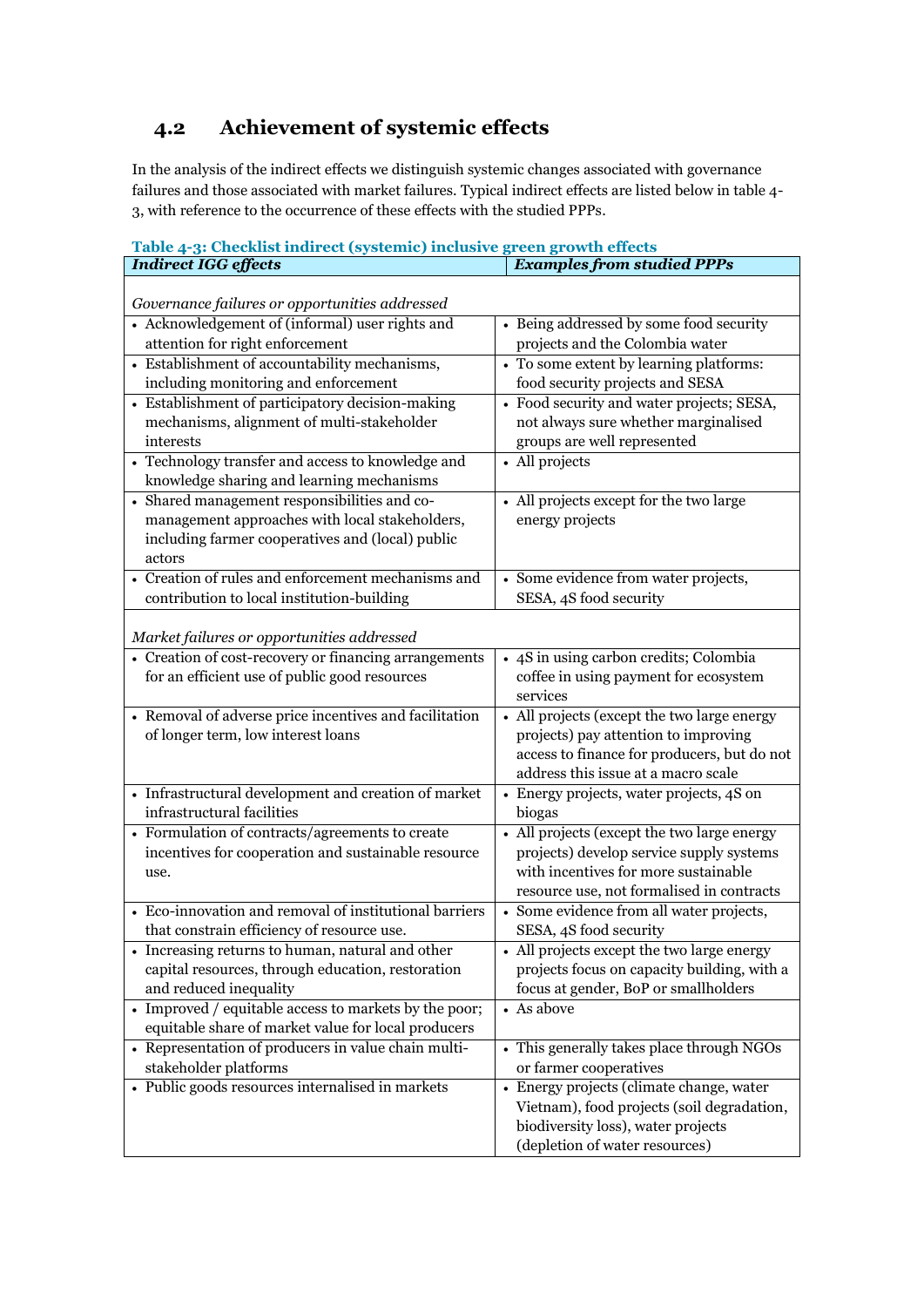Table 4-4 gives a summary of our assessment of these indirect effects in the nine case-study projects. We distinguished between strong, limited, no and uncertain effects. This is an expert judgment made based on the available literature and interviews. The distinction between these categories is not sharp but aims to give an indication of effects relative to each other. We emphasize that the scores do not imply any evaluation or judgment of the projects.

| Project                          | <b>Governance failures</b><br>addressed | <b>Market failures</b><br>addressed |  |  |  |
|----------------------------------|-----------------------------------------|-------------------------------------|--|--|--|
|                                  | FDW / Water                             |                                     |  |  |  |
| WASH Malawi                      | $+$                                     | 0                                   |  |  |  |
| <b>Water Vietnam</b>             | $\ddot{}$                               | 0                                   |  |  |  |
| Coffee and water Colombia        | $^+$                                    | $\,^+$                              |  |  |  |
|                                  | FDOV / Food security                    |                                     |  |  |  |
| <b>Fosek farming East Africa</b> | $+ / + +$                               | $^+$                                |  |  |  |
| Maize Ghana                      | $+?$                                    | $^+$                                |  |  |  |
| 4S farming East Africa           | $+$ / $++$                              | $^+$                                |  |  |  |
| Sustainable energy               |                                         |                                     |  |  |  |
| SESA consumer lighting           | $\,^+$                                  | $^+$                                |  |  |  |
| Lake Turkana wind energy         | $+$                                     | $+3$                                |  |  |  |
| Geocap geothermal energy         | $\ddot{}$                               | $+3$                                |  |  |  |

#### **Table 4-4 Summary overview indirect /systemic impacts**

*Legend:*

Positive:  $0 = none, + = limited, ++ = strong; ? = uncertain$ 

Negative: 0 = none; - = potential negative effect; (-) = potential negative effect compensated

Systemic effects are oriented at governance and market failures that form constraints to green and inclusive growth, or opportunities to improve markets or governance systems. The two dimensions of governance and market-based systemic effects can be considered as interrelated and reinforcing each other for a business case that stimulates green and inclusive growth. While market-based factors are essential to the business case of making use or creating new markets, the governance factors constitute the enabling legal and regulatory context. Since we are dealing with objectives of green and inclusive growth, we are dealing with a case for (more) sustainable business operations, and the legal and regulatory and market context for (more) sustainable production systems (figure 4-2).

#### **Figure 4-2 Governance and market factors influencing more sustainable production**



Following are specific insights from this overview. We also indicate to what extent PPPs have an added value in realising these changes.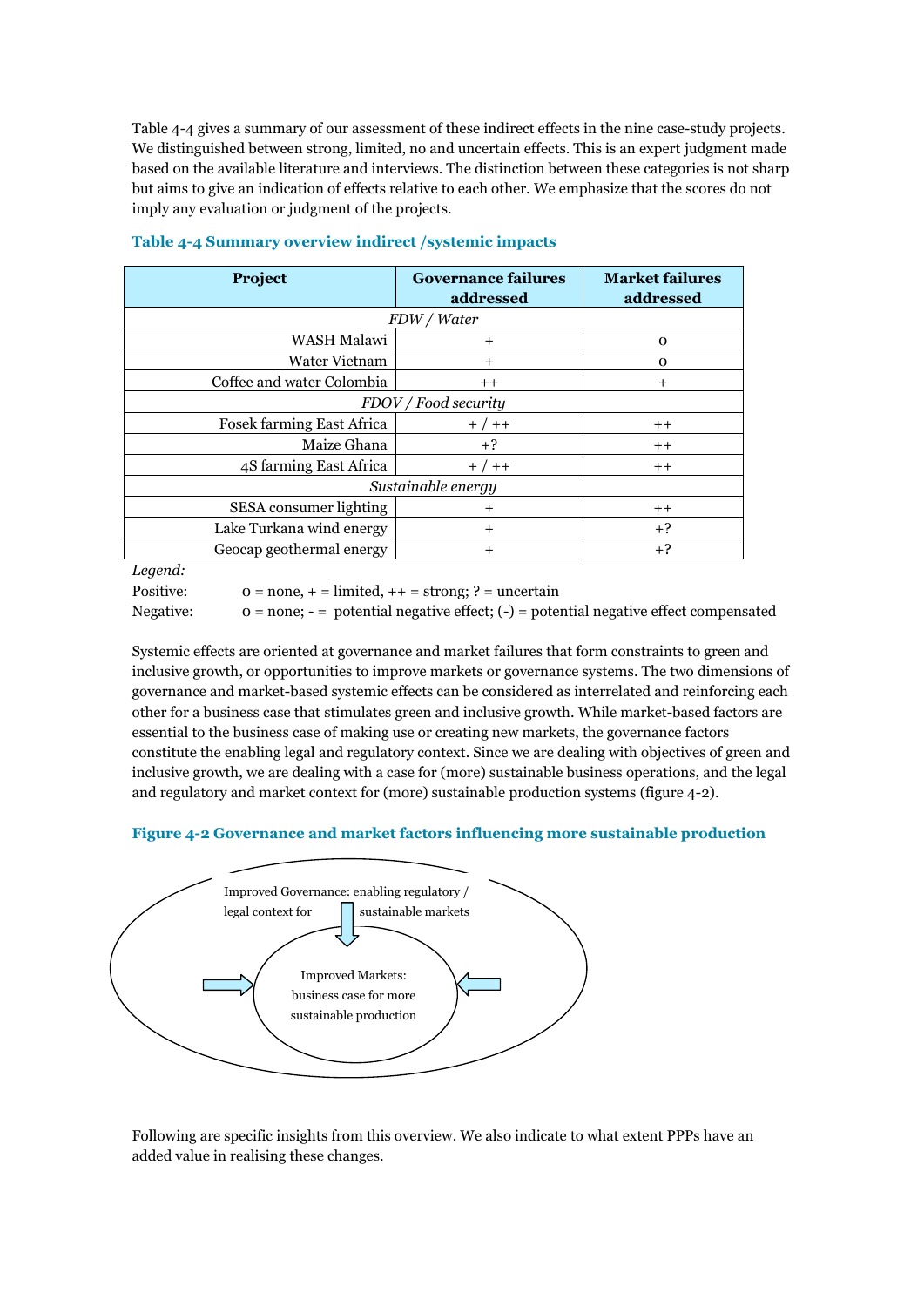#### <span id="page-20-0"></span>**4.2.1 Governance failures or opportunities addressed**

In terms of governance aspects, we note the following systemic changes:

- **Land registration** is an important condition for farmers to acquire loans, and PPPs may have contributed to improved land security. In Colombia the PPP has supported the establishment of a kadaster and registration of farmers, which enabled them to acquire loans. In the case of Ghana, the strengthening and expansion of a farmers cooperative helps to strengthen informal claims to land with respect to the local authorities.
- The projects are aligned with national public policies in the project country, e.g. on food security or access to water. However, in practice in many cases there are governance or market failures hampering the effective and efficient realisation of PPP objectives (in line with public policies). There are examples of PPPs **creating a break-through in governance failures**, due to joint actions by the PPP partners, for instance:
	- Producer cooperatives in Kenya have restructured their legal entity to be able to establish longterm contracts with a large coffee trader and acquire access to finance to make the necessary investments to enhance environmental sustainability;
	- The WASH project in Malawi creates transparency in water use by local public institutions, showing that some of these use large volumes of water while average access to water is poor; this is a necessary first step towards claiming rights to access to water.
- In many cases, the good management of water, land or energy resources is hampered by policy incoherence. In almost every PPP more **integrated resource management approaches** are being promoted, and to be able to do so there is need for improved policy coherence. Typically, ministries of agriculture, environment, water and energy are involved. For instance, in Colombia, at least three ministries have an interest in water use and landscape management. In this case a landscape-based integrated water management system is being developed with involvement of 4 ministries at the PPP Board level, which contributes to mutual understanding and expected alignment of policies. Also, a nested system was developed of local, regional and national water management platforms. There are indications that policy coherence around sustainable management of water catchments is improving. Another example is that of WASH Malawi, where the PPP includes the two main local partners responsible for water and for sanitation: their joint involvement and capacity building in the PPP leads to improved collaboration (which has been a problem so far). In the case of Water Vietnam the expected collaboration between different public agencies is related to the development of a climate adaptation plan, which, if adopted, will have potential large spin-off to a joint policy with sectors that all have their own responsibility. These are added values of the PPP by bringing together different players in the PPP governance structure, and thus stimulating improved policy coherence through dialogue and collaboration.
- **Multi-stakeholder platforms** are being established by PPPs in water and food security, in order to negotiate and decide upon the management of natural resources. If these platforms are institutionalised and do not become dependent on the project (for funding or facilitation) one could speak of a systemic change. These platforms can be instrumental for accountability and transparency purposes, and can be associated with decentralised governments. It appears that if these platforms will be local (i.e. at District or regional level) it is possible to have more direct contacts with communities. In the water sector, in Malawi local community-level workshops are held, in Vietnam the focal point is the District level, In Colombia local water platforms are formed. In the food security PPPs in East Africa, and also in the SESA project, it seems that local governments are eager to get directly involved to meet local demands.
- Another example of an enabling legal context are **tax exemptions** for importing solar devices, which is important to keep the costs low. This was partly achieved due to the awareness created by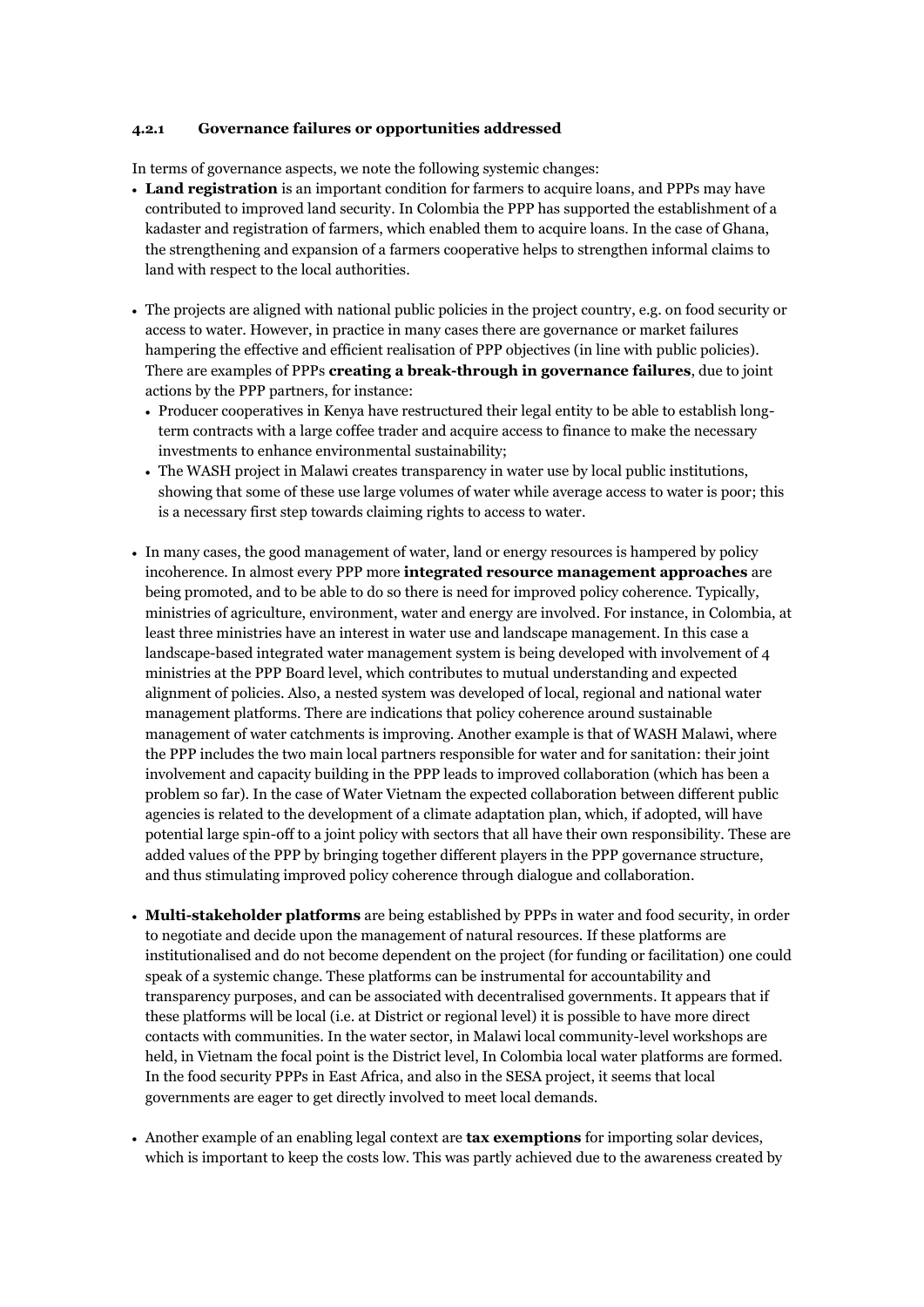the SESA PPP, both in Tanzania and Kenya. Also, the Lake Turkana project benefits from such tax exemptions and **from long-term fixed pay-back tariffs** arranged with the national government.

 In all the above cases for governance changes the chances for successful legal and policy appear to be better if **southern public institutions are involved in the PPP**, and if the private sector promotes the need for such changes from a business and sustainability point of view. Private sector partners provide assistance in defining the necessary policy changes.

#### <span id="page-21-0"></span>**4.2.2 Market failures or opportunities addressed**

In terms of market-based aspects, we note the following systemic changes:

- **Recognising the value of natural resources** and legislation to support payment for scarce natural resources (such as water) is being worked on by some PPPs. In all water projects (Malawi, Vietnam and Colombia) it is important to increase water tariffs, as a first step to more viable water companies and the possibility of managing scarce water resources. However, it is difficult to change the water tariff system as users are either (too) poor or too powerful. In Malawi policies and bylaws are being developed in line with principles of water demand management. In the two food security projects in East Africa, consumers might in due time be willing to pay for more sustainable coffee (certified or not). Most promising are initiatives of **payment for ecosystem services**, applied by the 4S project in East Africa through carbon credits associated with reduced carbon emissions due to the sue of biogas. In the Colombia PPP options of payment for ecosystem services by downstream water users (e.g. sugarcane plantations) for stabilised water supply are being studied.
- The water, food security and the small-scale energy project (SESA) have all contributed to create **new service delivery systems** including delivery of knowledge (training), inputs and/or credit. In most cases, these are delivered by the local private operator on the basis of the business model. Having private, public and civil society partners in the PPP greatly increases the chance for success as partners have complementary expertise. If firmly established, the model advanced by the PPP could lead to a systemic change in the sector. It is emphasised that the private sector should acknowledge the important role of NGOs in this model, to avoid a monopoly and assure inclusiveness.
- Among the services delivered to producers, **improved access to finance** is an important potential systemic change as it will enable producers / farmers to make the necessary investments to improve their farming system. All food security projects have a component to improve access to finance, and have developed special credit facilities for smallholder farmers to access finance. It remains to be seen whether these finance systems will be accessible for every type of farmer. For continuity of the activities once the PPP has ended, in several cases a **revolving fund** has been established, e.g. the cases of SESA and Colombia water.
- The two large-scale energy projects have the potential to set an example of **new ways of generating energy** in southern countries, which could be considered as a systemic change.

#### <span id="page-21-1"></span>**4.2.3 Business models for inclusive and green markets**

The unique feature of a PPP is the involvement of private parties in the achievement of a public goal, and is closely related to economic viability of the initiative (see section 2.2). Therefore, in this section we focus in more detail on the role of the private partners in the PPP.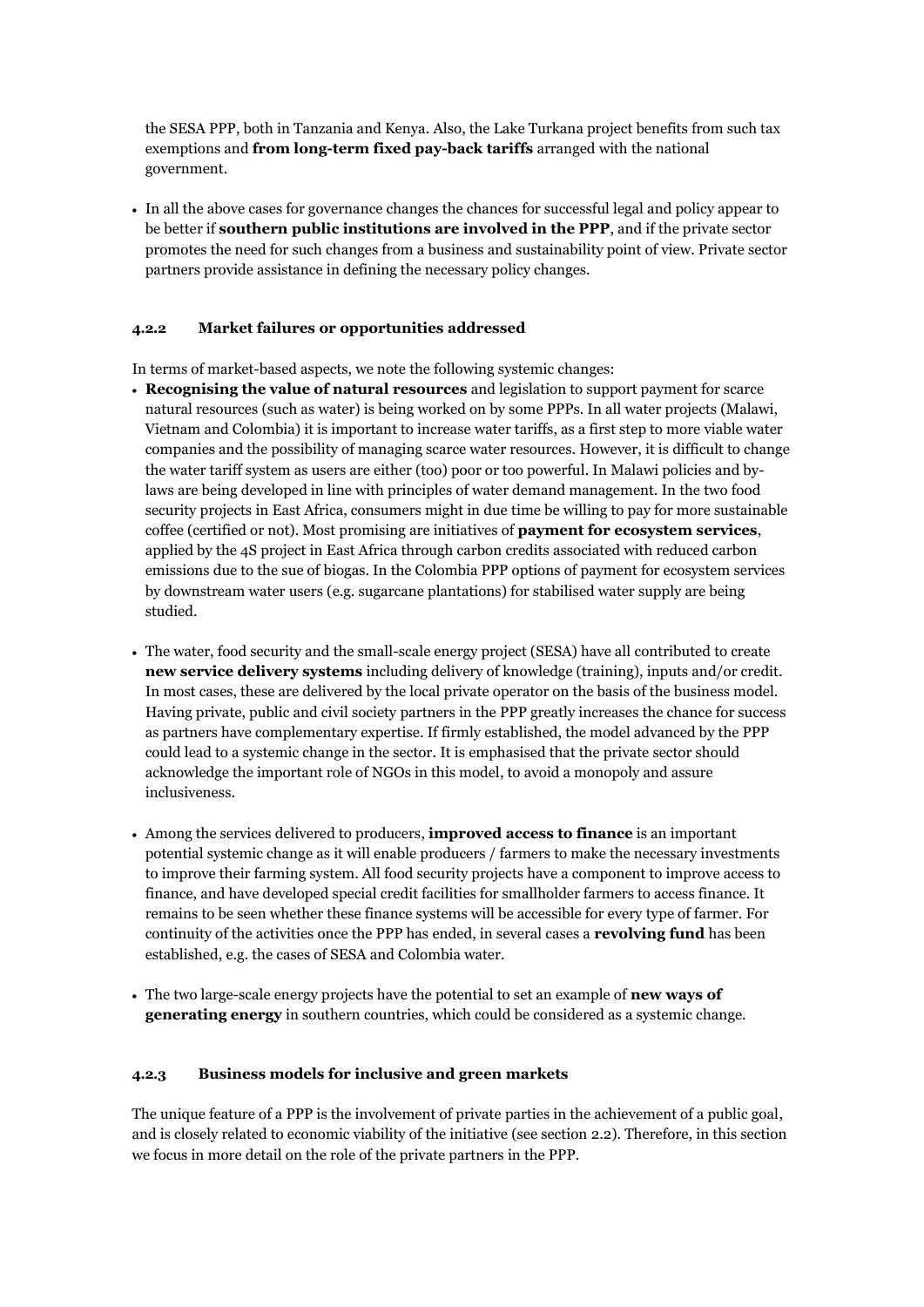Obviously, for the participation of a private party there needs to be a commercial interest for this party to participate. This interest should be reflected in the business model applied in the project. Ideally, the business model creates incentives for the private parties to sustain the initiated inclusive and green activities, also after the project has ended. This is the case if the project either creates a new financially sustainable business opportunity and market for the private party/ies involved, or if it strengthens an existing market by making it more financially sustainable. In either of these two situations, the private party gets an interest to generate systemic effects such as described in sections 4.2.1 and 4.2.2. The creation of a new financially sustainable inclusive and/or green market or strengthening of an existing market to make it more green and inclusive therefore can be seen as a systemic impact.

For making an existing or new market (or business case) – i.e. a market serving a public goal- more financially sustainable, the following are considered the most relevant systemic changes:

1. (Increased) access to funds / funding

<u>.</u>

- 2. (Increased) access to content- and market knowledge
- 3. (Increased) access to market networks and contacts

4. Improved access to service delivery and strengthened relations in the production chain between private partner and producers / customers

5. Improved capacity to address and help solve governance constraints

Table 4-5 lists business models of the examined projects and long-term market interests generated for private parties by the projects.

| Project     | <b>Business model / direct financial</b>  | Long-term market interest                   |
|-------------|-------------------------------------------|---------------------------------------------|
|             | interest for private partner <sup>2</sup> | generated for private partner               |
| <b>WASH</b> | The Malawi water company is the main      | New market creation in which                |
| Malawi      | project executing organization. Helped    | consumers demand for access to water;       |
|             | by the Dutch water company it provides    | paying for the water services provided      |
|             | hardware (water systems) and with the     | shows difficult, as poor consumers are not  |
|             | NGO it provides software (Community       | able to pay and larger consumers are not    |
|             | Led Total Sanitation) leading to          | willing to pay.                             |
|             | increased demand for access to water.     |                                             |
| Water       | The Northern water company provides       | New market creation. The climate            |
| Vietnam     | hardware (surface water technology and    | adaptation plan can potentially generate a  |
|             | piped systems), consultancy services      | suite of follow-up activities, such as the  |
|             | (climate adaptation plan, capacity        | shift to surface water use and reduced      |
|             | building) are provided with the research  | water use by and institutional users.       |
|             | partner. Main executive body are the      |                                             |
|             | Southern water companies, of which the    |                                             |
|             | business model is not clear due to their  |                                             |
|             | entanglement with the public sector.      |                                             |
| Colombia    | The well-established private global       | <b>Strengthen existing market.</b> The      |
|             | coffee secures its special brand coffee   | integrated water management / landscape     |
|             | supply by adopting an integrated water    | approach leads to a suite of follow-up      |
|             | management approach, in collaboration     | activities to sustain and diversify         |
|             | with research institutes and the national | production systems, and also generates a    |
|             | coffee federation.                        | model that can be applied in other regions. |

#### **Table 4-5 Business models and long-term market interests for private partners**

 $^2$  In practice, the activities described are carried out by all or several PPP partners. Here, only the interest for the private party is described.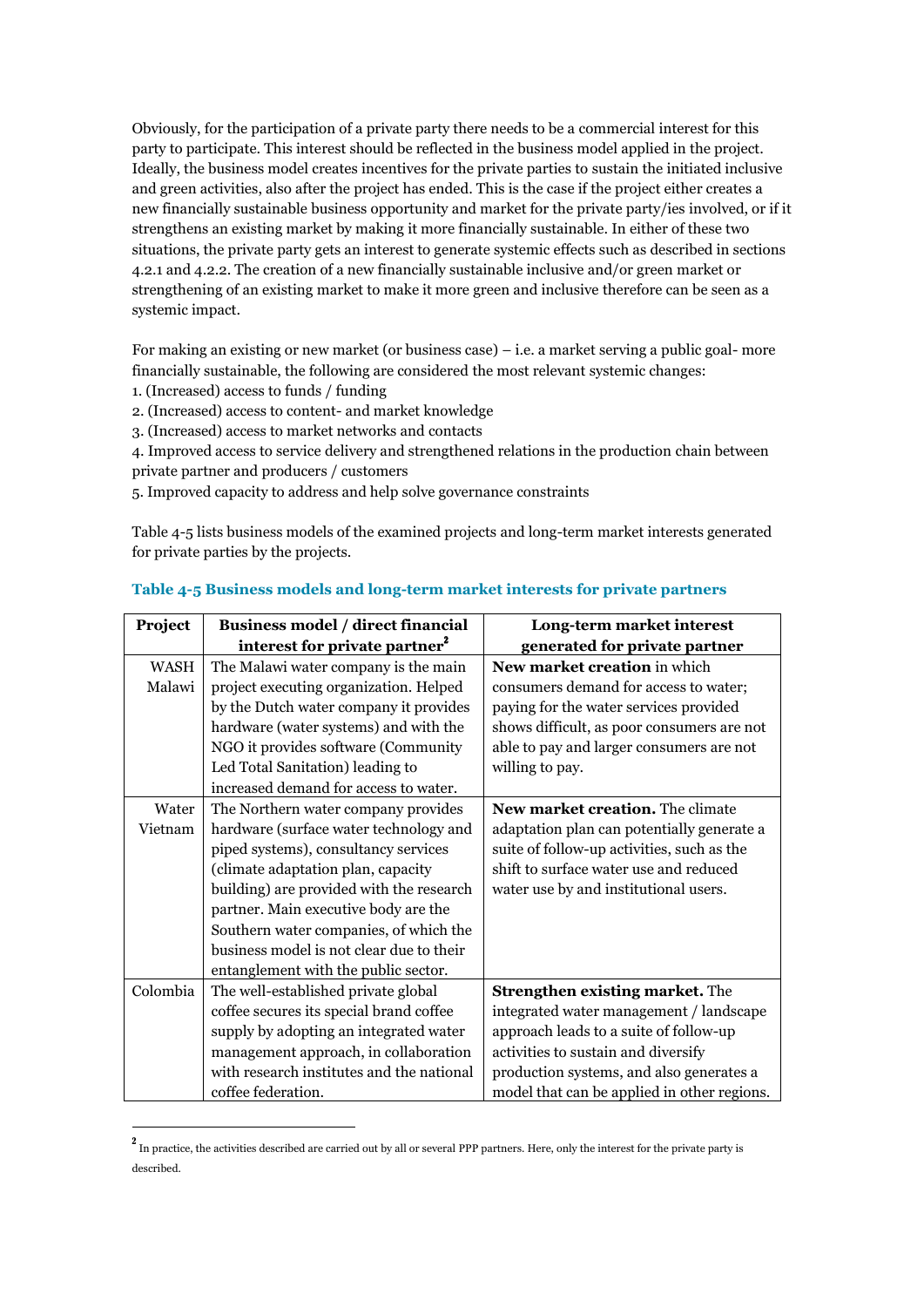| Project     | Business model / direct financial<br>interest for private partner <sup>3</sup> | Long-term market interest<br>generated for private partner |
|-------------|--------------------------------------------------------------------------------|------------------------------------------------------------|
| 4S          | The international coffee trader together                                       | Strengthen existing market. The                            |
|             | with local daughter trade companies                                            | coffee trader builds long-term relations                   |
|             | and the NGO helps farmers via the                                              | with producers/ farmers on the basis of                    |
|             | federation to make their production                                            | service delivery model (inputs, training,                  |
|             | system more sustainable and diverse,                                           | credit supply). Governance failures are                    |
|             | which results in a more stable and                                             | also addressed.                                            |
|             | increased supply of coffee to the trader.                                      |                                                            |
| Fosek       | The international coffee trader together                                       | <b>Strengthen existing market by</b>                       |
|             | with Southern partners realizes                                                | integration in the supply chain through the                |
|             | increased and more stable yields of                                            | establishment of long-term relations and                   |
|             | coffee via crop diversification and                                            | service delivery with producers/farmers.                   |
|             | capacity building of farmers.                                                  |                                                            |
| Ghana       | Two Northern agricultural inputs                                               | <b>Strengthen existing market by</b>                       |
| maize       | providers sell their products to farmers                                       | integration in the supply chain through the                |
|             | and provide services via a farmers'                                            | establishment of long-term relations with                  |
|             | cooperative they founded. They buy                                             | producers/farmers and service delivery                     |
|             | maize outputs and sell these at the                                            | systems.                                                   |
|             | market.                                                                        |                                                            |
| <b>SESA</b> | Southern NGOs helped by the Northern                                           | New market creation. The distribution                      |
|             | private consultancies set up a                                                 | system is expected to expand within an                     |
|             | distribution system on a commercial                                            | existing public network (schools, tea                      |
|             | basis for delivery of solar devices to poor                                    | sector); it is financially self-supporting;                |
|             | consumers that do not have access to                                           | governance failures (tax exemptions) are                   |
|             | the electricity market yet.                                                    | addressed.                                                 |
| Lake        | The project developers and wind turbine                                        | New market creation. After the end of                      |
| Turkana     | producer generate profits by a long-                                           | the long-term supply contract, the main                    |
|             | term electricity supply contract with the                                      | interest of the suppliers is renewal of the                |
|             | public electricity regulator in which                                          | contract. Infrastructure (transmission line,               |
|             | electricity is sold against a fixed price.                                     | road) may lead to new projects or an                       |
|             | The project due to its size is partly                                          | expansion of the existing project. The                     |
|             | funded by public institutions, but also                                        | project might also have a signpost effect                  |
|             | by private banks.                                                              | for other renewables projects.                             |
| Geocap      | The consultancy and knowledge                                                  | New market creation. Knowledge of                          |
|             | partners provide consultancy based                                             | the local market and contacts gained in the                |
|             | services (capacity building, site specific                                     | project are likely to be used for future                   |
|             | database) that result in very valuable                                         | geothermal (drilling) projects on                          |
|             | market information.                                                            | promising sites identified.                                |

Table 4-5 shows an interesting variety in types of private parties, business models and long-term market interests generated in the nine cases. Following are the main observations.

#### **Types of private parties**

<u>.</u>

In all projects, Northern private parties are involved, often in cooperation with Southern private companies or NGOs (see summaries in section 3.2). Sometimes these are formally private but still have close ties to public service companies from which they originated, such as with the semi-private Northern water companies involved. Some of the private parties involved can be seen as innovative

<sup>3</sup> In practice, the activities described are carried out by all or several PPP partners. Here, only the interest for the private party is described.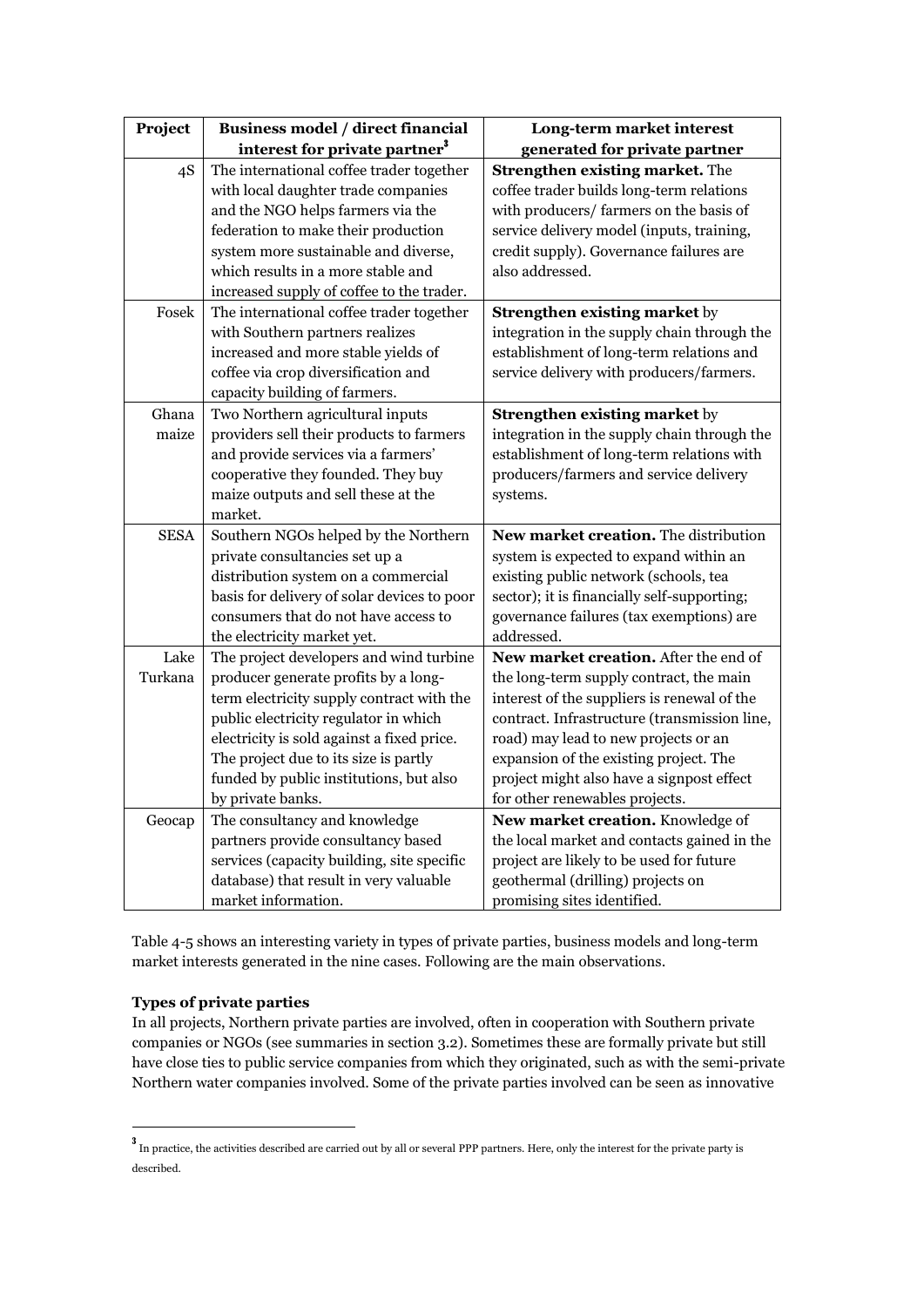SMEs, but also (very) large, well-established companies are involved in the PPPs examined (the coffee companies).

It is interesting to discuss to what extent there is a causal relationship between the kind of private partner involved and the business model applied and the long-term inclusive green market interest being generated. Although such a one-to-one causal relationship cannot be established, a pattern seems to emerge. Whereas the innovative SMEs and the semi-public water companies are mainly involved in setting up new markets (SESA, Lake Turkana, Geocap, Malawi, Vietnam), the larger established companies particularly aim to strengthen their existing markets (Ghana maize, Fosek, Colombia, 4S). The existing networks of the latter are highly functional to roll-out new approaches and thus increase impact. From a PPP design point of view, this could lead to the implication that in the proposal stage projects could be screened on the kind of parties involved in relation to the project aims. If the main aim is to strengthen an existing market, it could be recommended to examine the need to include a large and established partner, whereas in the case of establishment of a new market as a main aim the need for involvement of an innovative SME should be examined.

#### **Types of business models**

Business models of the case-studies substantially differ. They often are based on the provision of services to producers, including knowledge provision, input supply and credit systems. To be able to supply these services and build up trust, the collaboration with local NGOs is important. Sometimes they combine these services with the delivery of hardware (such as in WASH Malawi, the Vietnam water project, the Ghana maize project and the SESA off-grid electricity project). In one case, the Lake Turkana wind project, service provision can be seen as 'hardware' only (wind park, plus transmission line and road).

The commercial value of the projects where coffee traders are involved in securing supply is evident. However, it is new that they address the underlying causes (soil degradation, from farm level to an integrated water basin approach), where initially the focus has been at 'binding' individual producers. In all cases, the private partners not only buy the products, but also provide services. The challenge will be to assure that producers will pay for these services.

The Lake Turkana is a wind farm of the type that is also constructed in many other countries. It generates its profits from a long-term electricity supply contract. As such, it is in fact not a development project per sé. The profits of the Geocap projects can be seen in terms of strategic knowledge and contacts for future geothermal drilling projects.

#### **Long-term market interests generated**

There are also differences in the kind and strength of long-term market interests generated between the projects examined. Some projects are directed at strengthening of existing markets by creating stronger links between different parts of the supply chain (4S, Fosek, Maize, Colombia), thus leading to more integrated approaches, and by using the existing private sector networks to roll out a new model. Others attempt to generate new markets in a variety of ways – from introducing new technologies (solar lamps), gaining essential market intelligence (Geocap) to providing hardware that can still be used beyond the project context (Lake Turkana). Table 4-6 provides a qualitative assessment of the strength of the private interest beyond project context that is created.

Table 4-6 suggests that particularly strong long-term interests for private parties are created in the case that existing markets are strengthened and addressing underlying governance or market failures. In this case activities are particularly tailored to the needs of the participating parties. In the case of creation of new markets both PPP private partners and other private parties might enter into the new opportunities generated. The least secure long-term interests in the WASH Malawi project, where the ability of new consumers to pay seems insecure. In projects like Water Vietnam, SESA or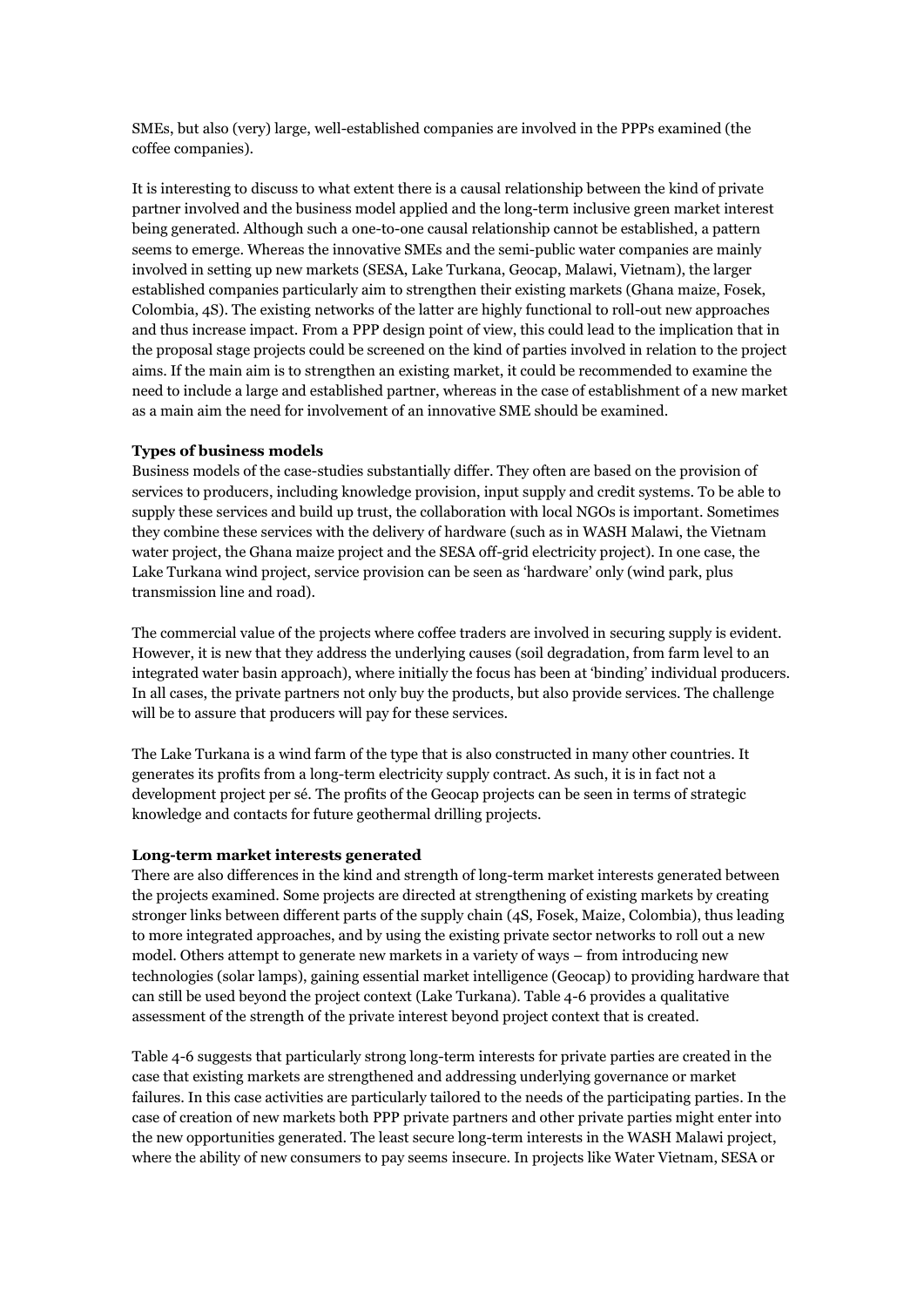Geocap, where essentially development of new markets takes place, the long-term opportunities and interests of partners are still open and depend on how the market will develop in the future.

| Project      | <b>Strength of</b> | <b>Explanation</b>                                               |
|--------------|--------------------|------------------------------------------------------------------|
|              | private interest   |                                                                  |
|              | beyond project     |                                                                  |
| <b>WASH</b>  | $+$ / -            | Insecure willingness and ability to pay of future customers      |
| Malawi       |                    | (mainly poor households)                                         |
| Water        | $\ddot{}$          | Willingness and ability to pay of future customers (industry,    |
| Vietnam      |                    | water companies) seems available                                 |
| Colombia     | $++$               | Water basin management approach fits in global strategy of       |
|              |                    | coffee trader and helps stabilize supply                         |
| 4S           | $++$               | Improving the supply chain by stronger links to producers,       |
|              |                    | higher yields and a paid service delivery system are direct      |
|              |                    | business interests. Also, there are long-term revenues expected  |
|              |                    | from carbon credits.                                             |
| Fosek        | $+$                | As above, without carbon credits                                 |
| Ghana maize  | $\,{}^+$           | As above, without carbon credits                                 |
| <b>SESA</b>  | $^{+}$             | A carefully designed marketing approach based on trusted         |
|              |                    | persons or institutions is applied to attract new customers. The |
|              |                    | purchasing power of the customers is very limited, although      |
|              |                    | commercial interests of using solar energy also appear.          |
| Lake Turkana | $++$               | Once the costly infrastructure has been constructed, there is a  |
|              |                    | strong interest for private parties to recover sunk costs also   |
|              |                    | after termination of the existing long-term contract             |
| Geocap       | $^{+}$             | The project creates essential intelligence for future drilling   |
|              |                    | projects                                                         |

**Table 4-6 Qualitative assessment of long-term market interest generated**

## <span id="page-25-0"></span>**4.3 Internal underlying factors**

We now look at the factors within the PPPs that have stimulated the achievement of direct or indirect IGG effects. In this section we look at factors internal to the PPP (i.e. between PPP partners), in the next section we look at factors external to the PPP, i.e. the interaction of the PPP with external stakeholders and the external context.

#### *Partnership characteristics and objectives*

<u>.</u>

A success factor that has come forward from earlier research on PPPs<sup>4</sup> is confirmed by our interviews, being the fact that PPP partners have **earlier experience in working together**. This does not simply mean that they have learned how to work together. More important is that key partners trust each other and have experienced their shared sustainability ambitions.

Having PPP partners with **strong local presence, established stakeholder relations and local experiences** is another clear' success factor. Absence of such a local partner was one major reason why the SESA PPP initially failed. Consequently, the SESA PPP was restructured to project initiatives driven by local partners, which appears to be much more successful. In all water and food security PPPs there are partners with a long track record in the countries where the PPP operates.

<sup>4</sup> Midterm review of 53 Millennium partnerships by Aidenvironment, Evaluation of Schokland PPPs.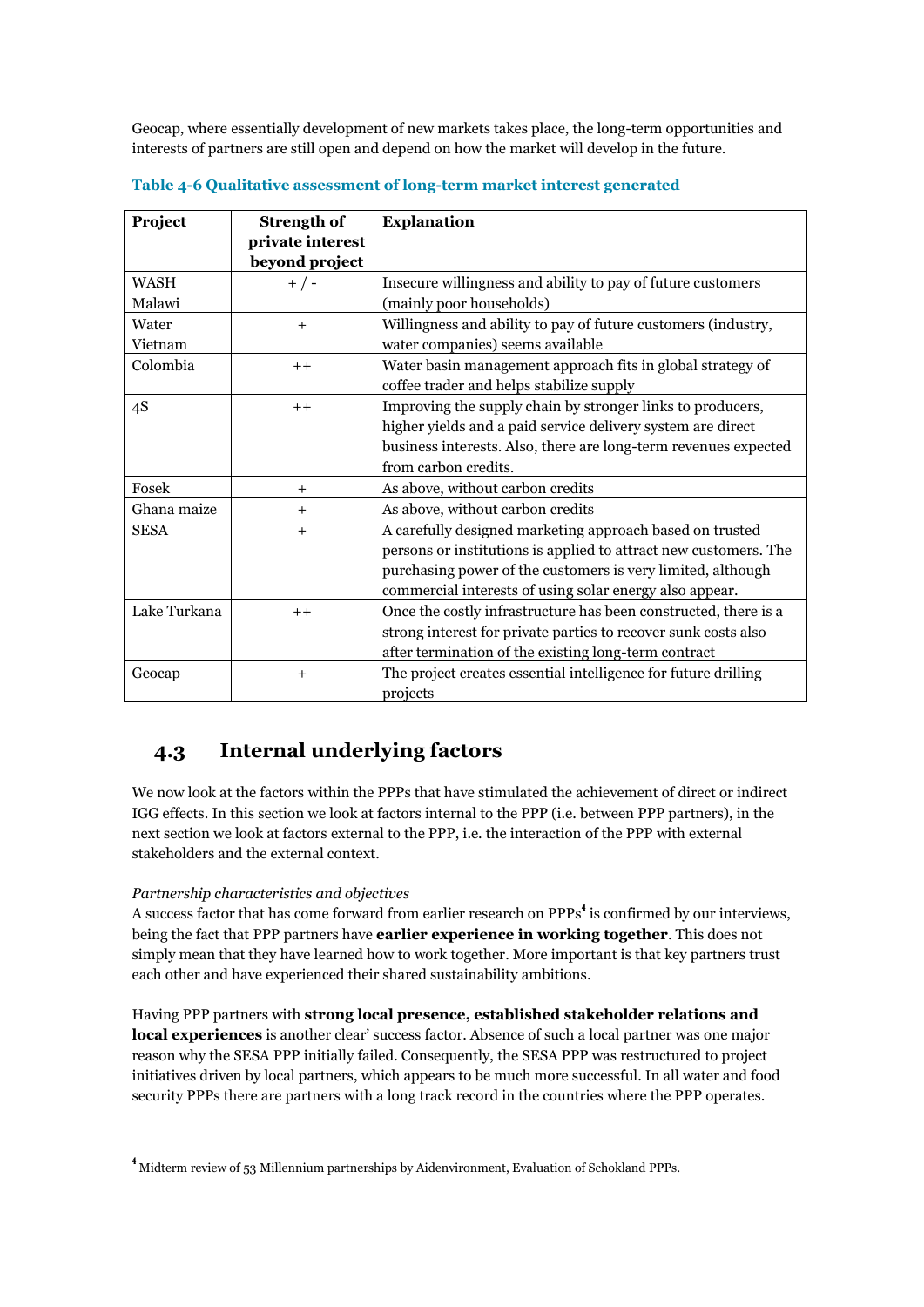In the PPPs at most one southern public institution participates. However, in practice multiple public institutions have an interest in management of natural resources (such as water, land, forest) and their sustainable management is often constrained by policy incoherence. To achieve better policy coherence, **relevant public institutions must be involved in the PPP**, either as partner or as stakeholders. For instance, in Colombia both the Ministry of Agriculture and Environment are directly involved. However, according to FDOV guidelines only one can participate as a PPP partner. This seems like a flaw in the set-up of the PPP in view of its potential to contribute to policy coherence for more sustainable natural resource management.

Most PPPs have kept the **core set of PPP partners limited** in order to speed up decision making at initial stages of the PPP (which often includes the need to refine the PPP approach). It can be observed that relevant stakeholders (e.g. local NGOs) are successfully involved at a later stage, as partners or through the learning platform. The large number of partners in the Turkana energy PPP (necessary for funding) has slowed down the design process.

Three aspects of the **governance structure of the PPP** are important:

- the PPP partners participate on an equal basis (e.g. no dominance by private sector partner);
- the PPP leader is the one with most experience 'on the ground' (i.e. contacts with the target groups and local stakeholders);
- there is ownership at higher (corporate, management) levels within the PPP partners.

In two food security and the Colombia PPP, large private sector partners are involved. There are both **advantages and risks of working with a large private sector agency**. Positive is the fact that the private trader has an extensive network and reputation, thus potentially reaching a large number of targeted people. The risk is that a large private partner has much power in the value chain (monopoly), and can determine marketing or contractual relations, e.g. by focusing on large-scale producers. The PPP can reduce this risk by safeguarding an equal position of the NGOs and representatives of producers in the PPP governance system.

**Having a research institute as a PPP partner is an interesting option**, for different reasons. First, these institutions are able to advance new concepts in an objective way. For instance, in the water project in Vietnam the research institutes successfully raised awareness on the inequality of access to water. Secondly, the research institute can train graduates on new concepts which will then be applied if they get a new job in the administration (e.g. curricula development in Vietnam). Third, the research institute can provide the inputs for evidence-based learning. It can establish the baseline in an objective way, forming the basis for measuring progress, Last, the research institute can bring forward innovations and assist in sharing global experiences. In the Colombia coffee project, the research institutes facilitate advances in integrated water management, which is a sensitive issue.

#### *Stakeholder participation*

In many PPPs the beneficiaries (producers, consumers) are represented by **local NGOs or cooperatives** (note that the presence of a *local* NGO is not a requirement of the PPP). This is clearly the case in the PPP of maize Ghana and FOSEK where the farmers are co-owners through the cooperative/s as a PPP partner. In the other water and food security PPPs this relation is more indirect (through NGOs or public agencies). In the small-scale energy project (SESA) semi-public partners represent consumers (but is should be noted that the SESA projects were selected on this criterion). This is not the case in the large-scale energy projects. Participation of an NGO or cooperative can contribute to local stakeholder participation.

The participation by **local public agencies** (i.e. at decentralised levels) is useful in order to improve alignment with local demands and local environmental and social conditions / contexts, which potentially leads to more Green and Inclusive impacts. Local public agencies have more direct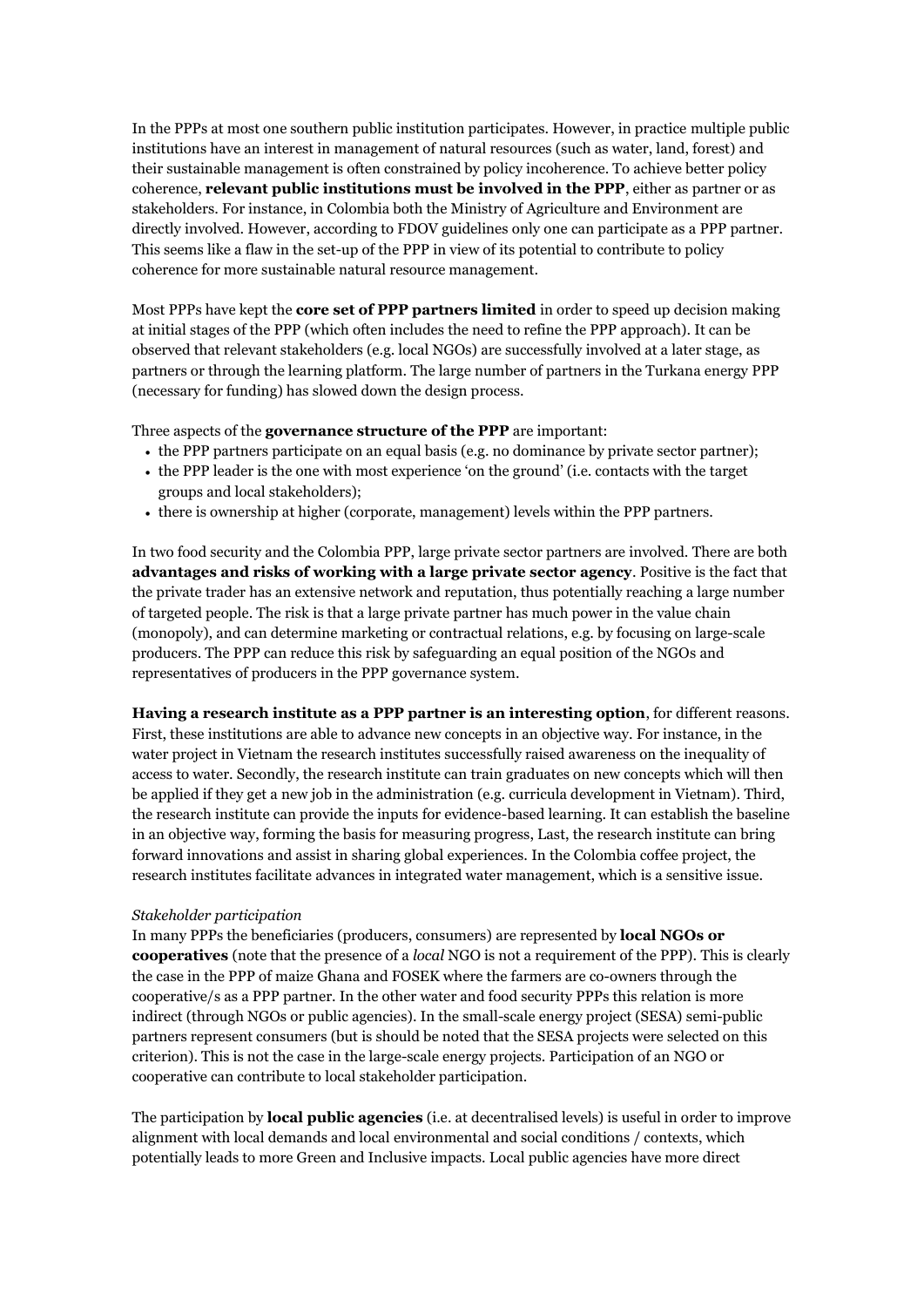interests and contacts with local customers. This is the case in three PPPs where local public agencies are PPP partners (Water Vietnam, WASH Malawi and SESA projects). In all the food security projects and the Colombia water/coffee project, local public agencies have been increasingly involved, either as stakeholders associated with the PPP or by signing of an MoU. The Colombia integrated water management approach operates through local water platforms, in which local government, farmer and community representatives and other stakeholders operate. The need for working with local public agencies has generally increased as a result of ongoing decentralisation in many southern countries.

#### *Design / division of tasks*

Most PPPs have a **development phase and then (after approval of the PPP) have an inception phase.** In both cases, we find evidence that stakeholder participation is an important success factor, especially to test and provide feed-back on new models (e.g. of service delivery, farming systems, technologies, etc.). The inception phase usually involves testing of the new approach or model.

A **sound business model** is at the basis of a successful PPP. To have a good business model, the PPP undertakes good marketing studies, and undertakes testing of the new model in the inception phase. This has taken much time in some PPPs. Also, rather than creating new distribution channels for new products or services, it is useful to make use of existing distribution channels.

Establishing a **good baseline** should be one of the first activities, and is an important element to be able to demonstrate impact at a later stage. It is uncertain whether all PPPs have done this. The process of measuring the baseline and presenting the findings to relevant partners and stakeholders can be organised in such a way to maximise its awareness raising effect (example of Colombia coffee).

In most PPPs specific attention for **gender issues** is provided in the design to assure that women will benefit. This attention needs to be continuous and mainstreamed throughout the whole PPP in order to assure concrete results. For instance, with the PPP on maize in Ghana access to land for female farmers is promoted through land registration activities.

The presence of **northern private and public sector partners** has strengthened the need for environmental and social impact assessments according to international (IFC) standards. Whether this leads to improved compliance with environmental and social standards remains to be seen, and would therefore require good follow-up by the PPP partners.

Good collaboration within a PPP was found to depend to a large extent on well defined **complementarity of roles**. PPP have defined these complementary roles within a broad theory of change and implementation framework with indication how these roles interact and create synergy to realise the set objectives.

Most PPPs provide a **combination of 'software'** (e.g. capacity building on operation & maintenance) **and 'hardware'** (infrastructure, concrete investments). The combination seems effective, in many cases the one cannot go without the other, especially in countries where hardware infrastructure is still missing (e.g. on water and energy). In Vietnam the PPP will also advise companies to make more efficient use of available water, but it remains to be seen whether this will work out. The Colombia PPP has a separate facility to fund or co-fund bio-engineering initiatives that might emerge from the local decision-making platforms. Also, possibilities are explored to co-fund these initiatives through payment for ecosystem services.

#### **The private partners have difficulties with the detailed and strict results framework**.

This feels like a straight jacket and reduces their flexibility, which is contrary to principles of adaptive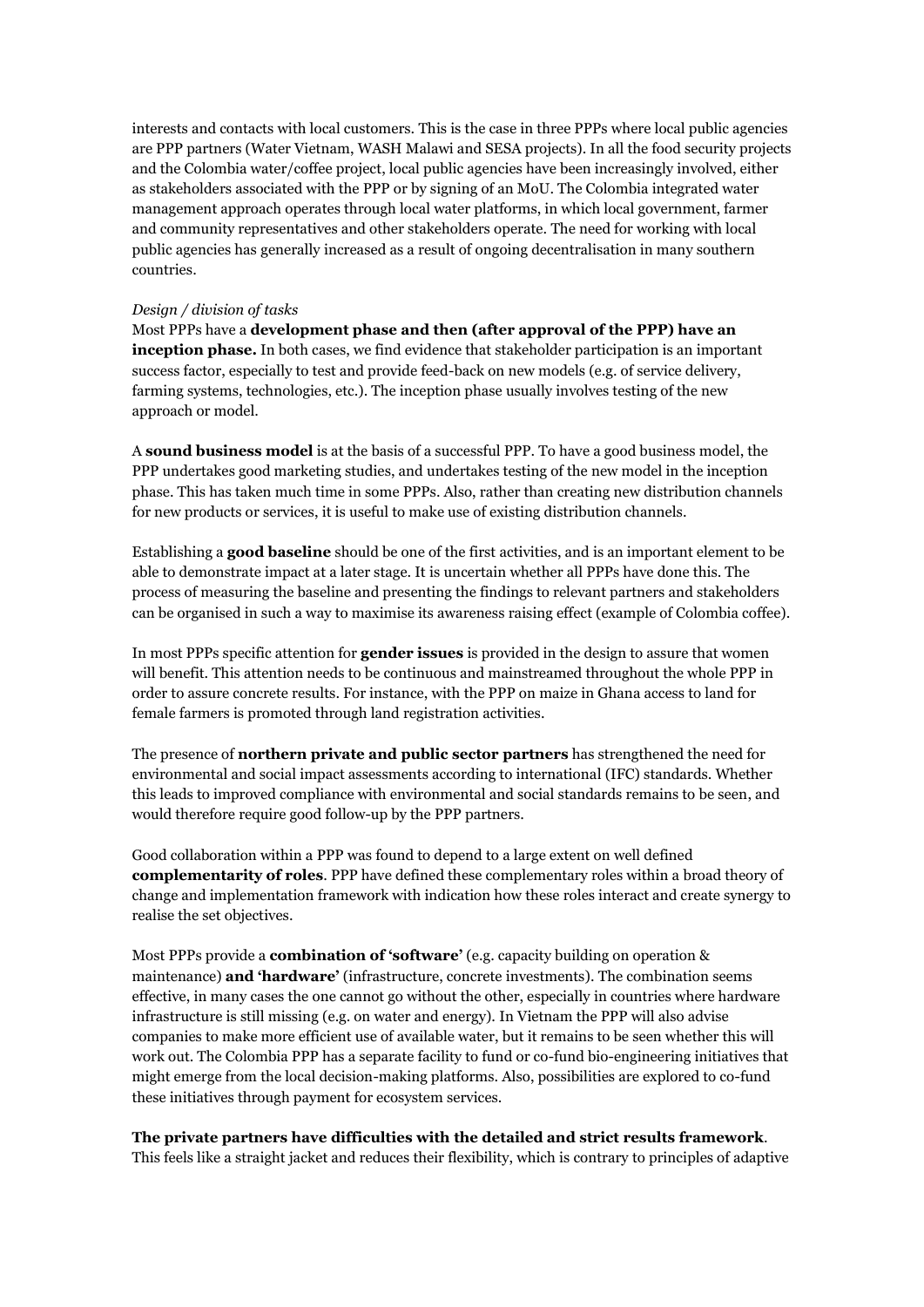management. We are often dealing with new approaches or models, and with variable markets or price levels, which are to some extent unpredictable. Here, flexibility would be an advantage.

A useful role of the **Dutch embassy is to participate in multi-stakeholder events and establish an enabling context**, e.g. by smoothening administrative procedures or addressing national authorities on governance constraints. This can help in the establishment of the project as well as in its execution, as showed e.g. in the Geocap and Ghana Maize projects. In the first case, a project proposal could only be successfully agreed on after high-level diplomatic contacts between the Dutch and Indonesian side. In the second case, the Dutch embassy helped through its contacts with Ghanaian counterparts to obtain necessary environmental permits.

## <span id="page-28-0"></span>**4.4 External underlying factors**

There is also a variety of external underlying factors, in particular related to external learning, attention to systemic constraints and long-term commitment with the region.

#### *External Learning*

**Multi-stakeholder events** can help develop approaches or concepts introduced by the PPP and ensure stakeholder involvement. In Vietnam the new concept of a climate change adaptation plan was introduced by the PPP in a workshop with a large number of invited stakeholders. The participation of high level people (embassy of the Netherlands, local officials) was very helpful. During the introduction by the 4S PPP of its program in Uganda the Dutch ambassador and the minister of the Ministry of Agriculture participated, which helped to raise attention to the program.

Many PPPs have installed an **open learning platform**, explicitly oriented at further developing new models or approaches, with participation by various relevant stakeholders. It is also a medium for inviting and involving relevant public agencies and indirectly addressing governance failures. These events seem to be appreciated. They also serve accountability and transparency purposes. In most cases research institutions are also involved, and the focus is at evidence-based learning. There is an advantage of a PPP initiating such a platform (rather than one partner on itself) because the PPP in many cases already represents a respectable 'weight' of relevant actors, which others are then more willing to join. The large-scale energy PPPs do not have a learning platform. Obviously learning also takes place as part of the local level multi-stakeholder platforms, although in more informal way.

#### *Specific attention to systemic constraints*

**Changes in policies or legislation** related to a sector are systemic changes to improve the enabling context. Both water projects are explicitly working on changes in legislation, with respect to relevant by-laws or national policies. These are long-term processes that may require supportive diplomacy or advocacy activities.

#### **It is not easy to draw firm conclusions on transparency and accountability** to

beneficiaries (producers, consumers). Of course all PPPs have reporting obligations, but these reports are confidential and not accessible. There are generally exchange and learning events (see below) but information about the use of resources will not be made available. Typically, information about a baseline measurement is also not available.

#### **It is not obvious that private sector partners in a PPP are willing to share experiences**

and thus contribute to upscale the approach, because of confidentiality and competition aspects. Their interests do not necessarily match with that of overcoming systemic constraints or transforming a sector.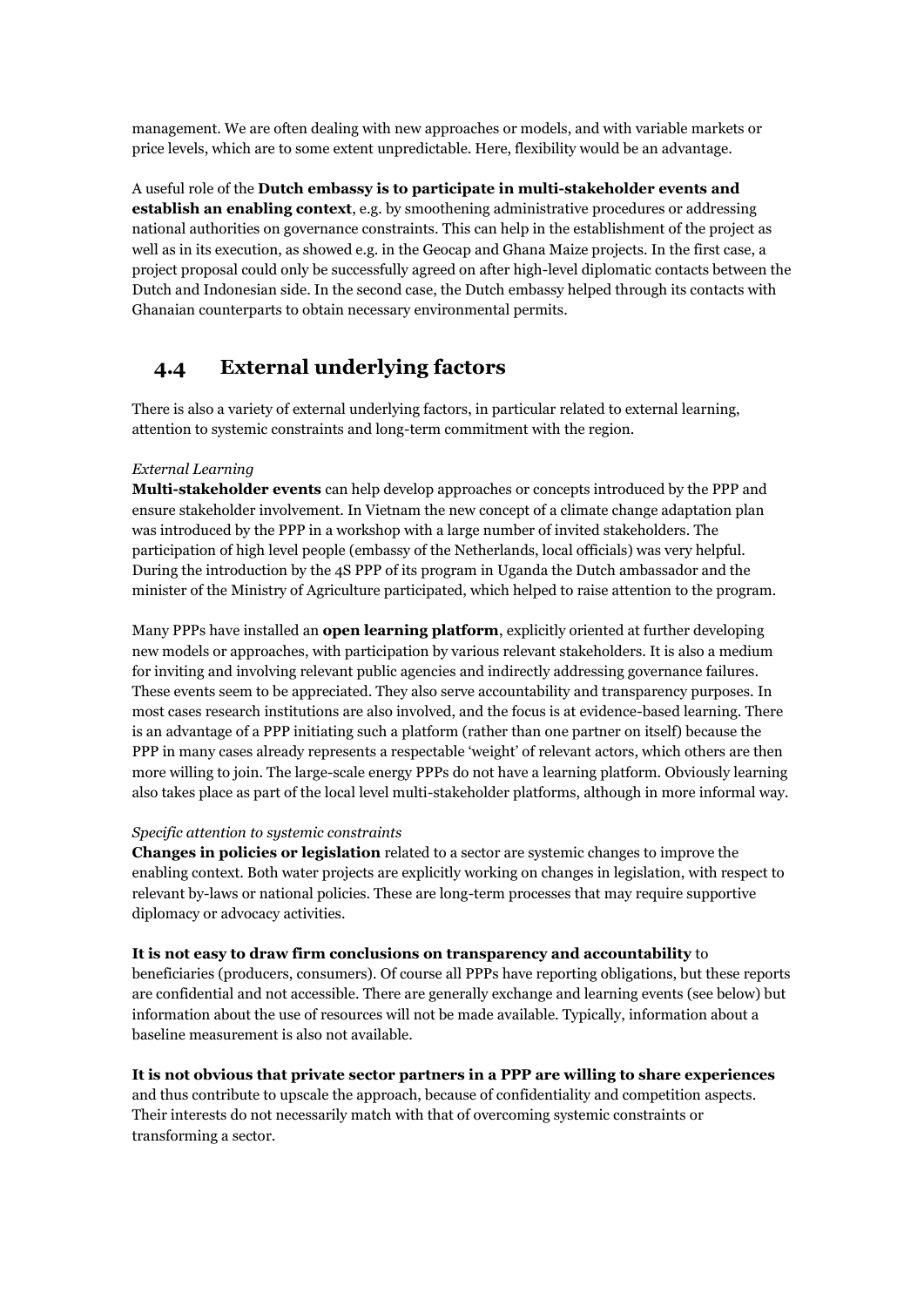## <span id="page-29-0"></span>**5. Conclusions and recommendations**

### <span id="page-29-1"></span>**5.1 Main conclusions**

This project set out to explore whether the PPPs promoted by the Dutch Ministry of Foreign Affairs address the objectives of Inclusive Green Growth in their plans and actions as well as to reflect on the opportunities and constraints for strengthening Inclusive Green Growth impacts, by considering their (potential) role in addressing underlying market and governance failures. The project also examined added value and risks of a PPP compared to a 'conventional' development project.

Below the main conclusions of the project are given. Each conclusion is followed by the underlying evidence and further details.

**1. All PPPs show positive green as well as inclusive direct effects, with the exception of two large energy projects that were more designed as green rather than as inclusive projects. Possible negative effects are either not there (or at least not observable at this stage of the project) or will be mitigated by appropriate procedures.**

- This finding as such is not surprising, as projects were designed to include green and/or inclusive aspects in the first place, and also includes procedures for assuring that no negative environmental or social effects will occur. Thus, the study confirms that these policy objectives in line with IGG objectives can be realized. It must be stated, however, that these conclusions cannot be generalized, as we selected PPPs with good potential to achieve green and inclusive effects. Also, projects are still in an early phase, so it remains to be seen if the effects stated will indeed be achieved.
- PPPs in the water and energy sectors generally support '*access* to water and energy' public policy objectives (i.e. inclusiveness). Since these objectives are directly linked to natural resources (water, energy), these objectives can be achieved by infrastructure development. The objective 'green' is related to making use of *renewable* (water and energy) instead of non-renewable sources and making *more efficient* use of these resources.
- The public policy objective of food security or 'access to food' is not so easy to achieve, as it needs to be translated into concrete land management or agricultural production objectives. In the agricultural sector, being inclusive is more complex as smallholders may not own land or if they own land are less productive. Therefore, particular attention and resources are generally required to successfully reach smallholders, as well as women and youths, .
- Only in the cases of the two large-scale energy projects we see significant potential negative effects. Motivation for public intervention in these two cases is to install renewable energy, motivated by climate change and national security of supply, rather than access to energy. In both cases, the potential negative effects are identified and mitigated, although in the case of geothermal energy there is more uncertainty about such a mitigation, since the actual construction of infrastructure in the future is not part of the project itself.

#### **2. The interests and roles of private sector parties in PPPs are related to the underlying business model, with strengthening of existing markets or creation of new markets with green and inclusive objectives, as two relevant mechanisms.**

 Large parties such as coffee traders in the case-studies examined were found to be mainly involved in strengthening relationships in their existing markets. Improved relationships with producers by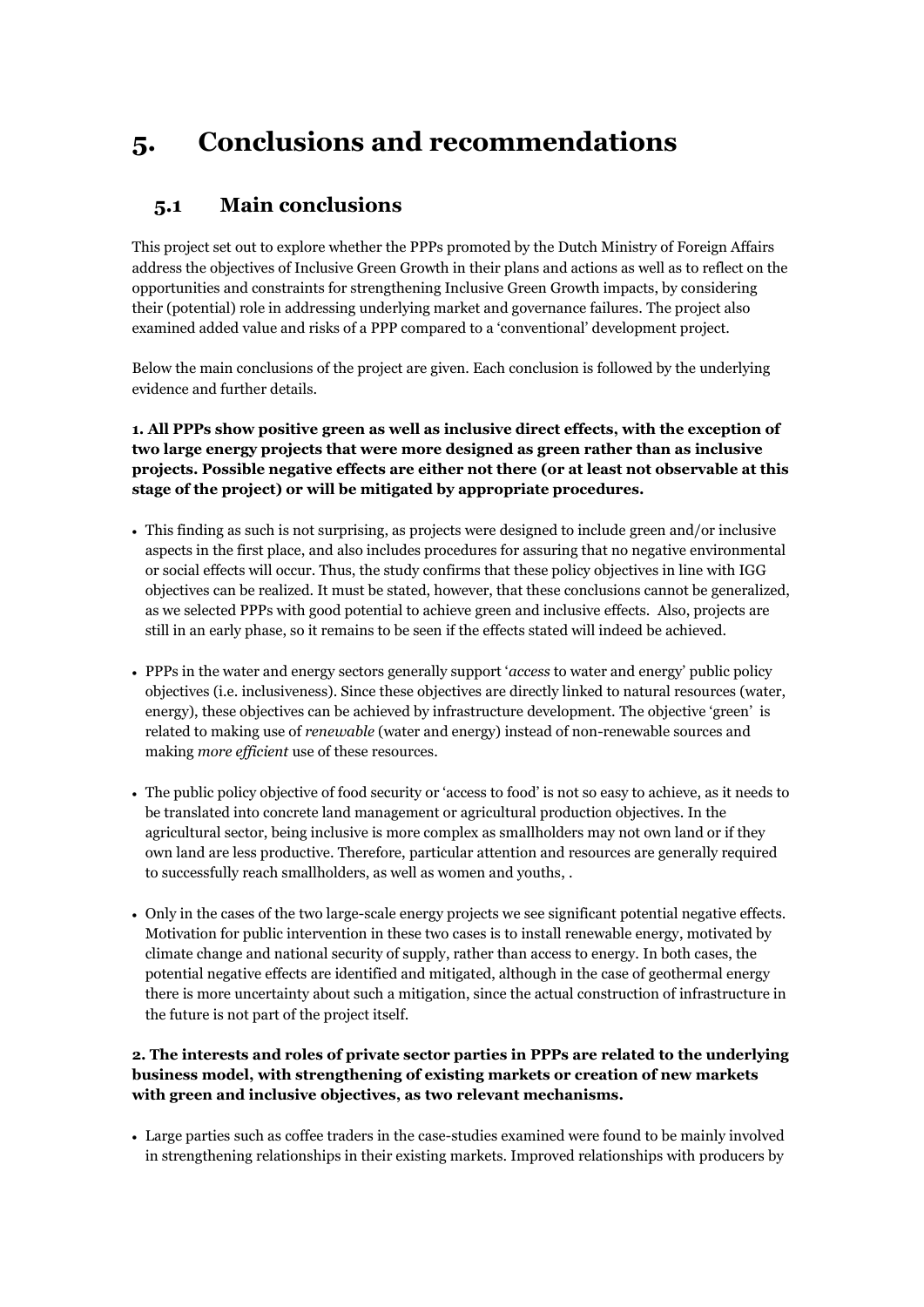stimulating increased yields and better livelihoods of farmers offer potential to them for a longterm better and more sustainable integration of the product chain that in the future could flourish on a commercial basis without further public intervention.

- Smaller scale innovative SMEs as well as private water companies with a semi-public background on the other hand seemed to focus more on the creation of new markets. Making customers pay for water services provided, gaining market intelligence for future geothermal projects, or straightforward renewable electricity provision via a long-term contract are some of the ways in which new markets were created in the case studies examined.
- Either of the two ways can work for creating a long-term interest for the private parties to continue on a commercial basis with the sustainable business activities initiated in the PPP. The most stable way for such activities to continue on a long term seems the strengthening of existing markets, as here the market is already established and market opportunities are relatively clear. The establishment of new markets on the other hand is less certain, but might provide for large growth opportunities, such as in new geothermal projects to be initiated as a result of the Geocap project.

#### **3. Many PPPs address systemic issues related to underlying market and governance failures, which is relevant in view of the need for strengthening the long-term viability of the business model and for stimulating further upscaling.**

- Potential systemic effects have been found in all projects. By realising systemic effects, a leverage effect of each project can be obtained by creating a long-term interest for private parties to continue with the market activities initiated by the project without the intervention or subsidy of public sources.
- Examples of *market issues* being addressed in the projects examined are the following, although it should be mentioned that in many cases it is too early to know whether the results will be significant and will sustain:
	- o *Creation of cost-recovery or financing arrangements* for an efficient use of public good resources: in the water projects there is advocacy for higher water tariffs and two projects are developing innovative models for payment for ecosystem services;
	- o *Access to financial resources for investments by smallholders* in more sustainable production systems is being created in most projects;
	- o The water, food security and the small-scale energy project (SESA) have all contributed to *create new service delivery systems, with incentives for more sustainable resource use*, including delivery of knowledge (training), inputs and/or access to credit. In most cases, these are delivered by the local private operator on the basis of the business model. Having private, public and civil society partners in the PPP increases the chance for success as partners have complementary expertise. If firmly established, the model advanced by the PPP could lead to a systemic change in the sector. This is generally not formalised in contracts.
	- o *Increasing returns to human, natural and other capital resources*, through education, restoration and reduced inequality: most projects focus on capacity building, with a focus at gender, bottom of the pyramid or smallholders
	- o *Improved / equitable access to markets and share of market value for local producers*: this is an indirect goal for several PPPs, but is too early to know whether it is being achieved
- Addressing *governance failures* or opportunities is indirectly related to the underlying business model, constituting the enabling context for market mechanisms to operate. Examples of governance failures being addressed are less obvious, following are some examples:
	- o The *acknowledgement of (informal) user rights* and attention for right enforcement is being addressed by some projects;
	- o *Representation of producers in value chain multi-stakeholder platforms:* multi-stakeholder platforms are being established by PPPs in water and food security, in order to negotiate and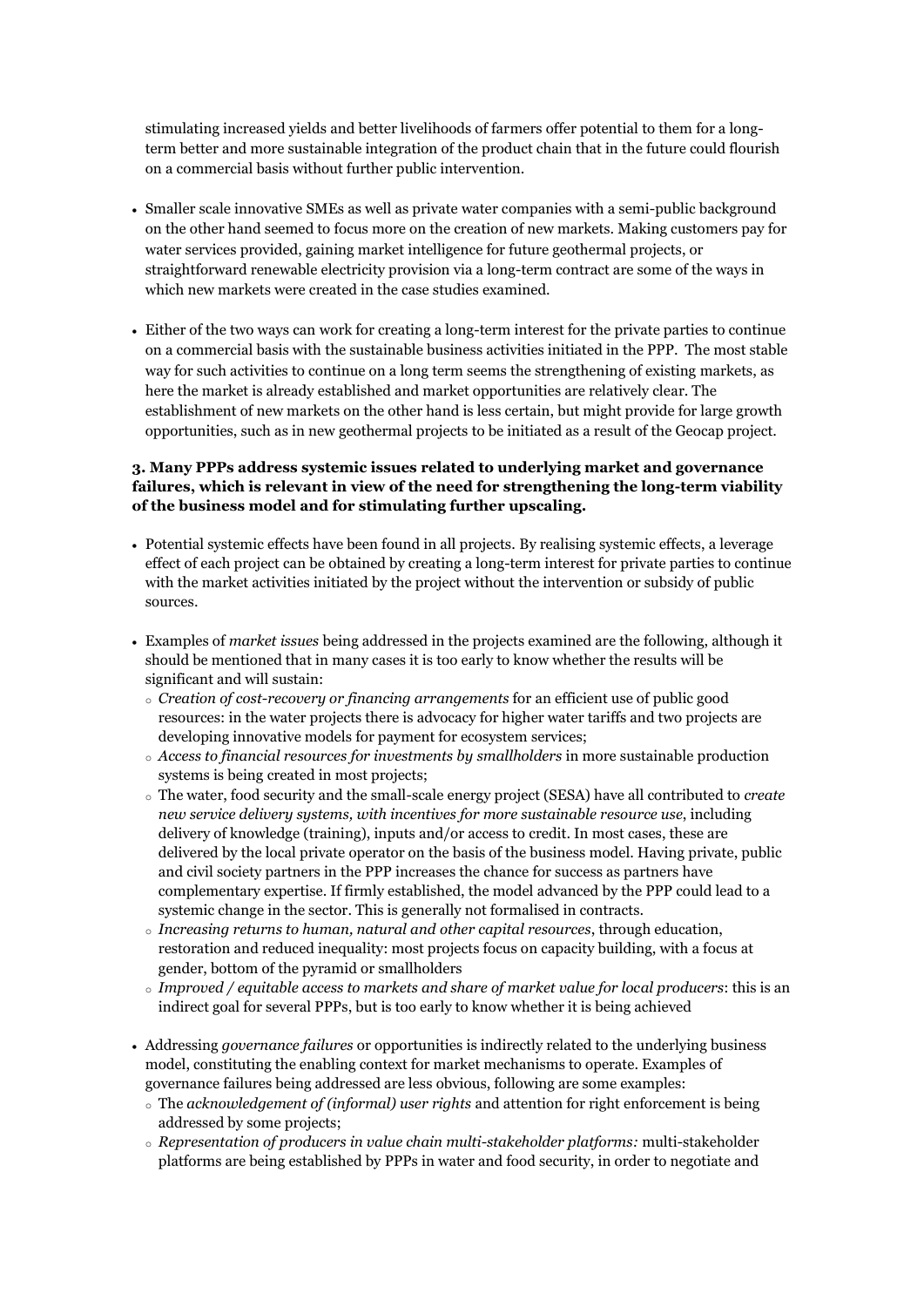decide upon the management of natural resources. Representation of local stakeholders generally takes place through NGOs or farmer cooperatives and is stimulated by multi-stakeholder and learning platforms. If these platforms are institutionalised and do not become dependent on the project (for funding or facilitation) one could speak of a systemic change.

- o *Shared management responsibilities* and co-management approaches with local stakeholders, including farmer cooperatives and (local) public actors;
- o In almost every PPP *more integrated resource management approaches* are being promoted, and to be able to do so there are initiatives of involving the relevant ministries with the aim to create more policy coherence (typically, ministries of agriculture, environment, water and energy are involved);
- o An interesting example of an *enabling legal context* is that of lobby and advocacy for tax exemptions for importing solar devices, which is important to keep the costs low.

#### **4. Particular risks of PPPs in view of IGG effects are related to the monopoly or longterm dependence that might be created by the participating company/ies.**

- Risks regarding noncompliance of the private partner in the project itself are often carefully regulated in the project contract set up. Risks after termination of the contract on the other hand are usually not accounted for by the project, nor discussed in the original project set-up. Risks are especially associated with lack of transparency (not sharing experiences) by the private party, especially after project termination, and changing interests by market parties if variations in (world) market circumstances occur.
- Where large private companies are involved, this has an important added value in terms of the existing network that can be used to reach out to many producers, to disseminate new lessons and practices, the potential for funding, the 'weight' to influence other stakeholders. However, in contrast this may lead to a new monopoly or new dependencies, e.g. on inputs delivered by the private partners for more sustainable agricultural practices.<sup>5</sup> Also, private companies might target in the first place producers that are relatively educated and resourced, as their return on training inputs will be best. During the PPP, this risk generally is mitigated by the presence of an NGO, but this relationship may end once the project has stopped.
- It is not obvious that private sector partners in a PPP are willing to share experiences and thus contribute to upscale the approach, because of confidentiality and competition aspects. Their interests do not necessarily match with that of overcoming systemic constraints or transforming a sector. There is often a high level of confidentiality, which seems a constraint for accountability and transparency.
- A related risk is that changing market circumstances might influence the degree of participation and interest of private parties after termination of the project, for instance due to a change in world market prices. Long-term commitments for private parties may therefore be difficult to acquire. In the case of substantially changed market circumstances, a private party might decide to leave the market initially created, which could lead to the collapse of the established new production model, leaving farmers without channels to sell their outputs to.

#### **5. Non-PPP specific risks of the examined projects are related to the environmental and social negative effects associated with large-scale projects, such as the two energy projects.**

<u>.</u>

<sup>&</sup>lt;sup>5</sup> A point in case is the private company in both the 4S and the FOSEK consortium, which has recently substantially increased in size by merging with another major trader. This is a concern for the northern NGOs.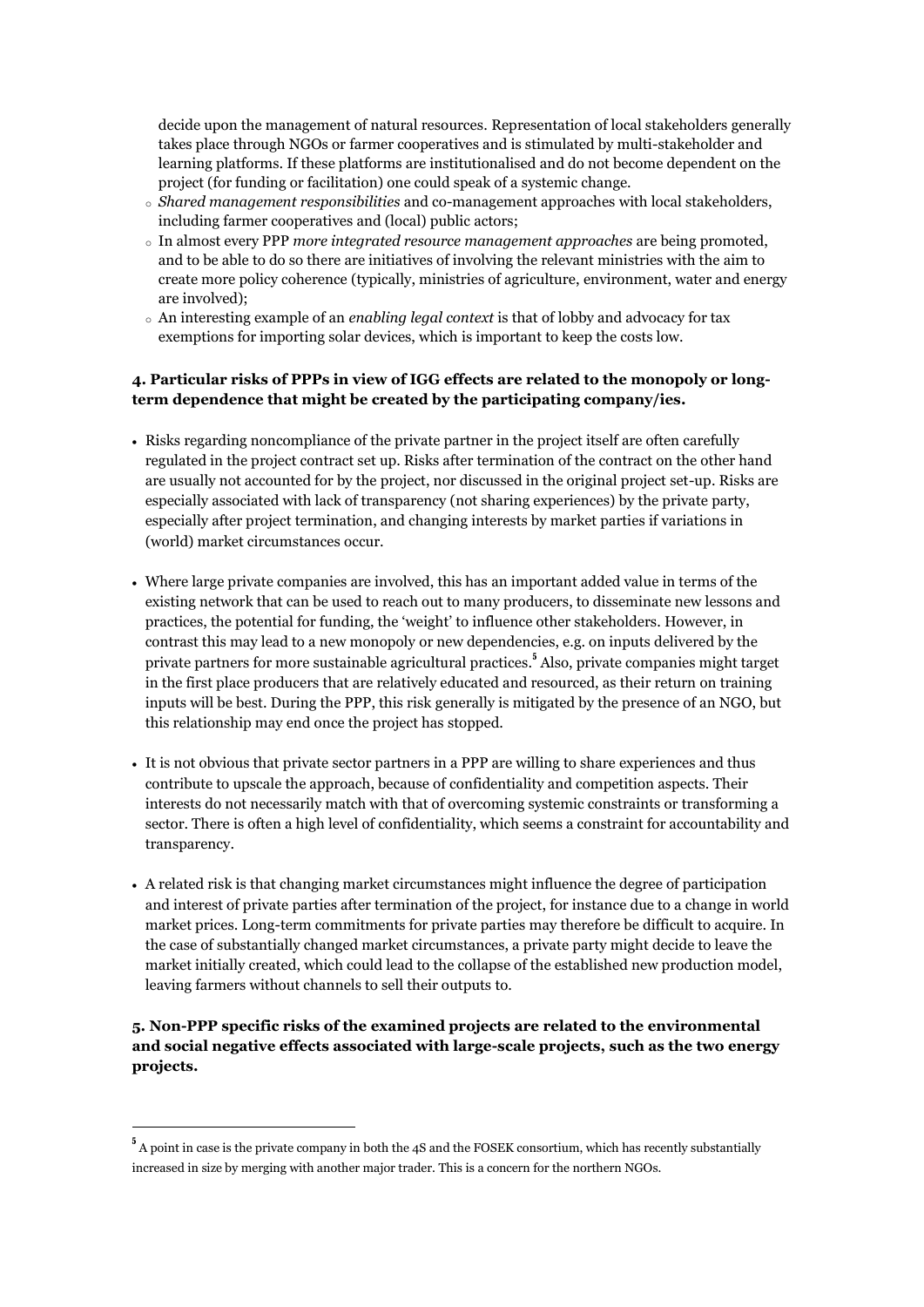- For the two large-scale projects, assessments have been carried out according to international regulations, but the implementation of mitigating measures and legal compliance during and after project implementation will remain a challenge.
- It is generally recognized that legal compliance with regulations and actions in the environmental and social management plan can be a challenge in countries that do not have a good track record on governance and transparency. This risk will be even greater if the PPP has ended and public or NGO partners are 'out of the picture'.

#### **6. There is a number of factors internal to the PPP that form success factors for positive IGG effects, some of which are rather general (reconfirmed from earlier studies), others being more specific for positive IGG effects.**

- General internal success factors that were identified are the following:
	- o PPP partners have earlier experience in working together, trust each other and have experienced their shared sustainability ambitions;
	- o The project initially keeps the core set of PPP partners limited in order to speed up decision making at initial stages of the PPP;
	- $\circ$  Stakeholder participation in the development phase and then (after approval of the PPP) the inception phase;
	- o Establishing a good baseline as one of the first activities, to be able to demonstrate impact at a later stage.
	- o Well defined complementarity of roles of PPP partners.
- Specific internal success factors that were identified are the following:
	- o A sound business model based on good market studies, and tested new technologies or production models (in the inception phase), which may take much time but should be done careful and with high stakeholder engagement;
	- o Having PPP partners with strong local presence, established stakeholder relations and representing beneficiaries (e.g. local NGOs or cooperatives), these partners can also be involved in the PPP during implementation;
	- o The PPP partners providing a combination of 'software' (e.g. capacity building on operation & maintenance) and 'hardware' (infrastructure, concrete investments);
	- o A useful role of the Dutch embassy is to establish an enabling context, e.g. by smoothening administrative procedures or addressing national authorities on governance constraints;
	- o Having a research institute as a PPP partner has an added value, for different reasons: to advance new concepts in an objective way, to train graduates on new concepts which will then be applied if they get a new job in the administration, to support evidence-based learning and to bring forward innovations and assist in sharing global experiences;
	- o To create an equitable governance structure of the PPP, assure that PPP partners can participate on an equal basis (e.g. no dominance by private sector partner).

#### **7. Some success factors are related to the way the PPP interacts with external factors and stakeholders, most important of which are the localization of interventions, the engagement of local actors and the establishment of a learning platform.**

 Several PPPs have organised an open learning platform to develop or discuss innovative approaches or concepts with a wide set of stakeholders. These platforms are a medium for dialogue, sharing experiences and discussing possible market and governance failures. They can also serve accountability and transparency purposes. The PPP in many cases already represents a respectable 'weight' of relevant actors, so that others are more likely to join. Ideally this forum is institutionalised so that it sustains once the PPP has ended.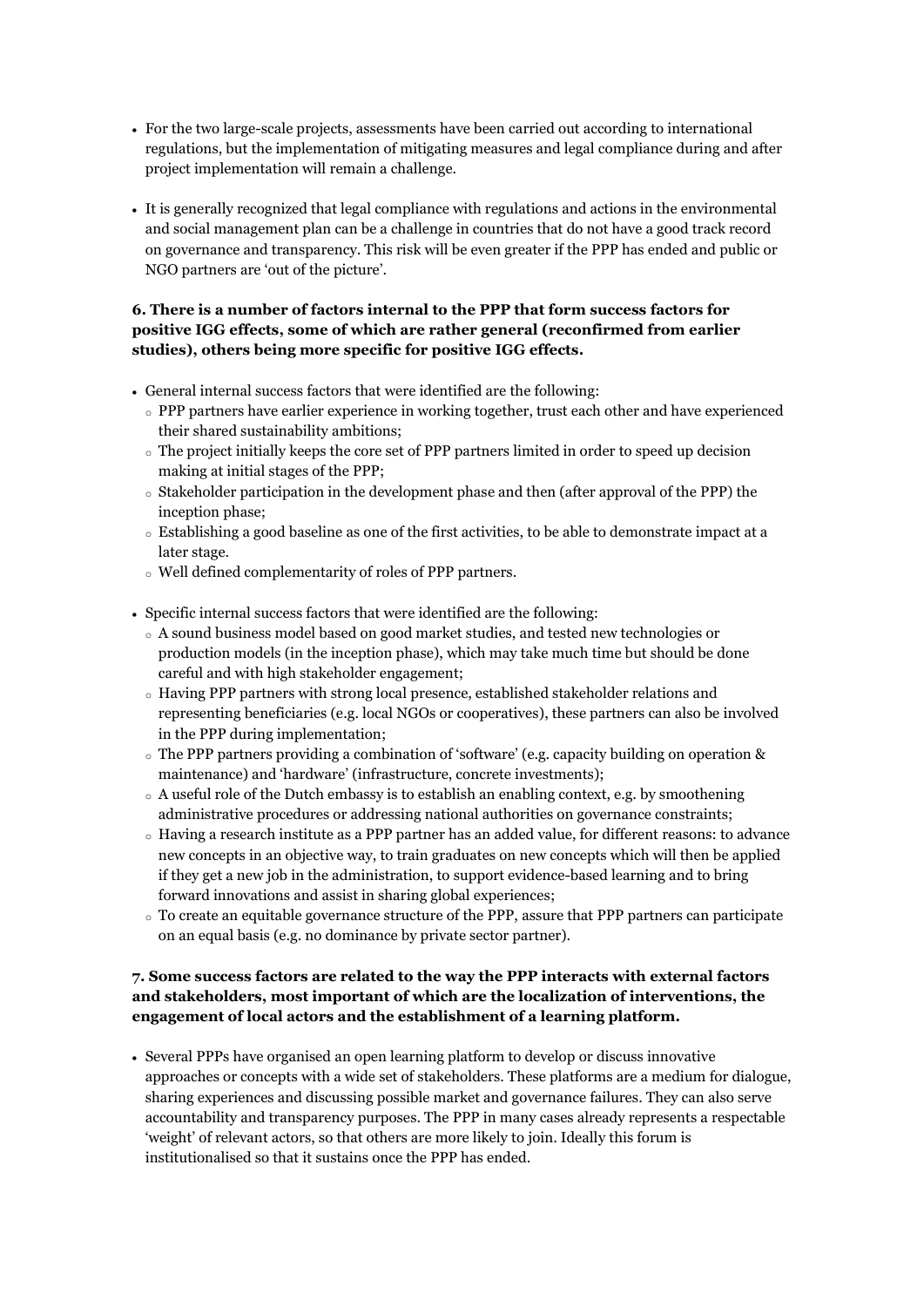- In most of these learning platforms the relevant public and civil society agencies are invited that have an interest and responsibility in management of natural resources (such as water, land, forest). This can be instrumental in improving policy coherence between these agencies (which is often absent or of poor quality).
- The participation by public agencies at decentralised levels is useful in order to improve the adaptation of proposed models to local demands and local environmental and social conditions / contexts, which potentially leads to more Green and Inclusive impacts. Decentralised public agencies can be involved as PPP partners from the start (e.g. water project Vietnam) or gradually get involved during PPP implementation (e.g. Colombia coffee or 4S Kenya).

### <span id="page-33-0"></span>**5.2 Recommendations**

Following are the main recommendations for future design and during execution of PPP projects, directly related to the above conclusions and success factors.

#### **Business model**

- Emphasize during the design phase the establishment of a sound business case, with innovations and production models, possibly adapted to local contexts, and allow sufficient time for developing and testing these models;
- Stimulate PPPs that can provide a combination of 'software' (e.g. capacity building on operation & maintenance) and 'hardware' (infrastructure, concrete investments), which seems most effective, especially in countries where hardware infrastructure is still missing (e.g. on water and energy);
- Make sure that PPPs pay attention to long-term sustainability of their business model after the project itself has ended. It should be described how the market addressed during the project is expected to develop without public support after scheduled project termination, which systemic factors influence this long-term development and how these systemic factors may be addressed by the PPP partners.

#### **Partners to be involved and governance system**

- If the main aim is to strengthen an existing market, it is recommended to consider the involvement of a large and established partner, whereas in the case of establishment of a new market as a main aim the need for involvement of an innovative SME should be considered;
- Consider the involvement and roles of research partners in the PPP in line with their multiple expected added values;
- Consider the involvement of decentralised public agencies or local partners, from the beginning or during project implementation, to assure better ownership and adaptation of the proposed interventions to the local context;
- A useful role of the Dutch embassy is to participate in multi-stakeholder events and learning platforms and help establish an enabling context, e.g. by smoothening administrative procedures or addressing national authorities on governance constraints;
- Emphasise the structure of the governance model of the PPP, which should be well thought out in order to be equitable and especially create a balance between the NGO and private sector party. This could be organized by formalizing an important role for third parties in terms of transparency and accountability of the private company to its producer basis. Another model would be that of co-management arrangements, formalized in contracts.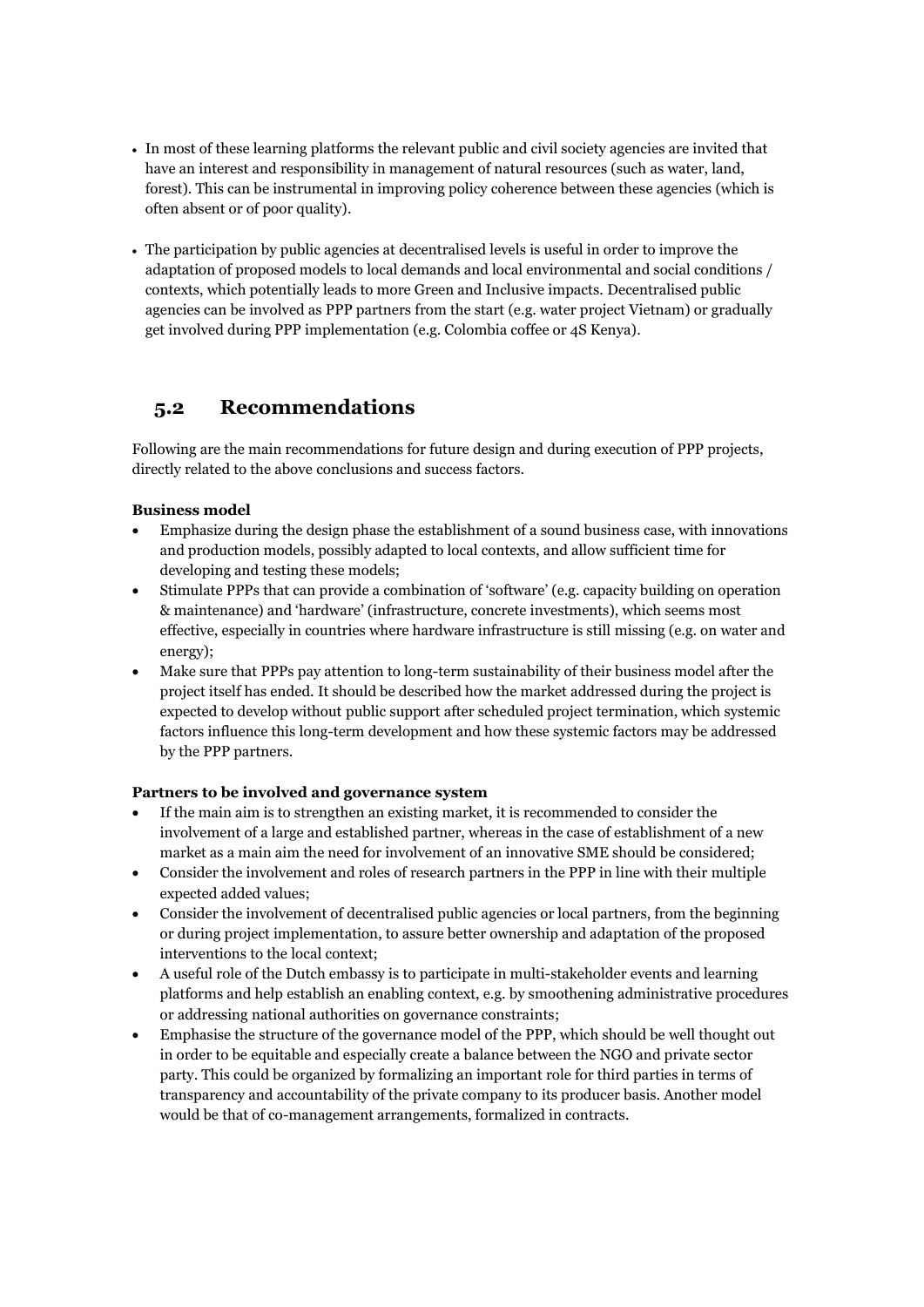#### **Risk mitigation**

- Emphasize activities and contractual arrangements during design and/or implementation of the PPP to mitigate the identified risks associated with the involvement of large private sector parties regarding long-term dependencies and market changes;
- Options to do so would be to institutionalise third party verification systems associated with new private sector production models. Also, in the design phase, potential risks for long-term dependencies should be described. The Dutch embassy in respective countries may play a role in long-term risk mitigation;

#### **Public goods resources**

- Pay attention that interventions in the project account for cost-recovery or financing arrangements for an efficient use of public good resources, for instance through payment for ecosystem services and carbon credits;
- Directly involve in the PPP the different public agencies that have an interest and responsibility with respect to management of natural resources, and undertake activities that can improve mutual collaboration and enhance policy coherence.
- Assure accountability by establishing a multi-stakeholder platform, including the key stakeholders from civil society and local communities, with a defined role (as a third party verification) in monitoring activities.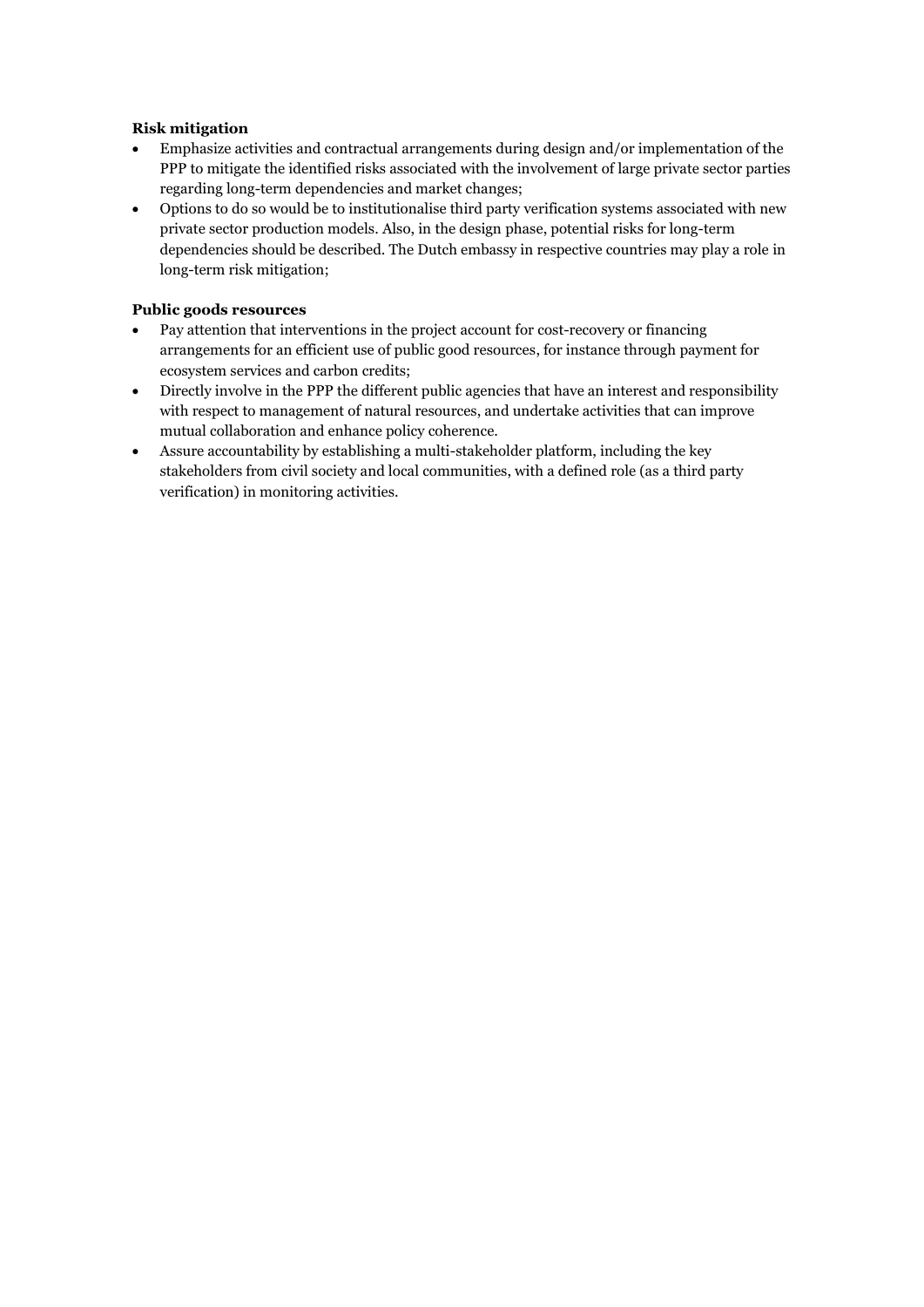## <span id="page-35-0"></span>**Appendices**

## **Appendix 1: Desk study questionnaire**

<span id="page-35-1"></span>During the desk study of available documentation the following information will be collected and noted in a systematic way, as a basis for the interviews.

#### *Basic information*

- Topic / sector (water, food, energy)
- Country & region
- Budget (public/private)
- PPP partners with short description of their background and core activities, and earlier experiences in project area, topic and IGG aspects
- Project period
- Main objective/s, theory of change and expected results
- Available reports (progress or evaluation)

#### *Specific information relevant for IGG linkages*

- References to positive direct IGG effects (see table 1 below)
- References to mitigating measures to avoid negative direct IGG effects
- References to identified indirect (systemic) IGG issues or indirect IGG effects (see table 2 below)
- References to factors explaining direct or indirect IGG effects
- References to future potentials and constraints to achieve (more) direct and indirect IGG effects.

It is advised to thoroughly also read below interview outline, as this will show which (additional) focus of screening the available documentation is useful.

Analysis: Before the interview, of the project a brief fact sheet will be produced summarizing above information, with emphasis on the 2nd part. Relevant gaps of knowledge, possible inconsistencies, as well as priority issues to be addressed in the interview.

Interview outline (in below sequence of steps, but might be combined)

1. Explain the outline of the interview, the difference between direct and indirect effects (checklists 1 and 2), the logical flow of the interview moving from direct and indirect effects to characteristics of the PPP (design and implementation phase ) and internal PPP dynamics and procedures.

2. Check of basic project characteristics and theory of change

- Quick check of basic characteristics collected from documentation (fact sheet), focus on gaps and inconsistencies
- Discuss the theory of change of the PPP and the resulting strategy: what are the main elements, is it shared by all the PPP partners, what have been recent changes?
- Briefly discuss the priority actions and how these relate to the theory of change, and whether these were discussed among PPP partners.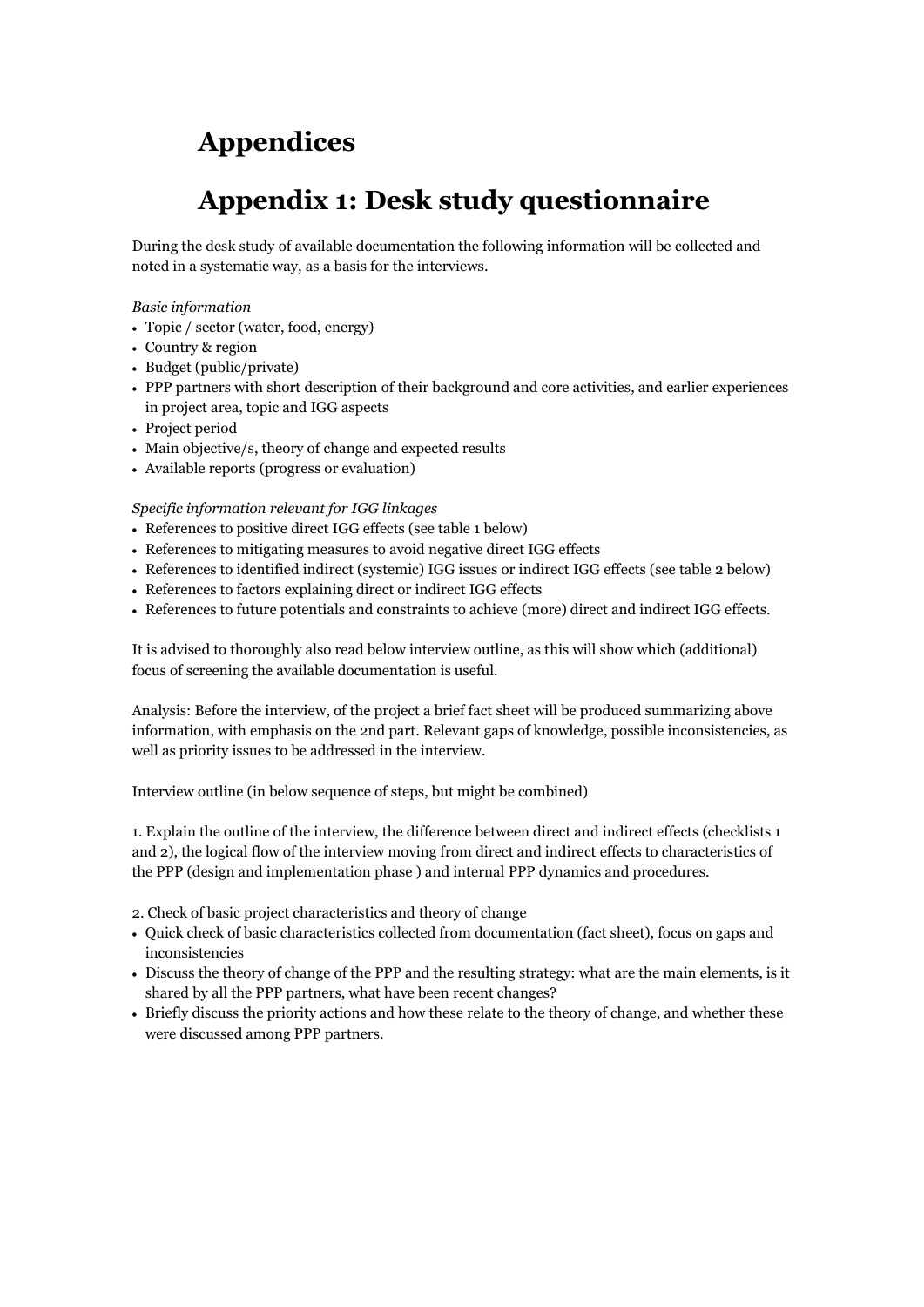3. Direct effects realized so far (checklist 1, build on information already collected from documentation)

- What have been direct IGG effects so far achieved?
- What have been mitigating measures to avoid negative IGG effects?
- Were these direct effects:
- foreseen in the PPP design,
- have they appeared / become clear during PPP implementation,
- have they become clear as a result of monitoring, self-evaluation and learning?

4. Partners and their roles related to direct effects

- Which PPP partners have earlier experiences on IGG relevant subjects? Were these in the PPP from the beginning or did they join later? Has this been an advantage to address IGG effects?
- Do these partners play an important role in the PPP? Have they been active?
- Which partners are not interested to include IGG effects? Which partners show resistance to address direct IGG effects?
- 5. Underlying factors for direct effects in the design phase (could be combined with 9)
- What factors in PPP design have been important for achieving direct IGG effects and why?
- The context study done as part of the design
- The problem analysis at the basis of the PPP
- The choice of partners involved
- The partnership agreement
- The available budget
- The identified risks
- Other ….

6. Underlying factors for direct effects in the implementation phase (could be combined with 10)

- What factors in the implementation phase of the PPP do you consider to be important for achieving direct IGG effects and why? Possible factors are e.g.:
- The role of public agency partner in practice (role and activeness)
- Knowledge exchange internally
- Direct involvement or representation of new stakeholders
- Internal accountability on (agreed) partner responsibilities
- Internal communication processes
- Monitoring, evaluation & learning
- Unforeseen contextual factors or risks identified

7. Current status indirect (systemic) effects (checklist 2, build on information already collected from documentation)

- What are indirect IGG issues that are relevant for the PPP? Are these issues seen as constraints or opportunities? Does the PPP address these issues or see them as a given?
- If they are being addressed, what are the indirect effects so far?
- Were these indirect IGG issues:
- foreseen in the PPP design.
- have they appeared / become clear during PPP implementation,
- have they become clear as a result of the need for upscaling, capacity building, institutional strengthening, expansion of the PPP results?

8. Partners and their roles related to indirect effects

 Which PPP partners have relevant experiences or mandate to address indirect IGG issues? In particular, are southern local public institutions involved, and what is their role in relation to indirect IGG issues?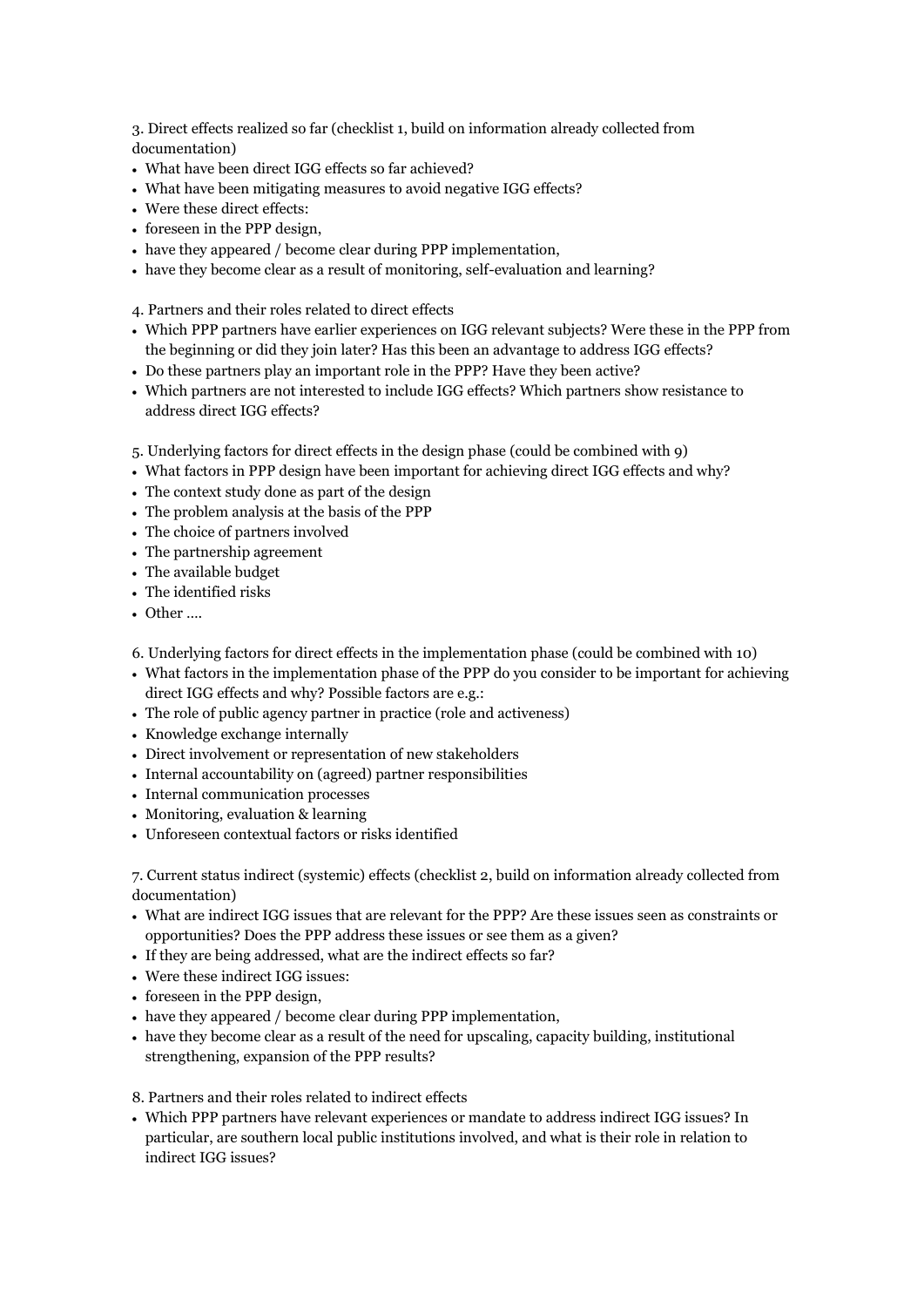- Have new partners joined the PPP from the beginning or have they joined later? Has this been an advantage to address indirect IGG issues?
- Which partners have less interest to address indirect IGG issues? Which partners experience barriers to address indirect IGG issues?
- Are relatively marginalized stakeholders from the project location and relevant to the PPP represented in the PPP (directly or indirectly), or have they raised their voice to pay attention to IGG issues?
- As above for environmental organizations from the project location.
- 9. Underlying factors for indirect effects in the design phase
- What factors in PPP design have been important for attention to indirect IGG issues and why?
- Earlier experiences or presence of PPP partners in the project area
- The context study done as part of the design, were indirect IGG issues such as legislative context and local capacities identified?
- The problem analysis at the basis of the PPP, id.
- The choice of partners involved, especially southern partners and stakeholders
- The identified risks
- The ambition for upscaling and expansion of the results
- The need to sustain and maintain the results and build capacity among local partners
- Other ….

10. Underlying factors for indirect effects in the implementation phase

- What factors in the implementation phase of the PPP do you consider to be important for attention to indirect IGG issues and why? Possible factors are e.g.:
- The extent that factors at systemic level (governance and market failures, access to stakeholders) become relevant, e.g. as constraints for upscaling, replication or capacity building
- Internal accountability on (agreed) partner responsibilities
- External accountability and transparency, e.g. by building a local platform or reference group
- The need to assure sustainability of the results
- The involvement of southern government agencies and civil society partners
- Monitoring, evaluation & learning, with external parties
- Unforeseen contextual factors or risks identified

11. Future perspectives

- What are expected future constraints relevant to IGG, e.g. for upscaling?
- Have insight in IGG issues lead to any changes in the set-up of the PPP (theory of change, partner choice, stakeholders involved, internal procedures)? If yes, which?
- What opportunities do you see to achieve greater direct IGG effects in the future? How and by whom?
- What opportunities do you see to address indirect IGG issues and realize indirect effects in the future? How and by whom?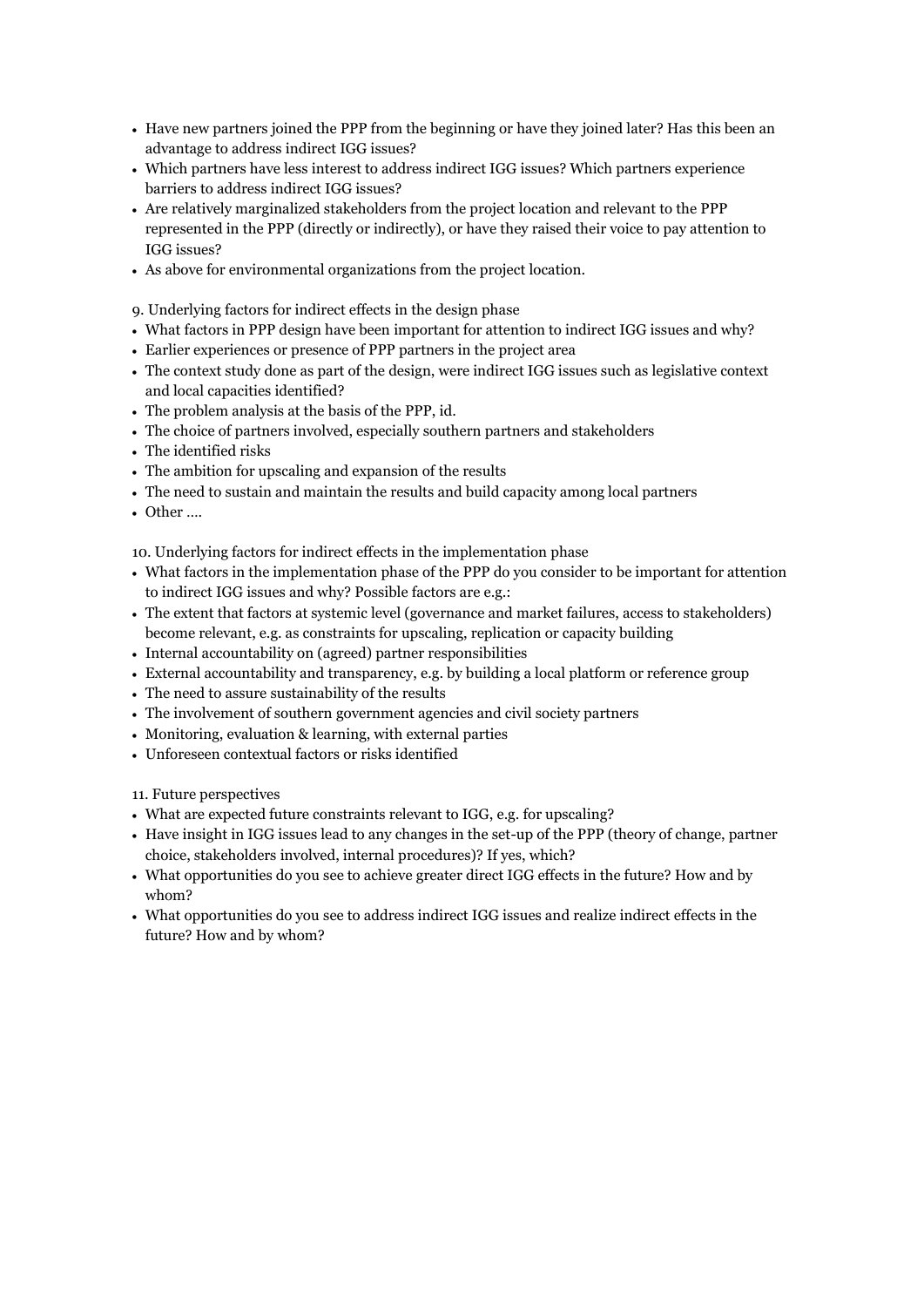## <span id="page-38-0"></span>**Appendix 2: Case Study Summary Reports**

| Topic / sector                                                             | Water supply and sanitation in Malawi                                                                                                                                                                                                                                                                                                                                                                                                                                                                                                                                                                                                                                                                                                                                                                                                                                                                                                                                                                                                                                    |                                                  |                              |
|----------------------------------------------------------------------------|--------------------------------------------------------------------------------------------------------------------------------------------------------------------------------------------------------------------------------------------------------------------------------------------------------------------------------------------------------------------------------------------------------------------------------------------------------------------------------------------------------------------------------------------------------------------------------------------------------------------------------------------------------------------------------------------------------------------------------------------------------------------------------------------------------------------------------------------------------------------------------------------------------------------------------------------------------------------------------------------------------------------------------------------------------------------------|--------------------------------------------------|------------------------------|
|                                                                            | The PPP focuses at water supply and sanitation by the approach of water                                                                                                                                                                                                                                                                                                                                                                                                                                                                                                                                                                                                                                                                                                                                                                                                                                                                                                                                                                                                  |                                                  |                              |
|                                                                            | demand management.                                                                                                                                                                                                                                                                                                                                                                                                                                                                                                                                                                                                                                                                                                                                                                                                                                                                                                                                                                                                                                                       |                                                  |                              |
| Country & region                                                           | Malawi (1 region)                                                                                                                                                                                                                                                                                                                                                                                                                                                                                                                                                                                                                                                                                                                                                                                                                                                                                                                                                                                                                                                        |                                                  |                              |
| <b>Budget</b>                                                              | $\epsilon$ 2.6 million, of which almost 49% grant, 25% by Dutch water company, 6% by<br>Dutch NGO and 20% by Malawi water company (cash and in-kind)                                                                                                                                                                                                                                                                                                                                                                                                                                                                                                                                                                                                                                                                                                                                                                                                                                                                                                                     |                                                  |                              |
| Types of partners                                                          | • Dutch water company (semi-private)                                                                                                                                                                                                                                                                                                                                                                                                                                                                                                                                                                                                                                                                                                                                                                                                                                                                                                                                                                                                                                     |                                                  |                              |
|                                                                            |                                                                                                                                                                                                                                                                                                                                                                                                                                                                                                                                                                                                                                                                                                                                                                                                                                                                                                                                                                                                                                                                          | • Dutch NGO with local presence and office (NGO) |                              |
|                                                                            |                                                                                                                                                                                                                                                                                                                                                                                                                                                                                                                                                                                                                                                                                                                                                                                                                                                                                                                                                                                                                                                                          | • Malawi water company (private)                 |                              |
|                                                                            |                                                                                                                                                                                                                                                                                                                                                                                                                                                                                                                                                                                                                                                                                                                                                                                                                                                                                                                                                                                                                                                                          | • Malawi local government (public)               |                              |
| Project phase                                                              |                                                                                                                                                                                                                                                                                                                                                                                                                                                                                                                                                                                                                                                                                                                                                                                                                                                                                                                                                                                                                                                                          |                                                  |                              |
| <b>Business model</b>                                                      | April 2013 to April 2019<br>There are serious problems in the availability of water for serving all local<br>communities (32% still has no access to water), while some institutions use<br>much water. Sanitation facilities have a lower coverage (80% has poor access).<br>By reducing non revenue water losses, water will become available for new<br>water connections. The private Malawi water company intends, with the<br>financial help of Dutch government, a private Dutch water company and a<br>Dutch-based NGO, to improve access to water in Malawi. For a viable business<br>model it would be required that BoP pay low fees and larger consumers pay for<br>their mandatory water tariffs, but this is unlikely to happen soon. The Dutch<br>water company provides expert knowledge, but does not have a commercial<br>interest to expand business in Malawi without development aid. Their<br>activities can be seen as consultancy-based hard- and software provision to<br>improve access to water in an effective way. To be able to do so, the |                                                  |                              |
| collaboration with the Dutch-based NGO is essential.<br>Direct IGG effects |                                                                                                                                                                                                                                                                                                                                                                                                                                                                                                                                                                                                                                                                                                                                                                                                                                                                                                                                                                                                                                                                          |                                                  |                              |
| Green /positive:                                                           |                                                                                                                                                                                                                                                                                                                                                                                                                                                                                                                                                                                                                                                                                                                                                                                                                                                                                                                                                                                                                                                                          | Inclusive / positive:                            | Growth / positive:           |
| • Reduced water losses /                                                   |                                                                                                                                                                                                                                                                                                                                                                                                                                                                                                                                                                                                                                                                                                                                                                                                                                                                                                                                                                                                                                                                          | • Improved access to drinking                    | • Access to water and        |
| improved efficiency                                                        |                                                                                                                                                                                                                                                                                                                                                                                                                                                                                                                                                                                                                                                                                                                                                                                                                                                                                                                                                                                                                                                                          | water for the poor                               | sanitation is a social right |
| Introduction of more                                                       |                                                                                                                                                                                                                                                                                                                                                                                                                                                                                                                                                                                                                                                                                                                                                                                                                                                                                                                                                                                                                                                                          | • Improved access to                             | • No additional commercial   |
| environmentally friendly                                                   |                                                                                                                                                                                                                                                                                                                                                                                                                                                                                                                                                                                                                                                                                                                                                                                                                                                                                                                                                                                                                                                                          | sanitation facilities                            | activities foreseen          |
| sanitation solutions                                                       |                                                                                                                                                                                                                                                                                                                                                                                                                                                                                                                                                                                                                                                                                                                                                                                                                                                                                                                                                                                                                                                                          | • Women and children                             |                              |
|                                                                            |                                                                                                                                                                                                                                                                                                                                                                                                                                                                                                                                                                                                                                                                                                                                                                                                                                                                                                                                                                                                                                                                          | involved                                         |                              |
| Negative IGG effects and mitigation measures:                              |                                                                                                                                                                                                                                                                                                                                                                                                                                                                                                                                                                                                                                                                                                                                                                                                                                                                                                                                                                                                                                                                          |                                                  |                              |

#### *1. Malawi: Water Demand Management to Mitigate Water Shortages*

none

*Indirect IGG effects*:

- The PPP will lead to more transparency in water use by certain public institutions, some of which is not very efficient. Whether this will lead to any awareness and changes remains to be seen.
- The PPP supports the decentralization of water and sanitation functions. It will lead to improved collaboration between the water company (responsible for access to water) and the local government (responsible for access to sanitation).
- The local water company is not financially self-sustaining;
- By-laws are developed to support water demand management and community led total sanitation strategies (at the regional level, with potential influence at the national level). It is not certain whether other constraints will be addressed (e.g. no payment by institutions or water tariffs).
- Greater awareness and transparency on water use by different users. This may eventually lead to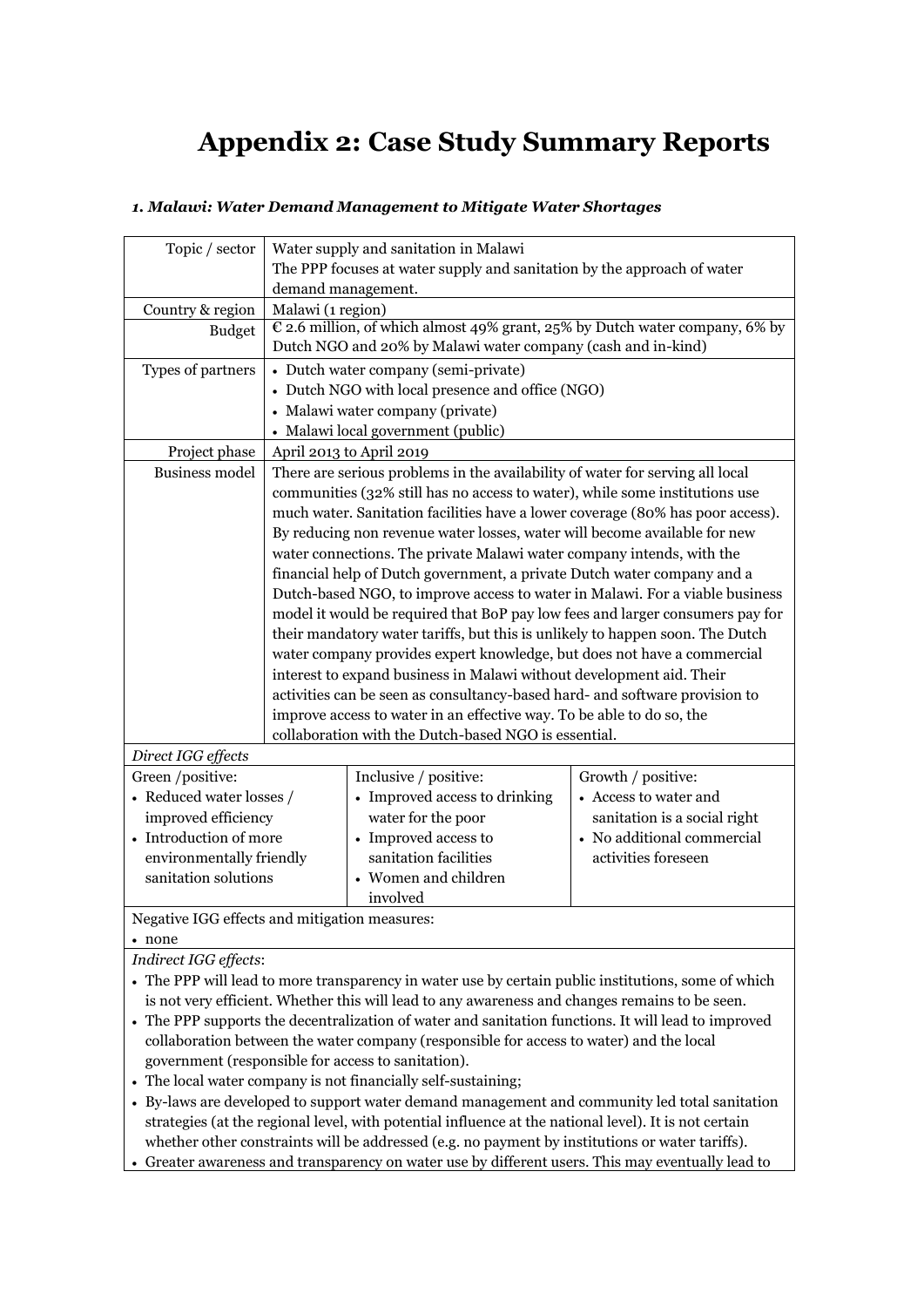communities claiming their water rights (as has been experienced in other countries). However, this is not an objective of the PPP, and may also include some risks.

 By introducing ecosan toilets, awareness is raised on the value of these devices in areas with poor access to water (which is not obvious as reuse is made of human wastes)

#### *Underlying factors – within the PPP*

*Partnership characteristics and objectives*

- Having the local government as a partner, as well as the local water company, is essential, because their collaboration in the PPP leads to improved working relations
- The Dutch water company and the Dutch NGO both have long working experiences in Malawi and a good track record. Both are committed to goals of increasing access to water for the poor. Both have experiences in working in PPP constructions.
- The Dutch NGO has the lead in the PPP, which is considered a good thing because they have a strong presence on the ground and good relations with the local communities and authorities. *Stakeholder participation*
- Stakeholders have been involved in the design.
- Communities are able to provide feed-back on the PPP and its results during frequent (monthly and quarterly) meetings with water user groups and sanitation groups

*Design / division of risks*

- The Dutch water company and NGO clearly have complementary roles (water, sanitation, hardware, software) and collaborate very well.
- The collaboration between the local government and local water company has been poor, but their collaboration in the PPP leads to significant improvements (in terms of decision-making and management structure, training and field activities within the PPP).

*Underlying factors –PPP interaction with outer context*

#### *Learning*

 The wide presence of the Dutch water company and the Dutch NGO in Malawi will assure that experiences are shared with other stakeholders at national level. There are inputs to new national policy on water and sanitation. However, there is no specific learning platform. *Specific attention to systemic constraints* 

There is much attention to capacity building of the water companies and local government, and

- their mutual collaboration, on issues of water management and sanitation
- There are doubts on the financial viability of the local water company, but this will not be easy to solve in the short-term.

*Long-term commitment with region*

- The Dutch water company and NGO both have a strong local presence and office.
- More long-term solutions such as ecosan toilets are also being introduced.

#### *What has been the added value of this PPP to objectives of IGG?*

First of all the PPP 'simply' increases access to water and sanitation in a region where currently the coverage of these rights is low. This would be a conventional development aid approach. However, the added value is the fact that there is explicit attention to improve the capacities of local agencies responsible for water and sanitation, and their mutual working relations. Also, the PPP pays attention to more structural problems like institutions using excessive amounts of water and the financial viability of the water company. There are no commercial interests in the region (apart from the fact that the collaboration between the Dutch water company and the Dutch-based NGO might become a model for addressing water and sanitation in a more integrated and effective way in other poor countries).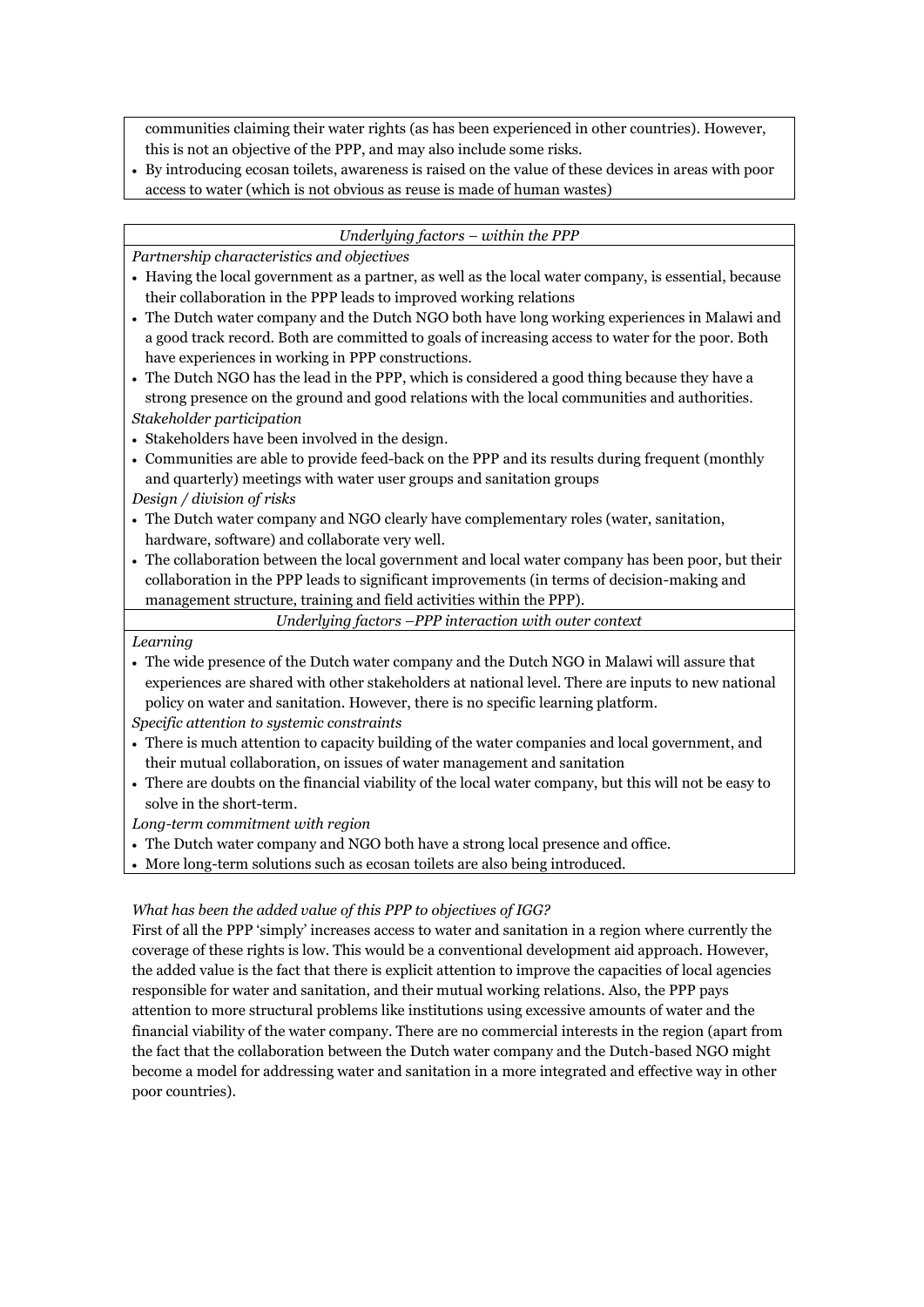| Topic / sector                                                                                          |                                                                                                     | Water supply and sanitation in Vietnam                                                    |                                |  |
|---------------------------------------------------------------------------------------------------------|-----------------------------------------------------------------------------------------------------|-------------------------------------------------------------------------------------------|--------------------------------|--|
|                                                                                                         | The PPP focuses at water supply and climate change adaptation.                                      |                                                                                           |                                |  |
| Country & region                                                                                        | Vietnam (3 provinces)                                                                               |                                                                                           |                                |  |
| <b>Budget</b>                                                                                           | $\epsilon$ 10 million, of which 44% grant. Both cash and in-kind contributions by                   |                                                                                           |                                |  |
|                                                                                                         | Vietnam partners                                                                                    |                                                                                           |                                |  |
| Types of partners                                                                                       | • Northern / Dutch water company (semi-private)                                                     |                                                                                           |                                |  |
|                                                                                                         |                                                                                                     | • Three Vietnam water companies (semi-public)                                             |                                |  |
|                                                                                                         |                                                                                                     | • Three provincial government agencies (public)                                           |                                |  |
|                                                                                                         | • Northern and southern research institutes                                                         |                                                                                           |                                |  |
| Project phase                                                                                           |                                                                                                     | April 2013 to April 2017.                                                                 |                                |  |
| <b>Business model</b>                                                                                   |                                                                                                     | There are serious problems in the source of water, due to salinisation and                |                                |  |
|                                                                                                         |                                                                                                     | declining groundwater table in the Mekong delta. The PPP provides short-term              |                                |  |
|                                                                                                         |                                                                                                     | solutions by water infrastructure development, including a shift to using                 |                                |  |
|                                                                                                         |                                                                                                     | surface water ('hardware'), and long-term solutions by a climate adaptation               |                                |  |
|                                                                                                         | plan ('software').                                                                                  |                                                                                           |                                |  |
|                                                                                                         |                                                                                                     | In this project, the Dutch water company provides both consultancy services               |                                |  |
|                                                                                                         |                                                                                                     | (climate adaptation plan, capacity building) and hardware (including surface              |                                |  |
|                                                                                                         |                                                                                                     | water technology and piped systems). The hardware component, supported by                 |                                |  |
|                                                                                                         |                                                                                                     | capacity building, is business-as-usual. The second component is more                     |                                |  |
|                                                                                                         |                                                                                                     | challenging, and will generate a suite of potential follow-up activities. The             |                                |  |
|                                                                                                         |                                                                                                     | project leads to perspectives for future investments in line with the climate             |                                |  |
|                                                                                                         |                                                                                                     | change adaptation plan, and therefore commercial follow-up activities beyond              |                                |  |
|                                                                                                         | the project context can be considered likely. It is not clear if there is for the                   |                                                                                           |                                |  |
|                                                                                                         | Vietnam water companies a viable business model, as subsidies are not                               |                                                                                           |                                |  |
|                                                                                                         |                                                                                                     | transparent, but water tariff rates are probably too low.                                 |                                |  |
| Direct IGG effects                                                                                      |                                                                                                     |                                                                                           |                                |  |
| Green /positive:                                                                                        |                                                                                                     | Inclusive / positive:                                                                     | Growth / positive:             |  |
| • Reduced water losses /                                                                                |                                                                                                     | • Improved access to drinking                                                             | • More sustainable source of   |  |
| improved efficiency                                                                                     |                                                                                                     | water for all                                                                             | water for various purposes     |  |
| • Reduced groundwater                                                                                   |                                                                                                     | • More sustainable source of                                                              | • Resilience to climate change |  |
| salinisation                                                                                            |                                                                                                     | drinking water in future                                                                  |                                |  |
| • Improved water use                                                                                    |                                                                                                     |                                                                                           |                                |  |
| efficiency by industries                                                                                |                                                                                                     |                                                                                           |                                |  |
| Negative IGG effects and mitigation measures:                                                           |                                                                                                     |                                                                                           |                                |  |
|                                                                                                         |                                                                                                     | • The risks of the hardware component are covered by standard environmental and social    |                                |  |
|                                                                                                         |                                                                                                     | assessments and resulting corporate social responsibility (CSR) plans for water companies |                                |  |
| The software component has no risks                                                                     |                                                                                                     |                                                                                           |                                |  |
| Indirect IGG effects:                                                                                   |                                                                                                     |                                                                                           |                                |  |
| • Awareness raising to climate change, among public sector and local water companies, as well other     |                                                                                                     |                                                                                           |                                |  |
| stakeholders. The aim is to introduce an integrated approach to climate change adaptation in            |                                                                                                     |                                                                                           |                                |  |
| relation to water resources (multiple use, recycling, multiple water sources, ).                        |                                                                                                     |                                                                                           |                                |  |
| • Increased awareness of how to implement CSR plans made for the water companies (although              |                                                                                                     |                                                                                           |                                |  |
| some sensitive issues remain, such as health and safety)                                                |                                                                                                     |                                                                                           |                                |  |
| • Industries will be addressed to assess and reduce their water use (but it is too early to know        |                                                                                                     |                                                                                           |                                |  |
| whether this will succeed)                                                                              |                                                                                                     |                                                                                           |                                |  |
|                                                                                                         | • The adoption of the climate change adaptation plans may lead to several systemic changes, such as |                                                                                           |                                |  |
| the shift from the use of groundwater to surface water, water recycling and waste water treatment       |                                                                                                     |                                                                                           |                                |  |
| • There is good potential that local governments will adjust their policies in favour of more efficient |                                                                                                     |                                                                                           |                                |  |
| water use and climate change adaptation plans.                                                          |                                                                                                     |                                                                                           |                                |  |

### *2. Vietnam: Climate Change and Water Supply in the Mekong Delta*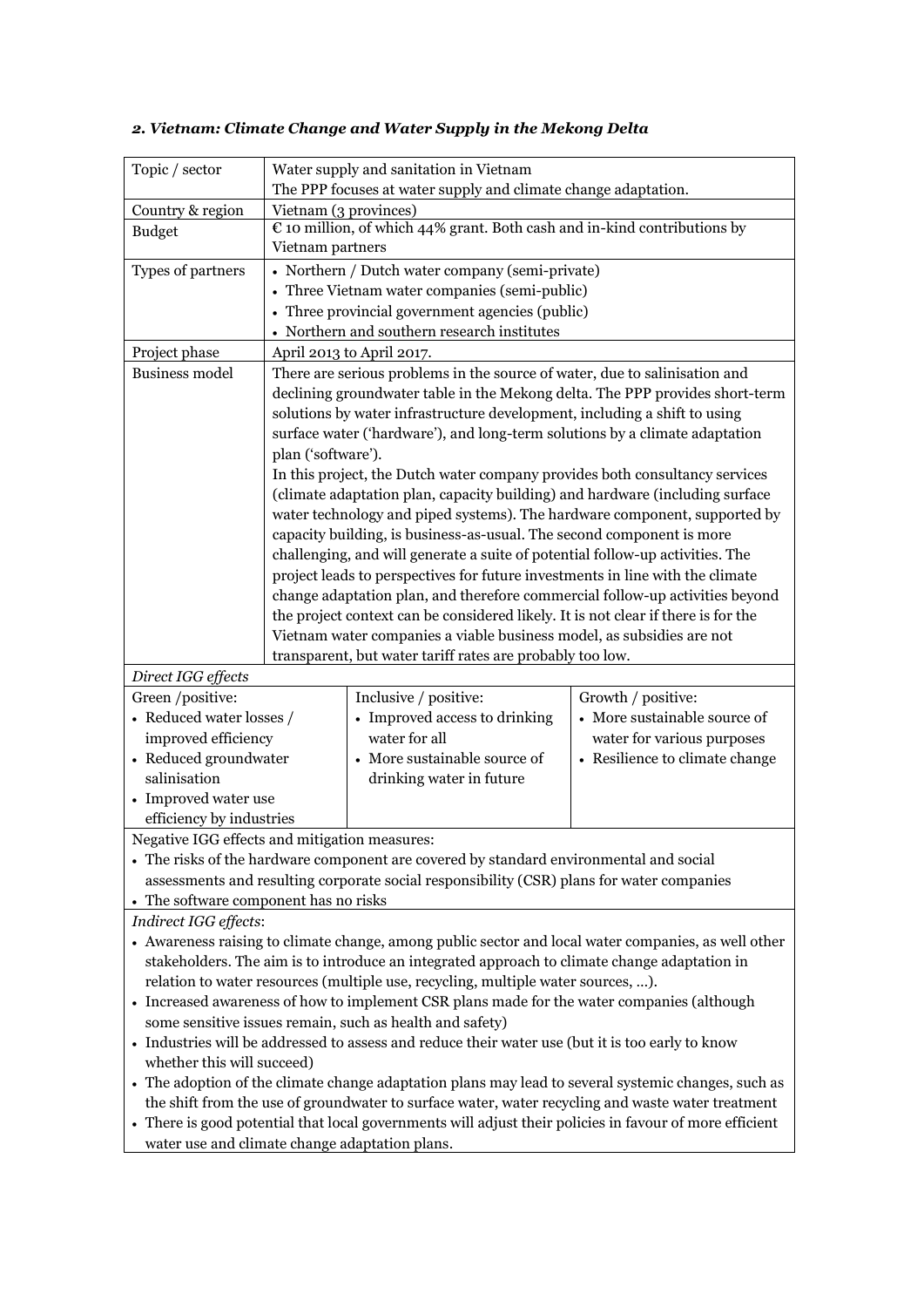#### *Underlying factors – within the PPP*

*Partnership characteristics and objectives*

- Having signed agreements with the three local governments is an advantage, because they are essential for any decision making
- The Dutch water company has long working experiences in Vietnam and has a good track record in working with the local water companies
- Having the two research institutes on board is an advantage to bring forward the climate change adaptation component in a convincing way.

*Stakeholder participation*

- In Vietnam the local governments represent the people. In this PPP the research institutes are instrumental in providing research findings that focus at inclusion of poor or marginalised people in the climate change adaptation plan.
- The development of climate change adaptation plans includes wide stakeholder participation. *Design / division of risks*
- Most important is without doubt the fact that this PPP combines expertise and funds for 'hardware' and 'software' activities, which makes the PPP convincing to the Vietnam authorities and makes it possible to integrate and align these two component. The northern partners have experienced that one without the other is much less effective.

*Underlying factors –PPP interaction with outer context*

#### *Learning*

- The climate change adaptation plans are being introduced and discussed during workshops, per province (decentralized). There is high level participation (Dutch embassy, Vietnam authorities).
- There are good working relations with a range of other local organizations
- There is a joint learning platform (organized bi-annually), with collaboration with another PPP, and open to invited other stakeholders. The platform is facilitated by a northern consultancy.
- There is a certain level of transparency and accountability through the joint learning platform, as outsiders are also invited. Farmers can express their opinions through their organizations and close relations with NGOs, as well as the learning platform.

*Specific attention to systemic constraints* 

- There is much attention to capacity building of the water companies and local provincial authorities, not only on the hardware but also on climate change adaptation
- There are doubts on the financial viability of Vietnam water companies (being heavily subsidised) but this will be difficult to overcome.

*Long-term commitment with region*

- Curricula are being developed in line with the concept of integrated climate change adaptation. Students will soon move into the public sector and bring about change.
- The focus at creating a multi-stakeholder platform around the new climate change adaptation plans can help build commitment among various agencies who will have relevant tasks. It may lead to new forms of collaboration between these agencies.

#### *What has been the added value of this PPP to objectives of IGG?*

The added value is without doubt the fact that the PPP allows a movement from 'hardware' solutions (which are required anyway but have a limited scope given the increased pressure on scarce water resources) to more long-term strategies. The introduction of climate change adaptation plans in collaboration with provincial agencies is considered the most important and challenging part of this PPP, due to its long-term perspectives. The combination of PPP partners and the PPP its approach of combining hardware and software is an important success factor. Risks of the hardware component are mitigated by standard environmental and social assessment procedures and CSR plans for the water companies to adopt. For the Vietnam water companies, developing a financially sustainable business model will remain a challenge.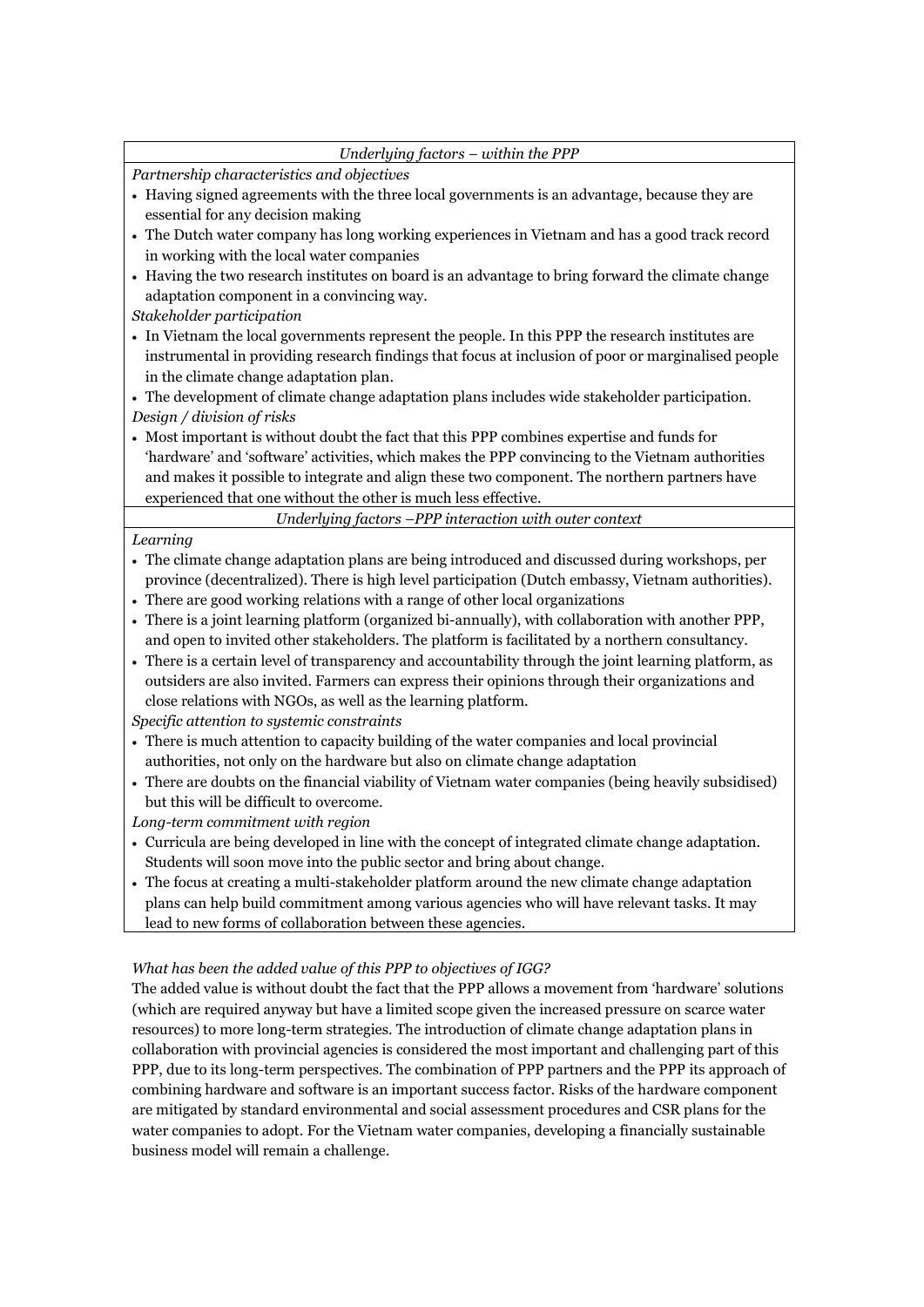#### *3. Colombia: Integrated Water Management System for a Climate Intelligent Coffee Sector in Colombia*

| Topic / sector                                                                                        | Integrated water management in Colombia                                                                                                                         |                                                                                                                    |                                                          |  |
|-------------------------------------------------------------------------------------------------------|-----------------------------------------------------------------------------------------------------------------------------------------------------------------|--------------------------------------------------------------------------------------------------------------------|----------------------------------------------------------|--|
|                                                                                                       | The PPP focuses at integrated water management in 25 river basins, with the                                                                                     |                                                                                                                    |                                                          |  |
|                                                                                                       |                                                                                                                                                                 | aim to stabilise and improve coffee production                                                                     |                                                          |  |
| Country & region                                                                                      | Colombia                                                                                                                                                        |                                                                                                                    |                                                          |  |
|                                                                                                       |                                                                                                                                                                 | 25 river basins: 25 coffee-growing municipalities in 5 departments (provinces)                                     |                                                          |  |
|                                                                                                       |                                                                                                                                                                 | of Colombia (Antioquia, Caldas, Cauca, Narino, Valle del Cauca)                                                    |                                                          |  |
| <b>Budget</b>                                                                                         | Total $\epsilon$ 25 million, with the following contributions:                                                                                                  |                                                                                                                    |                                                          |  |
|                                                                                                       | • FDW: $\epsilon$ 9.5 million                                                                                                                                   |                                                                                                                    |                                                          |  |
|                                                                                                       |                                                                                                                                                                 | • Private company : $C$ 4.5 million                                                                                |                                                          |  |
|                                                                                                       |                                                                                                                                                                 | • National coffee federation: $\epsilon$ 2.5 million                                                               |                                                          |  |
|                                                                                                       |                                                                                                                                                                 | • Public agency: $\epsilon$ 2.5 million                                                                            |                                                          |  |
|                                                                                                       |                                                                                                                                                                 | • Research institute: 5% all in kind                                                                               |                                                          |  |
|                                                                                                       |                                                                                                                                                                 | • The in-kind contribution by project beneficiaries (farmers) is $\epsilon$ 4.3 million                            |                                                          |  |
| Types of partners                                                                                     |                                                                                                                                                                 | • National coffee federation (non-profit with semi-public character)                                               |                                                          |  |
|                                                                                                       |                                                                                                                                                                 | • Global private company                                                                                           |                                                          |  |
|                                                                                                       |                                                                                                                                                                 | • Colombia public institution                                                                                      |                                                          |  |
|                                                                                                       |                                                                                                                                                                 | • Northern research institution                                                                                    |                                                          |  |
|                                                                                                       |                                                                                                                                                                 | • Southern public research institution<br>The project started in July 2013 and will run up to June 2018 (5 years). |                                                          |  |
| Project phase<br><b>Business model</b>                                                                |                                                                                                                                                                 | In coffee production areas in 2012 there were serious floods, while in other                                       |                                                          |  |
|                                                                                                       |                                                                                                                                                                 | years there was drought and diseases, all being triggered by climate change.                                       |                                                          |  |
|                                                                                                       |                                                                                                                                                                 |                                                                                                                    |                                                          |  |
|                                                                                                       | Together this causes a 30-40% reduction in coffee production, which means a<br>serious loss of income for farmers and reduced security of supply for the coffee |                                                                                                                    |                                                          |  |
|                                                                                                       | traders. Colombia coffee has a special flavor and has a special value for the                                                                                   |                                                                                                                    |                                                          |  |
|                                                                                                       |                                                                                                                                                                 | global coffee trader. The private global coffee trader has two main interests in                                   |                                                          |  |
|                                                                                                       |                                                                                                                                                                 | this PPP. First it wants to stabilize and secure its special brand coffee supply.                                  |                                                          |  |
|                                                                                                       |                                                                                                                                                                 | Second, it has decided to globally work on the water challenge and from this                                       |                                                          |  |
|                                                                                                       |                                                                                                                                                                 | PPP wants to develop an integrated water management approach that can be                                           |                                                          |  |
|                                                                                                       |                                                                                                                                                                 | applied in other regions. The PPP allows to develop such an approach because                                       |                                                          |  |
|                                                                                                       | of the good relations with research institutes and the national coffee federation                                                                               |                                                                                                                    |                                                          |  |
|                                                                                                       | that has national coverage. Although water is the entry point, the PPP actually                                                                                 |                                                                                                                    |                                                          |  |
|                                                                                                       | aims to develop a financially viable landscape management model, which all                                                                                      |                                                                                                                    |                                                          |  |
|                                                                                                       |                                                                                                                                                                 | partners see as a major challenge and interest.                                                                    |                                                          |  |
| Direct IGG effects                                                                                    |                                                                                                                                                                 |                                                                                                                    |                                                          |  |
| Green /positive:                                                                                      |                                                                                                                                                                 | Inclusive / positive:                                                                                              | Growth / positive:                                       |  |
| • Reduced water losses /                                                                              |                                                                                                                                                                 | • More climate resilient                                                                                           | • Reduced public goods                                   |  |
| improved water efficiency in                                                                          |                                                                                                                                                                 | production system<br>• Improved and stabilised                                                                     | damage by climate change,                                |  |
| coffee processing                                                                                     |                                                                                                                                                                 | income from coffee                                                                                                 | especially by landslides<br>(estimated at €60m per year) |  |
| • Reduced landslides<br>- More sustainable use of                                                     |                                                                                                                                                                 | • Institutionalized stakeholder                                                                                    | • More diversified and                                   |  |
| natural resources at                                                                                  |                                                                                                                                                                 | platforms to manage                                                                                                | improved revenues from                                   |  |
| watershed level                                                                                       |                                                                                                                                                                 | watersheds at local level                                                                                          | natural resources                                        |  |
| Negative IGG effects and mitigation measures:                                                         |                                                                                                                                                                 |                                                                                                                    |                                                          |  |
| • The national coffee federation is assumed to represent all coffee farmers. While this may be the    |                                                                                                                                                                 |                                                                                                                    |                                                          |  |
| case on paper, it is not evident whether relatively small, poor or otherwise marginalized coffee      |                                                                                                                                                                 |                                                                                                                    |                                                          |  |
| producers have an equal voice.                                                                        |                                                                                                                                                                 |                                                                                                                    |                                                          |  |
| • It is also not fully clear to what extent there will be full transparency towards all stakeholders. |                                                                                                                                                                 |                                                                                                                    |                                                          |  |
| Indirect IGG effects:                                                                                 |                                                                                                                                                                 |                                                                                                                    |                                                          |  |

Multi-stakeholder local water platforms will be installed at watershed level. The aim is to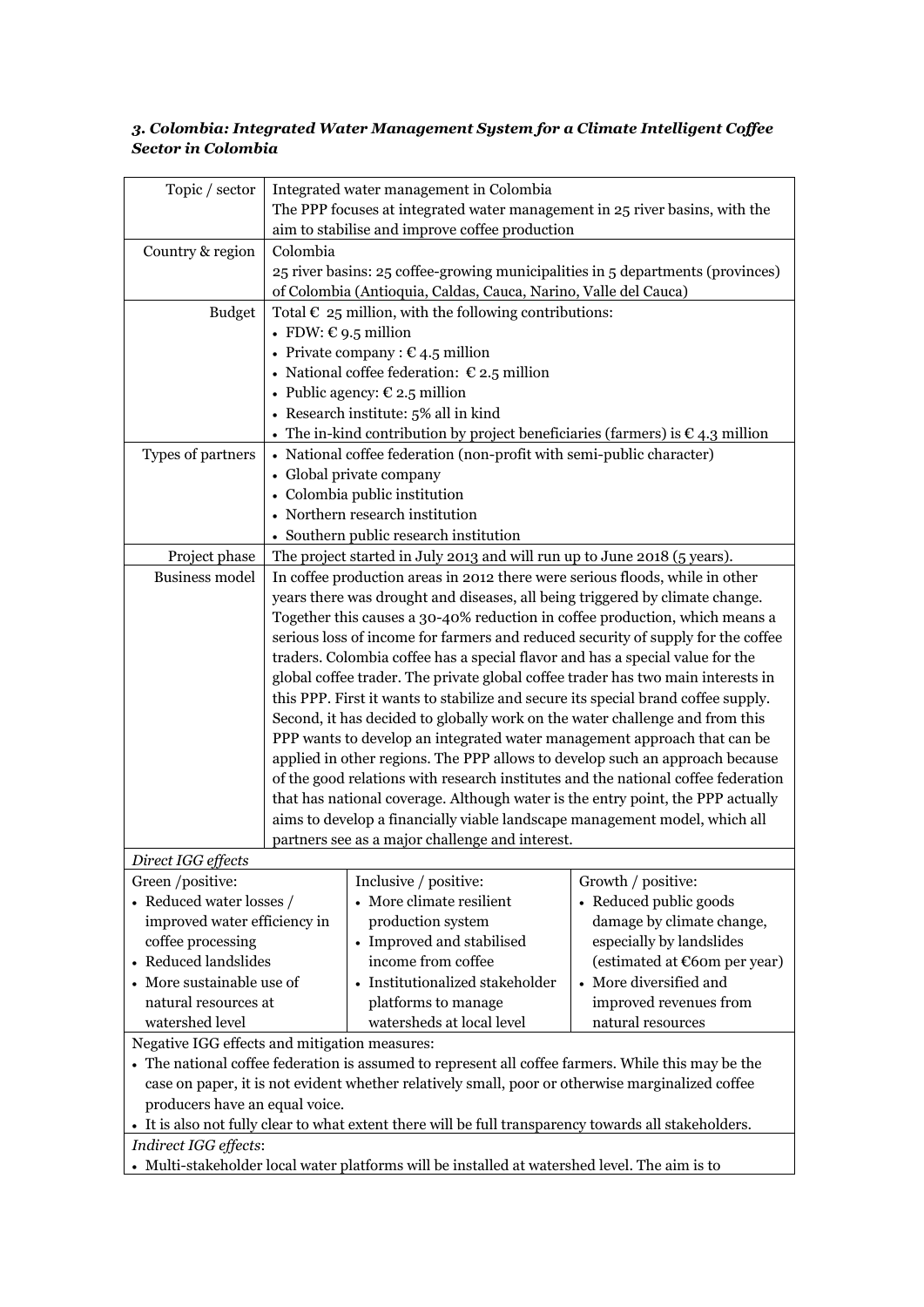institutionalize these platforms and assure their long-term viability by becoming independent from project / donor financing.

- Part of the watershed management model is to make use of payment for ecosystem service revenues. Realising this type of revenues as part of an integrated landscape management model will be a breakthrough.
- The PPP will contribute to create coherence and policy alignment between the different public institutions with an interest in water management. Alignment is both horizontal (between public ministries of energy, agriculture and energy) as well as vertical (local, regional and national authorities). This is indispensable for a sound management model.
- The PPP has achieved increased access to credit for participating farmers through a rotating fund (managed by a bank) and through the registration of land. The PPP supported the set up of a kadaster with land registration so that farmers can obtain a loan.
- The PPP supports the decentralization of natural resource management, and introduces an innovative approach by organizing this at the level of a landscape (ecological boundary). This also generates the opportunity of managing upstream-downstream water relations between different interest groups, with potential benefits for different users.
- Greater awareness and transparency on the dependency on water resources by different users.

#### *Underlying factors – within the PPP*

*Partnership characteristics and objectives*

- The PPP partners have worked together for some years and fully trust each other.
- One national level public institution is PPP partner (ministry of agriculture). The ministry of Environment now also participates (an MoU was signed), but it would have been better if it was a PPP partner right from the beginning. However, this is not possible according to FDOV guidelines.
- Participation of the northern research institute is important, to enhance evidence-based learning and credibility of new approaches.

*Stakeholder participation*

- Stakeholders have not been fully involved in the design, but are involved in the second phase when global management plans are adjusted and fine-tuned to the local contexts.
- Producers are represented by the national federation coffee committees, while communities are represented through watershed-based water committees. They participate in the local water platforms.

*Design / division of risks*

- During the first year of the PPP, work was dedicated at establishing the governance structure and establishing a baseline. At Board level four ministries are represented (agriculture, environment, energy, trade). This is important in order to improve policy coherence when working on an integrated landscape approach.
- The PPP approach of working at river basin level had already been tested at a smaller scale within Colombia.
- The PPP combines capacity building (of water users and relevant stakeholders) with the availability of funds for bio-engineering investments ('hardware').
- Local governments (municipalities) are involved in the second phase, as the lead agency in the local water platforms, at local and regional levels.

*Underlying factors –PPP interaction with outer context*

#### *Learning*

- At national and regional scale a learning network has been installed, with learning to take place on the basis of evidence and a strong role of the research institute.
- The global coffee trader brings in knowledge about integrated water management from other parts of the world.

*Specific attention to systemic constraints* 

There is much attention to the improvement of policy coherence around the integrated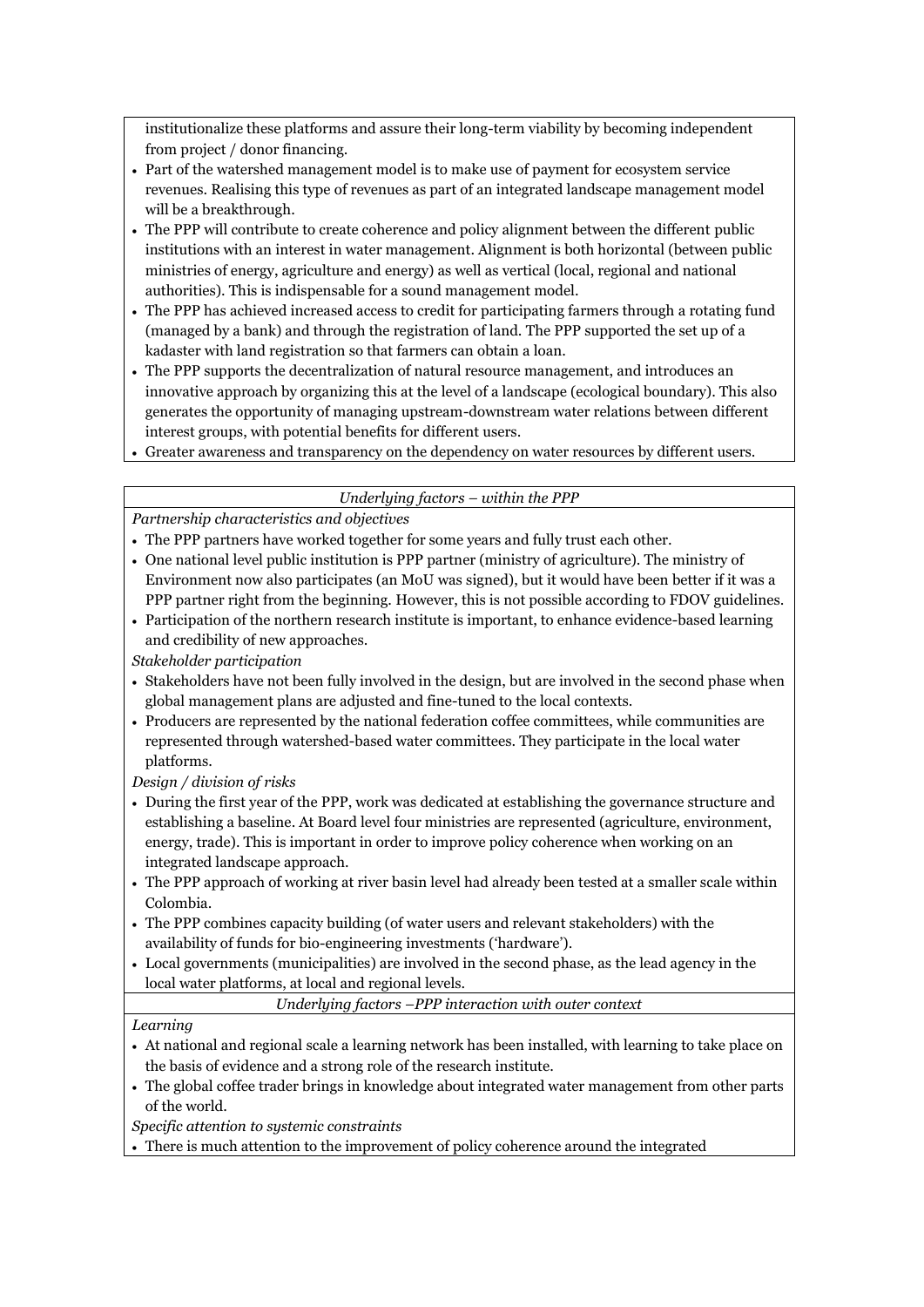management of water resources.

- Attention for the concept of payment for ecosystem services is one way to develop a viable financial model for integrated water management.
- *Long-term commitment with region*
- The aim is to institutionalize and sustain the functioning of both the local water platforms and learning networks.

#### *What has been the added value of this PPP to objectives of IGG?*

The main added value of the PPP is the way an ecosystem / landscape based approach will be linked to a value chain approach (coffee value chain). While many relevant institutions have found this to be a valuable approach, few have actually started to work it out in practice. The strengthening of both horizontal linkages between relevant public sector institutions and stakeholders, as well as vertical linkages between different levels (local, regional and national) are important ingredients of a successful approach. The establishment and capacity building of community-based water committees and local water platforms are another important ingredient. It is not clear to what extent the integration of revenues from payment for ecosystem service is an important component of the business model.

#### *4. Ghana: Sustainable Maize Programme in Northern Ghana*

| Topic / sector                              | Food Security - improvement of maize production and sales via a farmers'           |                                                                                   |                                       |  |
|---------------------------------------------|------------------------------------------------------------------------------------|-----------------------------------------------------------------------------------|---------------------------------------|--|
|                                             | cooperative in which private and public partners participate.                      |                                                                                   |                                       |  |
| Country & region                            | Ghana - Northern Region                                                            |                                                                                   |                                       |  |
| <b>Budget</b>                               | Total $\epsilon$ 4.1 million, of which 2 million provided by Dutch government to a |                                                                                   |                                       |  |
| (public/private)                            | Northern NGO, and the rest contributed by the farmers' cooperative (17.3%),        |                                                                                   |                                       |  |
|                                             |                                                                                    | which is founded by a large Northern private fertilizer company active in the     |                                       |  |
|                                             |                                                                                    | region (also contributing 17.3%) and a North/Southern agricultural inputs         |                                       |  |
|                                             | company (17.3%).                                                                   |                                                                                   |                                       |  |
|                                             | 1.                                                                                 | Northern NGO aiming to promote fair and sustainable international supply          |                                       |  |
| PPP partners                                |                                                                                    | chain arrangements in the West African agricultural commodity sectors             |                                       |  |
|                                             | (public partner)                                                                   |                                                                                   |                                       |  |
|                                             | 2.                                                                                 | North/Southern fertilizer and agricultural inputs provider (private partner)      |                                       |  |
|                                             | 3.                                                                                 | Northern large mineral fertilizer company from Norway (private partner)           |                                       |  |
|                                             | 4.                                                                                 | Agricultural cooperative set up in 2009 by the Northern and                       |                                       |  |
|                                             | North/Southern (private company)                                                   |                                                                                   |                                       |  |
| Project phase                               | The project started in 2014 and will last until 2018. So far, the inception phase  |                                                                                   |                                       |  |
|                                             |                                                                                    | of the project in which the project organization was set up has been completed    |                                       |  |
|                                             | and 2,500 out of targeted 12,000 farmers have been involved in the project.        |                                                                                   |                                       |  |
| <b>Business model</b>                       | Key private interest in this project is the stabilization and improvement of a     |                                                                                   |                                       |  |
|                                             |                                                                                    | food supply chain (maize). Agricultural inputs are sold by the private parties to |                                       |  |
|                                             |                                                                                    | farmers who are trained to apply better farming practices so that production is   |                                       |  |
|                                             |                                                                                    | more efficient and more sustainable. The resulting outputs are bought by the      |                                       |  |
|                                             | private parties at a guaranteed price from the farmers and subsequently sold on    |                                                                                   |                                       |  |
|                                             |                                                                                    | the market. Main public interest in the project is an increase in food security   |                                       |  |
|                                             | and better livelihoods of subsistence farmers in Northern Ghana through            |                                                                                   |                                       |  |
|                                             | improved farming methods.                                                          |                                                                                   |                                       |  |
| Direct IGG effects                          |                                                                                    |                                                                                   |                                       |  |
| Green /positive:                            |                                                                                    | Inclusive / positive:                                                             | Growth / positive:                    |  |
| - Reduced soil degradation $\boldsymbol{/}$ |                                                                                    | Improvement of                                                                    | Higher incomes of farmers             |  |
| improved soil fertility                     |                                                                                    | livelihoods of subsistence                                                        | Private companies profit<br>$\bullet$ |  |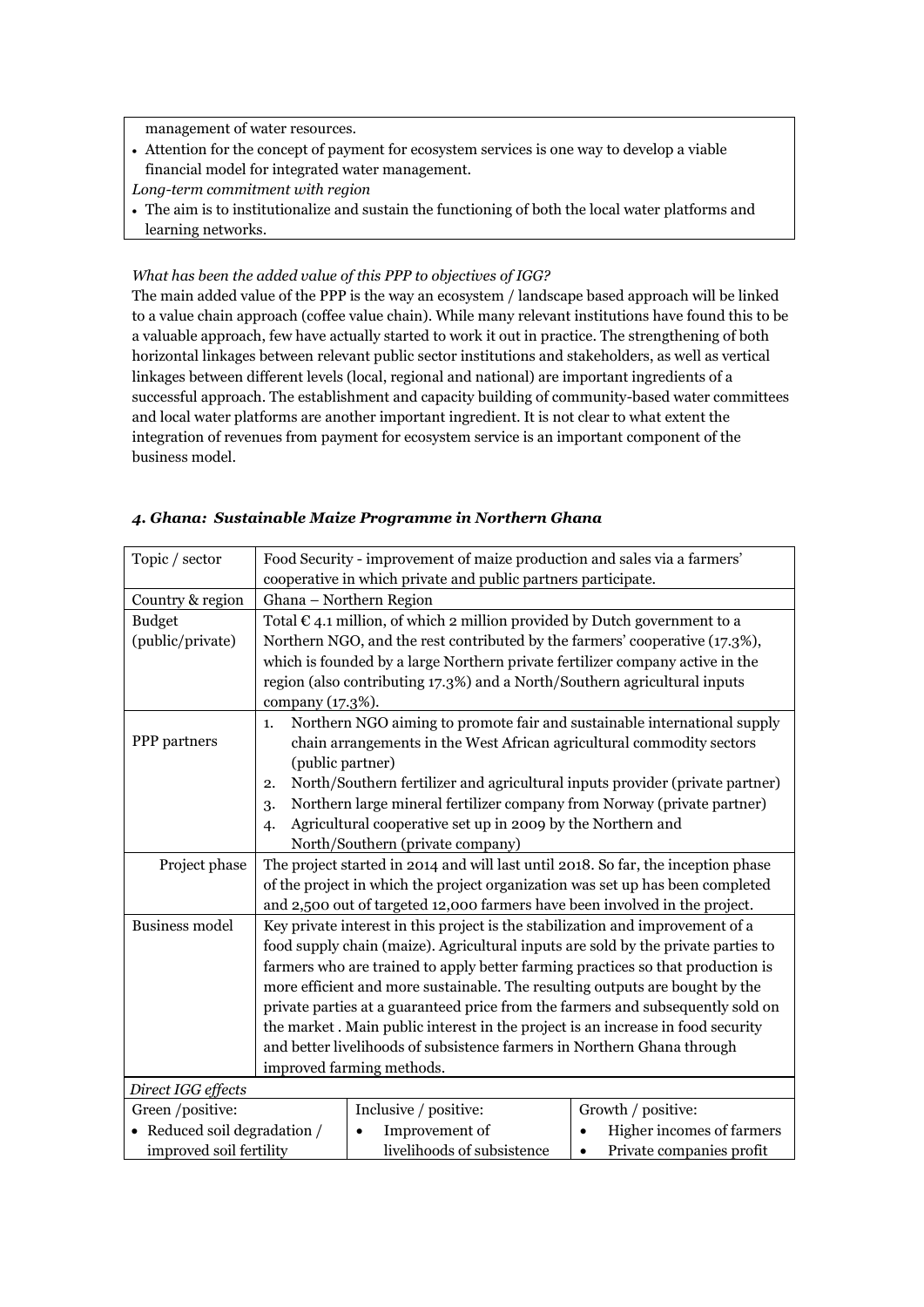| through more sustainable<br>farming methods | farmers through improved<br>capacities, access to<br>markets and good prices<br>20% women are targeted<br>Improved business skills of<br>farmers participating in<br>the cooperative | through sales of inputs and<br>profit margin on maize<br>bought from farmers and<br>sold at market |
|---------------------------------------------|--------------------------------------------------------------------------------------------------------------------------------------------------------------------------------------|----------------------------------------------------------------------------------------------------|
|---------------------------------------------|--------------------------------------------------------------------------------------------------------------------------------------------------------------------------------------|----------------------------------------------------------------------------------------------------|

Negative IGG effects and mitigation measures:

 The project might create a long-term dependency of farmers on the inputs of the private parties involved. However, similar projects with other crops in the larger region (cacao) have shown that this so far has not been a major problem.

The project could lead to a monopoly by the private parties involved (concentration of power).

- *Indirect IGG effects*:
- Capacity building and skills of farmers to produce more maize in a more sustainable way.
- Service delivery model to provide farmers \secure inputs needed to improve yields, access to markets and credit supply as well as guaranteed output prices.
- Long-term empowerment of the farmers in market- and marketing skills and establishing more market power of the farmers through their organization in a cooperative.
- For the private partners: establishment of a more stable market and supply chain (sales of agricultural inputs to farmers with loan model; sales of maize outputs to consumers).

*Underlying factors – within the PPP*

*Partnership characteristics and objectives*

- Long working relations between the two main private PPP partners, shared sustainability ambitions. The two private partners together founded and supported the development of the farmers' cooperative that is the main project vehicle.
- The partnership agreement defines partners' tasks and responsibilities, the division of funds and the conflict resolution procedures. Particular risks taken care of in the agreement are dissolution of one of the partners and differences in approaches or changes of strategy of the partners.
- The Dutch embassy contributes to establishing the enabling environment, for instance by smoothening administrative procedures by its contacts with the Ghana government
- Gender issues in the project are taken into account ..
- Specific attention will be given to include female farmers in the improved maize production and marketing programmes. Business skill training and adequate representation of female farmers in Masara will be key activities to promote gender equality. Access to land for female farmers will be promoted through land mapping and registration initiatives.
- A detailed monitoring and evaluation plan has been set up. Transparency is taken into account via this plan and regular reporting obligations to FDOV. Regular (half-yearly) steering team meetings are held in which all stakeholders participate.

*Stakeholder participation*

Farmers are co-owners and co-governing the cooperative that drives the project.

*Design / division of risks*

- The design is based on an earlier pilot on a smaller scale. The cooperative was already set up in 2008 for this purpose and has been externally evaluated. Similar project design has been applied with another food crop (cacao) in the wider region.
- Project risks are that farmers cannot pay back loans provided or that maize prices on the market are lower than anticipated. The former risk is carried by the private project partners, the latter is taken into account by calculating with very conservative maize prices in the business model calculations.

*Underlying factors –PPP interaction with outer context*

*Learning*

The project involves learning of agricultural practices as well as in farm management of the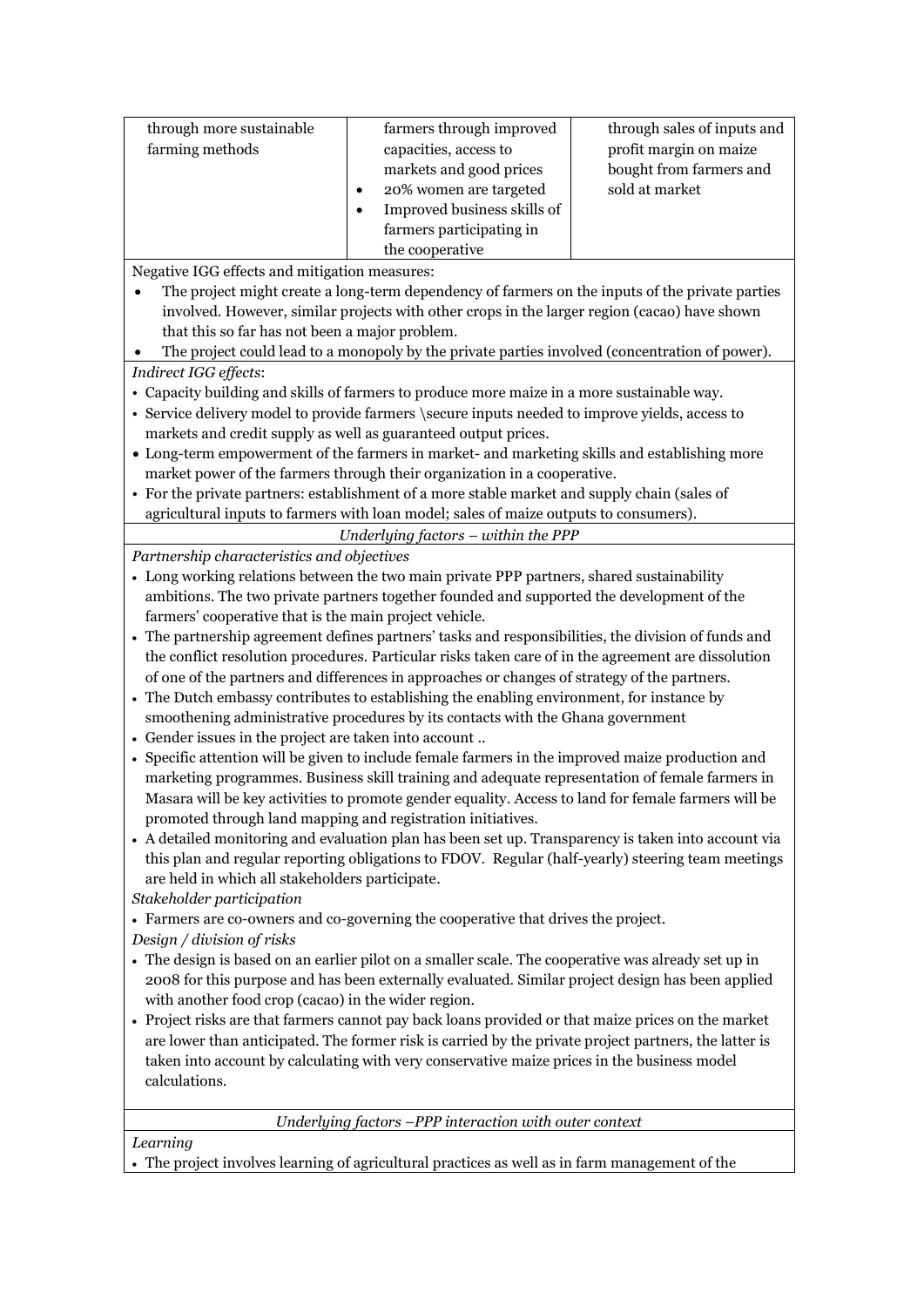farmers participating in the cooperative.

- Private partners as well as the Northern NGO jointly provide capacity building.
- The project model involves training the trainers, i.e. selected farmers are educated as trainers for further farmer groups.

*Specific attention to systemic constraints* 

- There are good informal working relations with local authorities, in particular also important because of lacking formal land ownership relations.
- Transparency and accountability are taken care of by bi-annually steering group meetings, in which the Dutch embassy and national authorities are involved next to project partners, including farmers' representatives.
- The PPP objectives are in line with national policies (on food security) and local and national policy makers support the PPP

*Long-term commitment with region*

 All partners are already active for a long time in the region and are committed to sustainable development, also the private partners.

#### *What has been the added value of this PPP to objectives of IGG?*

The added value of this PPP lies in stabilizing and improving an existing food chain (maize) through capacity building of local farmers in a cooperative of which two private parties are the founders. The PPP improves and stabilizes the supply chain by providing necessary material inputs, by training farmers how to achieve higher outputs and how to manage their farms in a more market oriented way, and by secured buying and marketing of the outputs. In this way, in the case of a successful project, both long-term positive inclusive effects are obtained (improved livelihoods), and green impacts (better soil management). Farmers are trained in sustainable agricultural methods that also generate higher yields as well as in methods to better operate within the market environment (e.g. planning, improved financial skills). Further, a long-term interest of the private parties in these improved market conditions is obtained, setting the basic condition for future continuation of this business model without public support.

#### *5. Ethiopia and Kenya: Food Security through Improved Resilience of Small Scale Farmers in Ethiopia and Kenya (FOSEK)*

| Topic / sector    | Food Security - Agriculture (coffee and local food crop)                         |
|-------------------|----------------------------------------------------------------------------------|
| Country & region  | Ethiopia and Kenya                                                               |
| <b>Budget</b>     | Total € 9,267,581                                                                |
|                   | (50% by the Dutch government and 50% by the project partners)                    |
| Types of partners | • Northern NGO                                                                   |
|                   | • Northern private partner (large international coffee trading organization)     |
|                   | • Southern private partners (local coffee traders)                               |
|                   | • Southern for profit member based organizations                                 |
|                   | • Southern research institution                                                  |
| Project phase     | The PPP started in 2014, the project has conducted the baseline study for        |
|                   | intercropping possibilities. Implementation of activities will start in January  |
|                   | 2015.                                                                            |
| Business model    | The business case has the following components:                                  |
|                   | 1) The establishment of nurseries at cooperative level that should become a      |
|                   | viable business and new commercial activities of the farmer organizations        |
|                   | after 7 years;                                                                   |
|                   | 2) The buying, collecting, storing, selling and distribution of locally produced |
|                   | food crops;                                                                      |
|                   | 3) A pilot in Kenya for the establishment of milk cooling plants at farmer       |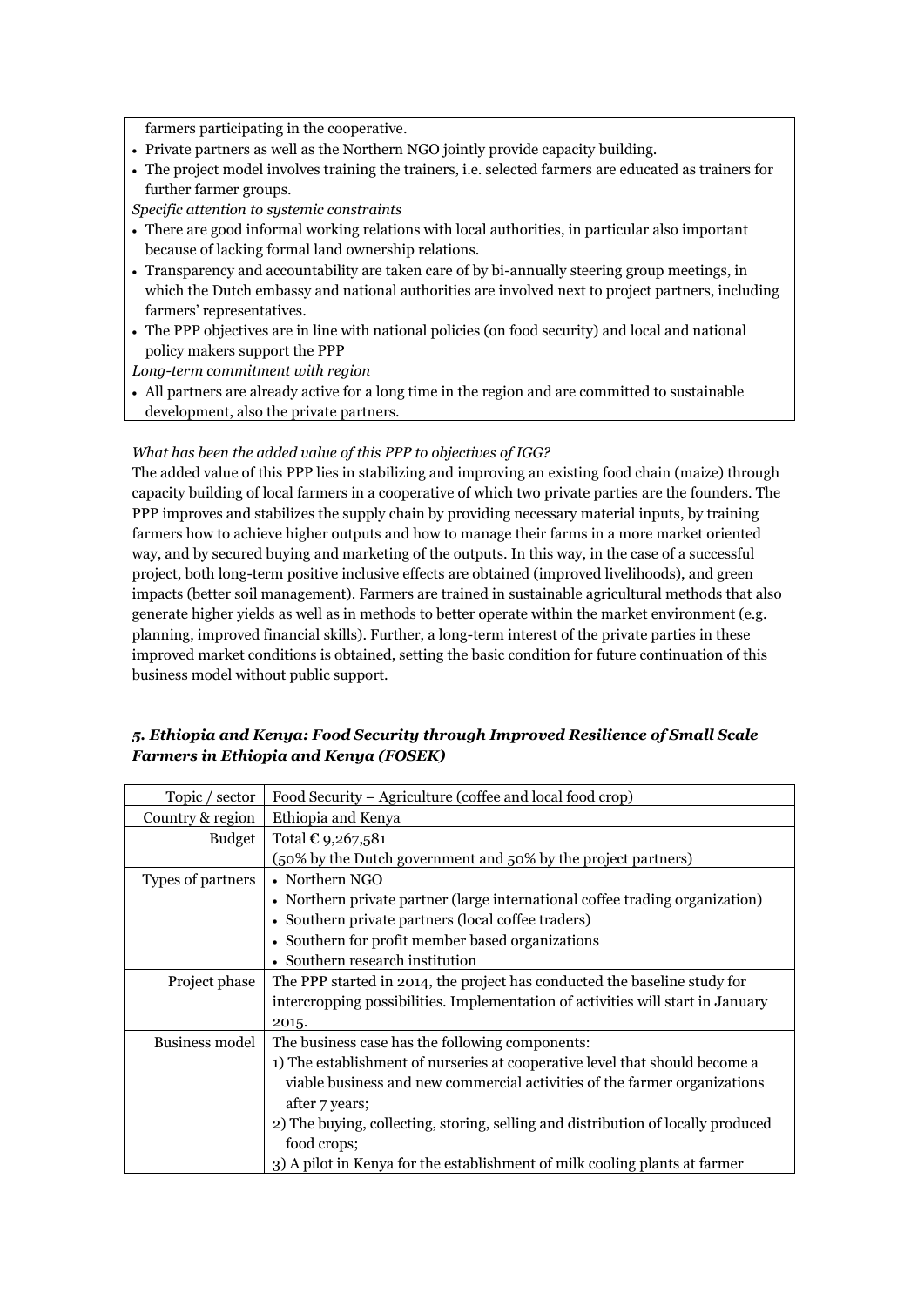| organizations to collect, buy, store, sell and distribute cooled, locally         |
|-----------------------------------------------------------------------------------|
| produced milk for local markets.                                                  |
| The business model in this case for the private partners is that the local coffee |
| market in the participating countries is stabilized and supply to the traders is  |
| increased through improved productivity by stimulated better farming              |
| practices of local farmers. Public interest is that farmers profit from growing a |
| larger variety of crops in various ways, which directly benefits their own        |
| nutrition and indirectly benefits from selling excess food crops to the local     |
| market and selling improved coffee yields to the coffee traders.                  |

| Direct IGG effects                                                                                                 |                                |                               |
|--------------------------------------------------------------------------------------------------------------------|--------------------------------|-------------------------------|
| Green /positive:                                                                                                   | Inclusive / positive:          | Growth / positive:            |
| • More sustainable farming                                                                                         | • Improved nutrition for small | • Improved local food markets |
| practices (intercropping),                                                                                         | scale farmers                  | • Improved farming practices  |
| with benefits for soil                                                                                             | • Improved yields (food $\&$   |                               |
|                                                                                                                    | income) for small scale        |                               |
|                                                                                                                    | farmers                        |                               |
| $\mathbf{M}$ and $\mathbf{M}$ and $\mathbf{M}$ and $\mathbf{M}$ and $\mathbf{M}$ and $\mathbf{M}$ and $\mathbf{M}$ |                                |                               |

Negative IGG effects and mitigation measures:

- No market distortion is anticipated as the project focuses on developing a market.
- Minimal to no negative environmental or social impacts are expected.
- There is a strong and increasing monopoly by the main coffee trader (concentration of power).
- *Indirect IGG effects*:
- Farmer organizations capacitated to deliver services to their members, based on a financially viable model (self-perpetuating) – increased sustainability and resilience
- Improved local markets and commercial opportunities for farmers,
- Scaling-up / follow-up activities through the viable business and service delivery model
- Increased awareness for local consumers on nutrition

#### *Underlying factors – within the PPP*

*Partnership characteristics and objectives*

- Partners had already established relations. The partners are active along different chains in the value chain.
- Contacts among the different partners are maintained on a regular (weekly) basis
- The engagement of and focus on the farmer organizations within the PPP is expected to lead to self-reliance of small holders. The northern private partner plays a smaller role, involving knowledge sharing and linking the PPP's activities to its own local program. As such, the interests of the different partners do not seem to conflict.

*Stakeholder participation*

- Farmer organizations have direct contact with the target group
- The Kenyan government is involved through the research institution, the Ethiopian government was already participating in previous training programs by (some of) the PPP partners *Design / division of risks*
- The research on intercropping with engagement of farmers in development of the farmer manual leads to a targeted strategy prior to actual implementation of activities.

*Underlying factors –PPP interaction with outer context*

*Learning*

- The joint learning platform together with the PPP "Sustainable and Secure Smallholder Systems @scale" aims to disseminate and boost knowledge creation, improve trainings, pose questions etc. External stakeholders (including public sector) are invited in these platforms. The platform is facilitated by the northern NGO.
- There is a certain level of transparency and accountability through the joint learning platform, as outsiders are also invited.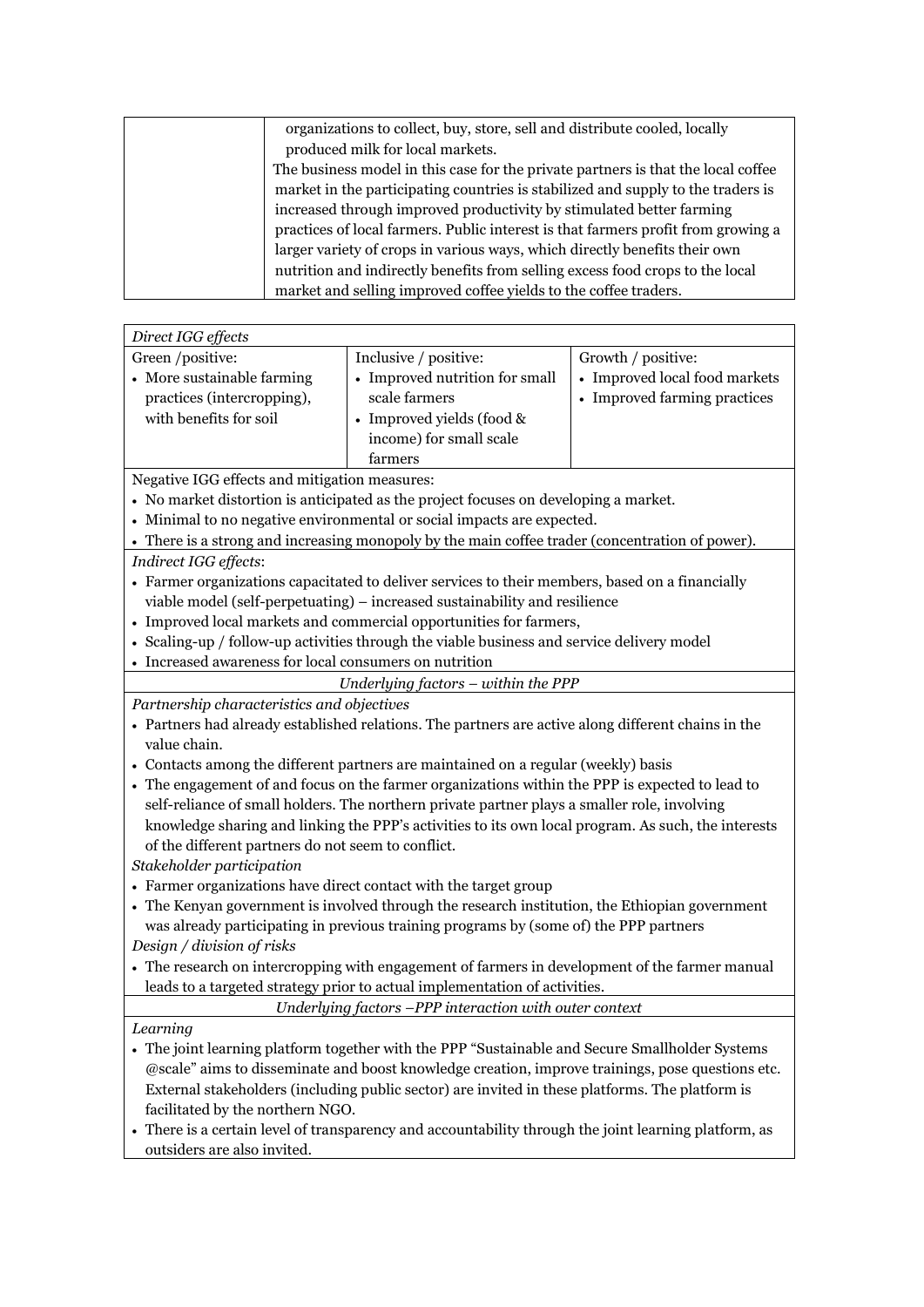*Specific attention to systemic constraints* 

- There is contact with the Dutch embassies, they are asked to provide support in addressing barriers to local government.
- *Long-term commitment with region*
- After the project intervention, the newly developed supply chain is expected to become selfsustaining and the established operations (nurseries and storage & distribution centers) to become self-supporting / commercially viable.
- The farmer organizations will deal with the training and nurseries themselves, which provides a good basis for self-reliance.
- The activities of the private northern partner will depend on its overall corporate strategy; it is not certain how active the company will remain in the region in the future.

#### *What has been the added value of this PPP to objectives of IGG?*

FOSEK's approach has the potential to improve the coffee value chain by building the capacity of small scale farmers to improve coffee yields and at the same time to develop other farming activities to improve their livelihoods and resilience on a commercially viable basis. Private partners also have a direct interest in improvement of this chain, as the project results in a more stable supply chain with higher yields. The PPP differs from conventional intercropping projects due to the direct contacts between producers and the distributors/coffee company. The better market conditions that are obtained in this way are also in the long-term interest of the private partners after the successful termination of the project, therefore a continuation of private partners' engagement could be expected.

By not only providing training but also developing nurseries and addressing barriers to local market development, the PPP aims to enhance the value chain of coffee and develop one for crops for local consumption. Critical is the fact that farmer organizations are capacitated to deliver services to their members, based on a financially viable model (self-perpetuating), leading to increased sustainability and resilience.

An innovative approach to learning is applied in the form of a joint learning platform, in which private and public parties participate and linkages are sought with similar projects. This is important because of the experimental character and uncertainties involved in the PPP, which may require certain adaptations. There are no noteworthy long-term risks of the PPP approach applied here, beyond loss of direct project money.

#### Topic / sector  $\vert$  Agriculture – Integrated farm management systems including biogas. The PPP focuses at coffee producers and the coffee value chain. Country & region Uganda, Kenya and Tanzania. Budget  $\sqrt{\epsilon}$  16.296.530, with following cash contributions: Northern NGO: 32% (these are all expected carbon income and carbon loans that are expected to become available in the coming 5 years, starting this year) Large coffee trader and FDOV: both 34% Types of partners | • Northern / Dutch NGO (lead partner) Large international coffee trader (private) Local trade companies (daughters of above) in the three countries (private) Producer-based federation specialized in biogas (Kenya) (NGO) DGIS / FDOV could be considered the northern public partner.

#### *6. Uganda, Kenya, Tanzania: 4S@scale: Creating viable smallholder-based coffee farming systems*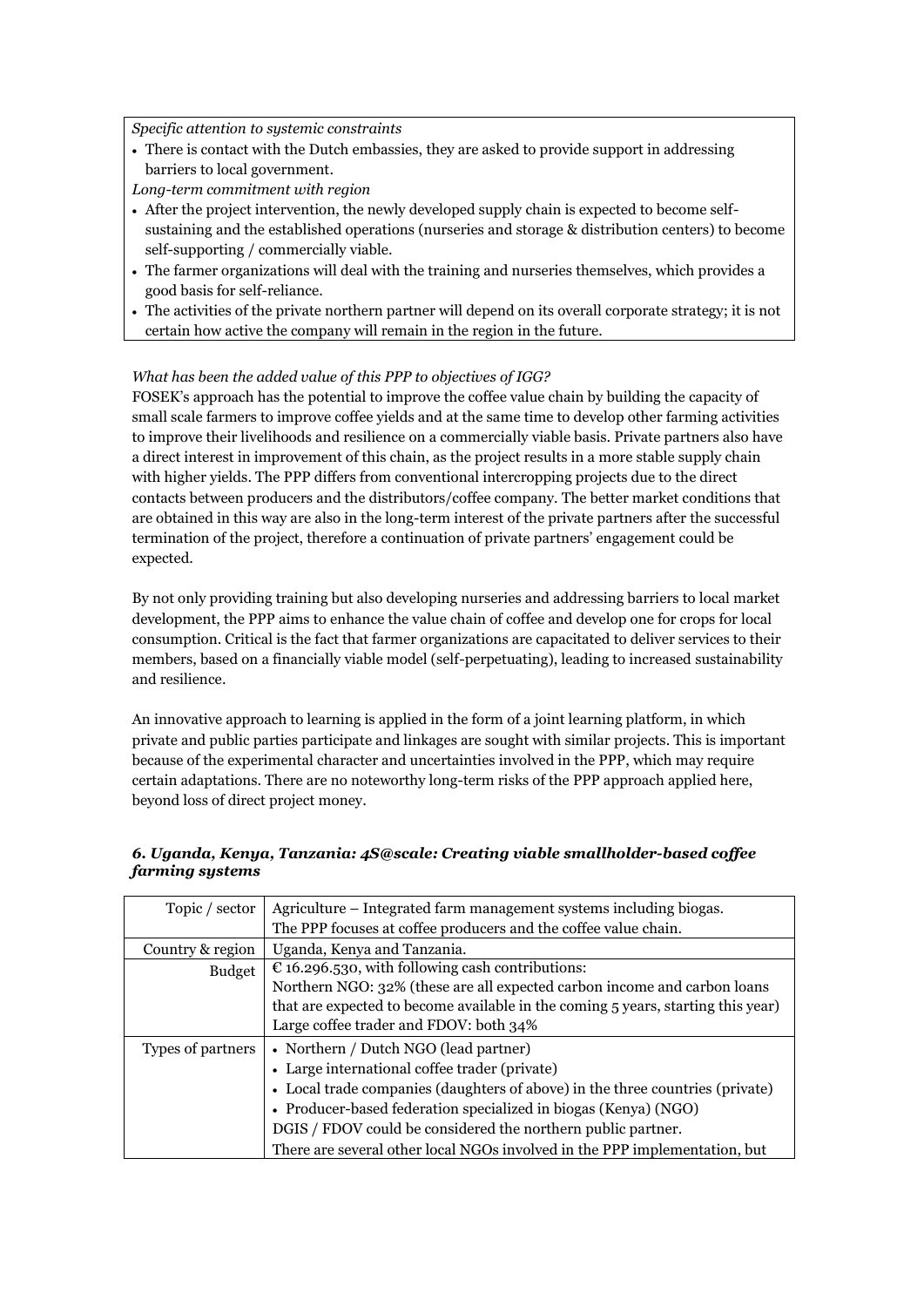|                                                                                                                                                                                                        |                                                                                                  | these are not formal partners.                                                                         |                                |  |
|--------------------------------------------------------------------------------------------------------------------------------------------------------------------------------------------------------|--------------------------------------------------------------------------------------------------|--------------------------------------------------------------------------------------------------------|--------------------------------|--|
| Project phase                                                                                                                                                                                          | The inception phase ran from July 2013 to May 2014, after which                                  |                                                                                                        |                                |  |
|                                                                                                                                                                                                        | implementation started in Kenya. The PPP was launched in Uganda in July                          |                                                                                                        |                                |  |
|                                                                                                                                                                                                        | 2014. The PPP will start in Tanzania by July 2015.                                               |                                                                                                        |                                |  |
| <b>Business model</b>                                                                                                                                                                                  |                                                                                                  | There is soil degradation on coffee farms due to overuse of agro-chemicals,                            |                                |  |
|                                                                                                                                                                                                        |                                                                                                  | causing low yields. Climate change is another threat. A long-term / sustainable                        |                                |  |
|                                                                                                                                                                                                        |                                                                                                  | solution requires an integrated approach, which looks beyond coffee                                    |                                |  |
|                                                                                                                                                                                                        |                                                                                                  | production only. The business model for the international coffee trader is that                        |                                |  |
|                                                                                                                                                                                                        |                                                                                                  | helping farmers to diversify and increase their yields results in a more stable                        |                                |  |
|                                                                                                                                                                                                        |                                                                                                  | and increased supply of coffee. Increased and more stable supply of coffee is a                        |                                |  |
|                                                                                                                                                                                                        |                                                                                                  | long-term interest of the private partner. Local traders are involved in the                           |                                |  |
|                                                                                                                                                                                                        |                                                                                                  | business model as intermediates and daughter companies of the international                            |                                |  |
|                                                                                                                                                                                                        |                                                                                                  | trader. Diversification of production and the introduction of biogas digesters                         |                                |  |
|                                                                                                                                                                                                        |                                                                                                  | are part of the equation, with revenues also to be captured from carbon credits.                       |                                |  |
|                                                                                                                                                                                                        |                                                                                                  | The business model for the coffee trader requires improved coffee yields and                           |                                |  |
|                                                                                                                                                                                                        |                                                                                                  | producers paying for the services being delivered. Thus, it requires a viable                          |                                |  |
|                                                                                                                                                                                                        |                                                                                                  | coffee producer farm system Systemic impacts in terms of market access and                             |                                |  |
|                                                                                                                                                                                                        |                                                                                                  | governance of the value chain are expected to last beyond the project context                          |                                |  |
|                                                                                                                                                                                                        |                                                                                                  | in case of a successful project.                                                                       |                                |  |
| Direct IGG effects                                                                                                                                                                                     |                                                                                                  |                                                                                                        |                                |  |
| Green /positive:                                                                                                                                                                                       |                                                                                                  | Inclusive / positive:                                                                                  | Growth / positive:             |  |
| • Reduced soil degradation /                                                                                                                                                                           |                                                                                                  | • More sustainable and                                                                                 | Increased coffee production    |  |
| improved soil fertility                                                                                                                                                                                |                                                                                                  | diversified (dairy,                                                                                    | and quality                    |  |
| • Biogas replaces timber                                                                                                                                                                               |                                                                                                  | horticulture) farm system                                                                              | • Improved viability of coffee |  |
| • Reduced deforestation                                                                                                                                                                                |                                                                                                  | • Benefits for women (being                                                                            | trade companies                |  |
| • Reduced water pollution due                                                                                                                                                                          |                                                                                                  | important coffee producers)                                                                            | • Improved viability of coffee |  |
| to agrochemical use                                                                                                                                                                                    |                                                                                                  | • Benefits for youth                                                                                   | farm production model          |  |
| Negative IGG effects and mitigation measures:                                                                                                                                                          |                                                                                                  |                                                                                                        |                                |  |
|                                                                                                                                                                                                        |                                                                                                  | • The proposed farm production model is being adjusted to be viable for each country and farm          |                                |  |
| system                                                                                                                                                                                                 |                                                                                                  |                                                                                                        |                                |  |
|                                                                                                                                                                                                        | • The credit system that was designed for purchase of the biogas digester is not yet operational |                                                                                                        |                                |  |
|                                                                                                                                                                                                        |                                                                                                  | • There remains some uncertainty on expected carbon credit revenues: In June 2015 a first payment      |                                |  |
|                                                                                                                                                                                                        |                                                                                                  | is expected through Gold Standard with a value of $\epsilon$ 672,000. In Cambodja and Indonesia carbon |                                |  |
|                                                                                                                                                                                                        |                                                                                                  | credits from biogas programmes have been obtained.                                                     |                                |  |
|                                                                                                                                                                                                        |                                                                                                  | • There is a strong and increasing monopoly by the main coffee trader (concentration of power).        |                                |  |
| Indirect IGG effects:                                                                                                                                                                                  |                                                                                                  |                                                                                                        |                                |  |
| • Development of a more viable farmer support service delivery model (less dependent on grants)                                                                                                        |                                                                                                  |                                                                                                        |                                |  |
| • Support to decentralization and capacity building of local counties on their potential contribution                                                                                                  |                                                                                                  |                                                                                                        |                                |  |
| to sustainable livelihoods                                                                                                                                                                             |                                                                                                  |                                                                                                        |                                |  |
| • Improved access to credit facilities for smallholder producers                                                                                                                                       |                                                                                                  |                                                                                                        |                                |  |
| • Improved market for biogas digesters and sustainable farm production model                                                                                                                           |                                                                                                  |                                                                                                        |                                |  |
| • Adoption by coffee producer organizations in Kenya of another organizational legal structure to be<br>able to sign long-term contracts with traders (and thus avoid existing regulations that do not |                                                                                                  |                                                                                                        |                                |  |
| favour long-term relations between traders and producers)                                                                                                                                              |                                                                                                  |                                                                                                        |                                |  |
| Opening up the option to make use of carbon credits derived from the benefits of biogas digesters                                                                                                      |                                                                                                  |                                                                                                        |                                |  |
| • The coffee trader is a frontrunner in terms of sustainability but does not claim this position or                                                                                                    |                                                                                                  |                                                                                                        |                                |  |
|                                                                                                                                                                                                        | stimulate other trade companies to adopt similar sustainability measures.                        |                                                                                                        |                                |  |
|                                                                                                                                                                                                        |                                                                                                  |                                                                                                        |                                |  |
|                                                                                                                                                                                                        |                                                                                                  |                                                                                                        |                                |  |

*Underlying factors – within the PPP*

*Partnership characteristics and objectives*

Long working relations between the two main PPP partners, shared sustainability ambitions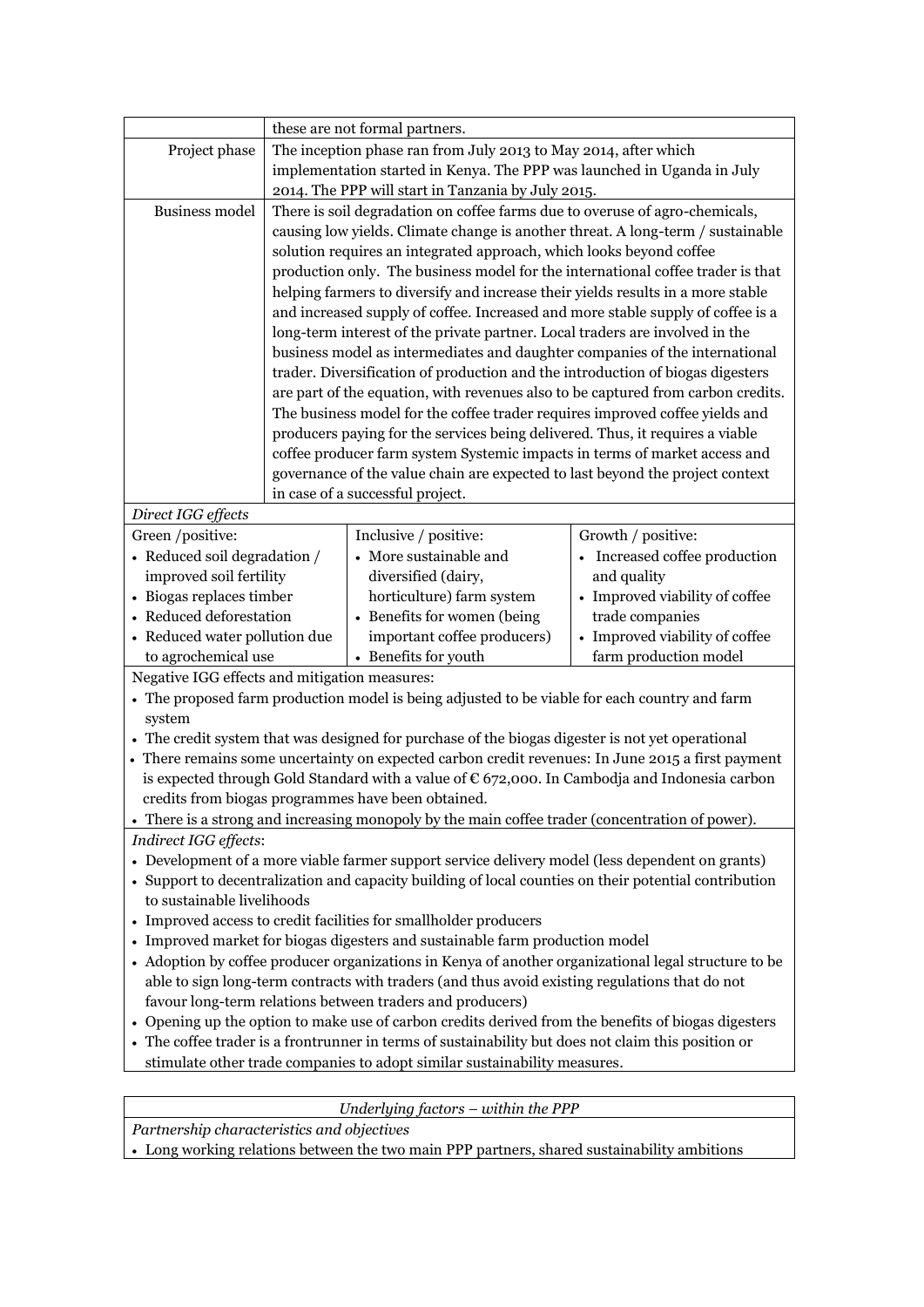(including the focus at women and youth)

- PPP partners are limited to the core members, thus keeping the PPP manageable in the first place. Working relations with other partners are organized through other agreements or MoUs.
- The PPP governance structure is equal (no dominance by the large trader).
- The Dutch embassy has been very supportive in Uganda (less so in Kenya) which has helped to acquire commitment by authorities.

*Stakeholder participation*

- During a long inception phase the new farm model was tested, with good local participation
- In Kenya, as a result of decentralisation, local counties have to understand their new role; the PPP was able to sign an MoU with one local county and expects that more will follow.

*Design / division of risks*

- The design is based on long experiences in working with coffee farmers, on biogas digesters and projects with a gender focus, forming the basis for the integrated farm production model.
- Complementarity of roles: the coffee traders have large existing networks which are used to upscale the innovations for the integrated farm model
- The expansion of relations with coffee farmers by the trader company (i.e. introduce dairy, biogas digesters) could only take place in a convincing way due to the collaboration with NGOs in the PPP (who apparently are more trusted to represent the farmer interests).
- The private partners in the PPP have difficulties with the rather strict FDOV results framework; this reduces their flexibility while many results cannot be fully predicted.
- The Northern NGO recognizes the risks of the FDOV criteria, especially related to the result-based framework, and has sought ways to share such risks with key partners in the PPP.

*Underlying factors –PPP interaction with outer context*

#### *Learning*

- There are good working relations with a range of other local organizations
- There is a joint learning platform (organized bi-annually), with collaboration with another PPP, and open to invited other stakeholders. The platform is facilitated by a northern consultancy.
- There is a certain level of transparency and accountability through the joint learning platform, as outsiders are also invited. Farmers can express their opinions through their organizations and close relations with NGOs, as well as the learning platform.

*Specific attention to systemic constraints* 

- There are regular contacts with relevant public agencies responsible (agriculture, energy, trade); these contacts are best in Uganda (probably because of high importance of coffee trade).
- The PPP objectives are in line with national policies (on food security) and it is expected that policy makers will support the PPP if results are convincing
- Coffee marketing regulations in Kenya are not enabling for sustainability, are not expected to change easily (however producers have found other ways to avoid this, see above)
- Close collaboration with local counties is a strategy in Kenya, following recent decentralization, leading to signing of an MoU with a county
- To acquire carbon credits, the carbon market working through the clean development mechanism (CDM) does not work well; the PPP has now turned to the Gold Standard

*Long-term commitment with region*

 The focus at creating a multi-stakeholder platform around the new production model is indispensable to build commitment and continue to adapt and learn from experiences. So far the platforms are aimed at national level. Maybe decentralized levels will be more effective.

#### *What has been the added value of this PPP to objectives of IGG?*

Based on wide experiences by the PPP partners working on coffee production (value chain) and biogas digesters, the new farm production model meets objectives of more sustainable production system (NGO), more secured supply chains (private sector) and implementation of food security policy (governments). There are good relations between the PPP partners because of their essential and complementary roles. The business case for the new farm production model is promising but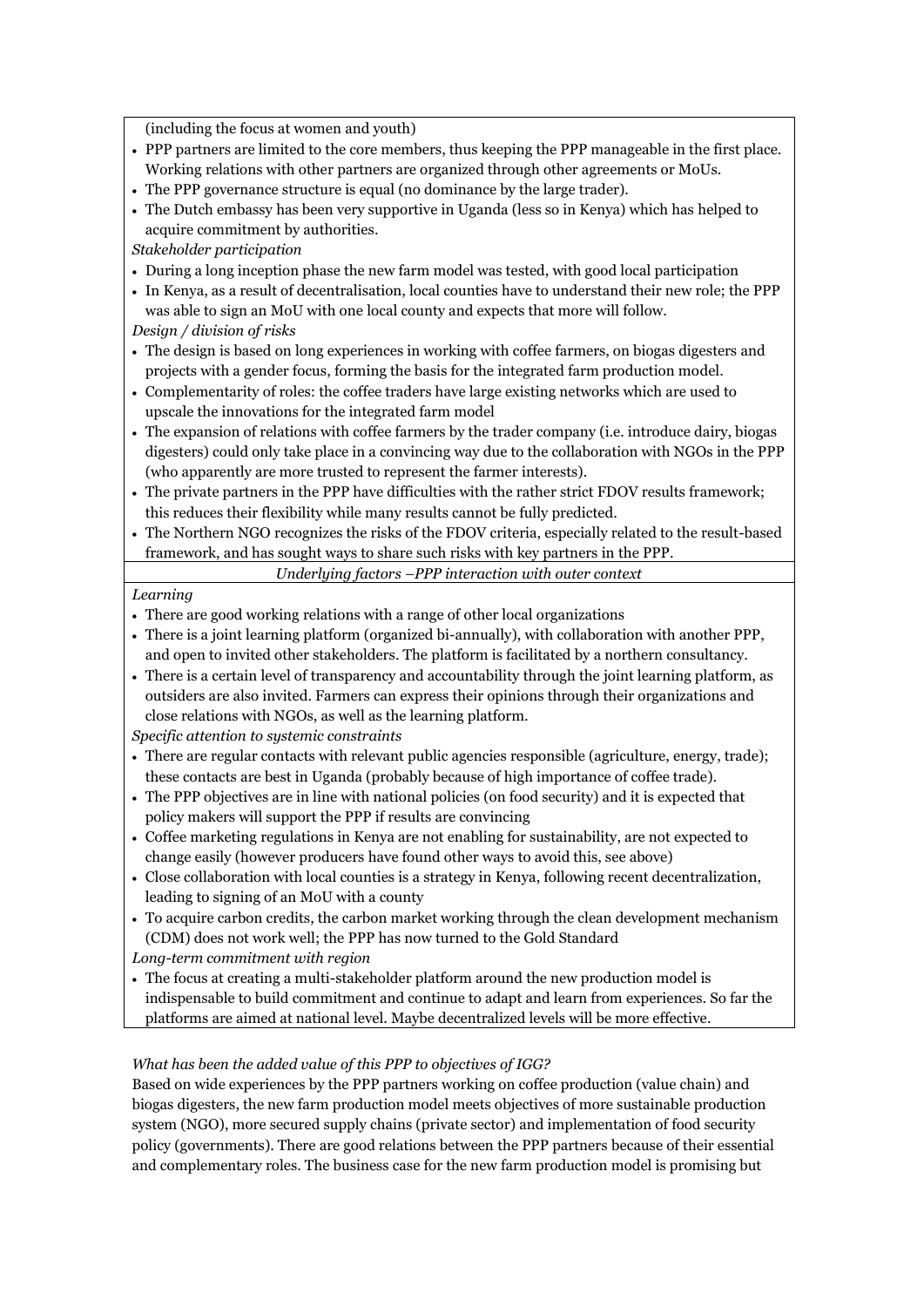needs to be developed in the coming years. To do so, the joint learning platform is essential; it can serve to attract a wider set of stakeholders due to the existing 'cloud' of the PPP partners. It may be expected that the PPP will increasingly focus at decentralized levels and collaborate with local authorities, due to the decentralization process and the fact that solutions will need to be localized. Long-term risks of the PPP approach applied here, beyond loss of direct project money in case of project failure, seem minor.

The added value of the PPP lies in the fact that the private party involved has a direct commercial interest in helping farmers achieve high and more stable coffee yields, as this results in a more stable supply of coffee , and build up good relations with farmers as producers through improved service delivery.

| Topic / sector        | Energy - wind energy project                                                                                     |
|-----------------------|------------------------------------------------------------------------------------------------------------------|
| Country & region      | Kenya - Lake Turkana                                                                                             |
| <b>Budget</b>         | Total $\epsilon$ 622 million (Equity $\epsilon$ 125 million; Debt $\epsilon$ 435 million senior debt, $\epsilon$ |
|                       | 63 million mezzanine debt)                                                                                       |
|                       | FMO provides $\epsilon_{35}$ m in senior debt and up to $\epsilon_{8.5}$ m in (partly stand-by)                  |
|                       | equity through a shareholder. In addition, the Dutch Government provided a                                       |
|                       | $\epsilon$ tom grant for the rehabilitation of the access roads to the project site.                             |
|                       | No contribution by the southern partner/s? No                                                                    |
| Types of partners     | • Northern private project developers                                                                            |
|                       | • Northern public financial institutions                                                                         |
|                       | • Northern private financial institutions                                                                        |
|                       | • Southern private financial institutions                                                                        |
|                       | • Southern public government institutions (transmission company and power                                        |
|                       | company)                                                                                                         |
|                       | Technically the project is split into wind farm construction and road                                            |
|                       | rehabilitation on one hand (of which the above are partners) and the                                             |
|                       | construction of the transmission line on the other hand. The transmission line                                   |
|                       | is constructed by the Southern national transmission company and financed                                        |
|                       | by a Northern government.                                                                                        |
| Project phase         | The PPP reached financial close in 2014. Implementation of activities will start                                 |
|                       | in 2015.                                                                                                         |
| <b>Business model</b> | The objective of the program is to increase domestic renewable energy                                            |
|                       | generation in Kenya by the construction of a 300 MW wind park, which will                                        |
|                       | operate at commercial rates to generate benefits for the private parties                                         |
|                       | involved. As specified in a 20 year power purchase agreement, the power                                          |
|                       | company will buy electricity generated by the wind turbines at a fixed rate.                                     |
|                       | Construction costs and risks are carried by the private project developers and                                   |
|                       | public equity providers, whereas the infrastructure development (road and                                        |
|                       | transmission line) are carried by public participants. Public interest (for the                                  |
|                       | Kenyan government) is the replacement of expensive imports of fossil power                                       |
|                       | by domestic renewables.                                                                                          |

#### *7. Kenya: Lake Turkana wind power project*

| Direct IGG effects          |                             |                             |  |
|-----------------------------|-----------------------------|-----------------------------|--|
| Green /positive:            | Inclusive / positive:       | Growth / positive:          |  |
| • Develop and operate       | • Temporary employment      | • Increased domestic energy |  |
| renewable energy generation | opportunities in the region | generation                  |  |
| plant                       |                             |                             |  |
|                             |                             |                             |  |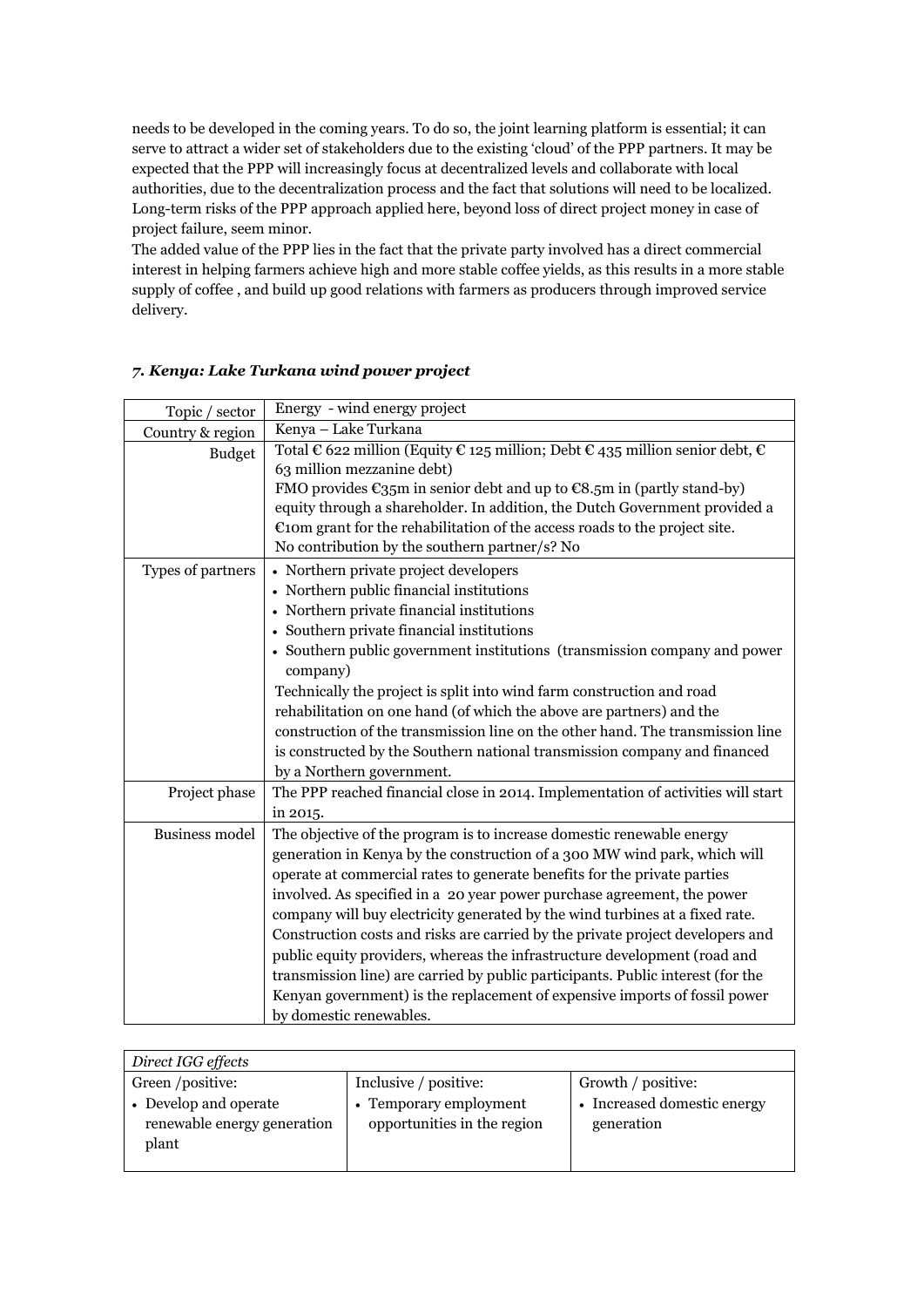Negative IGG effects and mitigation measures:

 The construction site area is scarcely populated, but some nomadic tribes in the area are impacted by the wind farm. A nomadic Turkana tribe resides on the proposed wind farm site and has a traditional migratory settlement area, Sirima, just off the C77 road to Loiyangalani. LTWP has extensively studied these potential negative impacts and offers compensation to the tribes: replacement of 176 residential structures (Manyattas) of the affected Sirima Village and 130 extension rooms, which will total to 306 structures for replacement and compensation. The related resettlement/compensation plan for wind farm and road complies with international standards of the IFC. The resettlement and compensation plan for the transmission line complies with national standards.

*Indirect IGG effects*:

- The project is a flagship project as largest renewable energy project in Africa, aiming to demonstrate that such a project can be accomplished. This is for some equity and debt providers an important reason to invest in this project.
- The project spurred improvements of the national grid in Kenya, by leading to a change in grid codes that also can facilitate future renewables projects.
- Spillover effects could follow, including further renewables projects in the region or elsewhere in the country, However, no such effects are explicitly included in the project design.

#### *Underlying factors – within the PPP*

*Partnership characteristics and objectives*

Involvement of a large number of international donors, necessary because of the size of the project, also made sure that environmental and social impact assessments are up to international standards. The large number of parties involved also led to a long run-up period until the project design became final.*Stakeholder participation*

- The project is situated in a remote area, with little local population. Nevertheless, each village in the area has designated a Community Officer (CLO) that is the main spokesperson for the village's interests. The project developers are in regular contact with the CLOs.
- Substantial participation and interest from the Kenyan government: a 20-year Purchasing Power Agreement (PPA) including a take-or-pay and a letter of support. Involved in the construction of the infrastructure. This cooperation from the Kenyan government was a crucial underlying factor in giving the project the needed commercial context. Local authorities do not seem to be involved (other than the village CLOs).

*Design / division of risks*

 The PPA provides risks for both the generator (the PPP) and the offtaker (Kenyan government). Financial risks are foremost carried by the equity and grant providers and after that the providers of subordinated debt. The project developers are accountable to the equity and debt providers.

*Underlying factors –PPP interaction with outer context*

#### *Learning*

 There are no learning / scaling up aspects after project completion that are integrated into the project design itself. Through its size (largest wind farm in Africa) the project is aimed to be a signpost for further large-scale renewables projects.

*Specific attention to systemic constraints* 

 Environmental and Social Impact Assessments have been carried out and an Environmental and Social Management Plan has been developed, as well as a Resettlement Policy Framework (RPF) for local communities. The technical constraints have been addressed by the construction of the road and transmission line, as well as the development of an interface schedule (when to connect to whom).

*Long-term commitment with region*

- Most financial institutions are already active in the region and some even provide finance for other wind projects in Kenya.
- The initial private project developers have gotten private partners involved in the project that have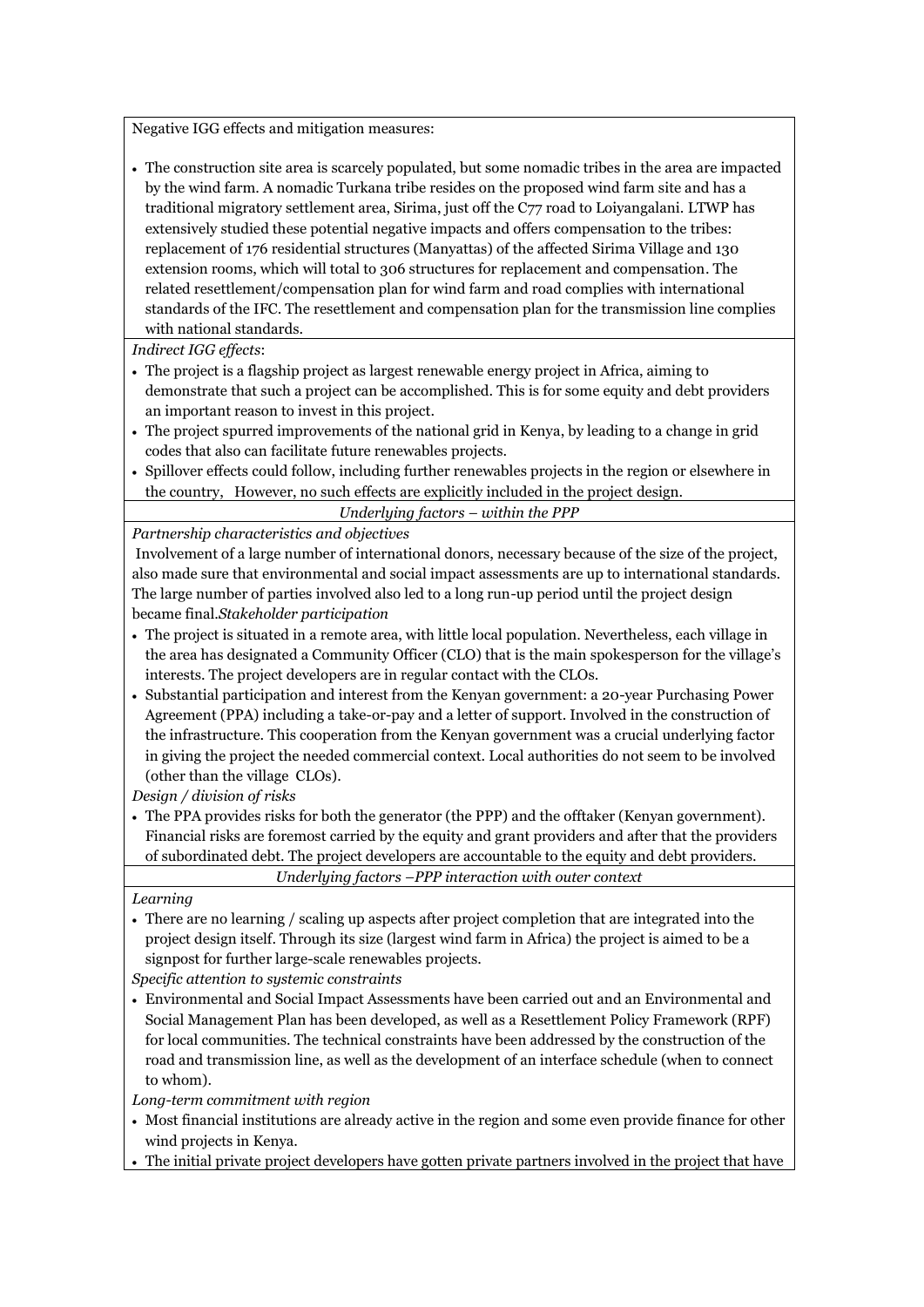experience in the field and region.

 The wind farm has an expected lifetime of at least 20 years. The project developers are exploring options to upscale the wind farm in the future.

#### *What has been the added value of this PPP to objectives of IGG?*

Inclusiveness is not addressed explicitly by the partnership, and therefore does not play a role in the project other than to mitigate negative inclusiveness effects. This means there are no expected sustainable *Inclusive* Growth effects (unless we consider the temporary local employment opportunities as sustainable inclusive growth). Stakeholders are involved, but mostly to raise awareness and mitigate risks. *Green* growth effects are however assured once the construction is completed and the project is operational, as it is inherent to the wind farm. The financial risks were too high to be covered by private parties alone, therefore the PPP structure has an added value for the private parties involved. For the public parties, direct interests are replacement of fossil imports by domestic renewables and long-term interests are the sign-post effect of the project for future largescale renewables' generation. Public partners also have seen to it that mitigation of potential negative IGG effects is incorporated in the project design.

| Topic / sector              | Energy - geothermal energy project                                                 |                                                                                    |                              |  |
|-----------------------------|------------------------------------------------------------------------------------|------------------------------------------------------------------------------------|------------------------------|--|
| Country & region            | Indonesia                                                                          |                                                                                    |                              |  |
| <b>Budget</b>               |                                                                                    | Total $\epsilon$ 5,717,261 financed by the Government of the Netherlands. Partners |                              |  |
|                             | contribute by working at cost price.                                               |                                                                                    |                              |  |
| Types of partners           | • Northern public knowledge institutions (universities)                            |                                                                                    |                              |  |
|                             | • Northern private knowledge institutions (consultancies)                          |                                                                                    |                              |  |
|                             |                                                                                    | • Southern non-profit member based organization                                    |                              |  |
|                             |                                                                                    | • Southern knowledge institutions (universities)                                   |                              |  |
| Project phase               |                                                                                    | The PPP started in end 2014 by detailing the work plan in a conference with        |                              |  |
|                             |                                                                                    | all project partners. Implementation of activities will start in 2015.             |                              |  |
| <b>Business model</b>       |                                                                                    | The objective of the program is to increase the capacity of Indonesia's            |                              |  |
|                             |                                                                                    | ministries, local government agencies, public and private companies and            |                              |  |
|                             |                                                                                    | knowledge institutions in developing, exploring and utilization of geothermal      |                              |  |
|                             |                                                                                    | energy sources, and to assess and monitor its impact on the economy and            |                              |  |
|                             |                                                                                    | environment.                                                                       |                              |  |
|                             | The project has three components:                                                  |                                                                                    |                              |  |
|                             | $\overline{4}$                                                                     | Development of a database for geothermal data                                      |                              |  |
|                             | 5.                                                                                 | Training and course materials                                                      |                              |  |
|                             | 6.                                                                                 | Awareness raising among local people and local and regional                        |                              |  |
|                             | governments on the use of geothermal resources for generating energy               |                                                                                    |                              |  |
|                             | in a safe and environmentally friendly manner                                      |                                                                                    |                              |  |
|                             | Long-term interest of the private parties in this project is to gain knowledge of  |                                                                                    |                              |  |
|                             | the Indonesian geothermal market (database, contacts) for future projects in       |                                                                                    |                              |  |
|                             | this field. Interest of the participating Indonesian public parties is to gain new |                                                                                    |                              |  |
|                             | knowledge on geothermal as well as market knowledge. Interest of the               |                                                                                    |                              |  |
|                             |                                                                                    | Northern public donor is, next to capacity building and market development,        |                              |  |
|                             | to contribute to global climate change mitigation by providing renewable           |                                                                                    |                              |  |
|                             | energy technology knowledge to the recipient country.                              |                                                                                    |                              |  |
| Direct IGG effects          |                                                                                    |                                                                                    |                              |  |
| Green /positive:            |                                                                                    | Inclusive / positive:                                                              | Growth / positive:           |  |
| • Better knowledge and more |                                                                                    | • (Improved education                                                              | • Improved market conditions |  |

#### *8. Indonesia: Geothermal Capacity Building Program*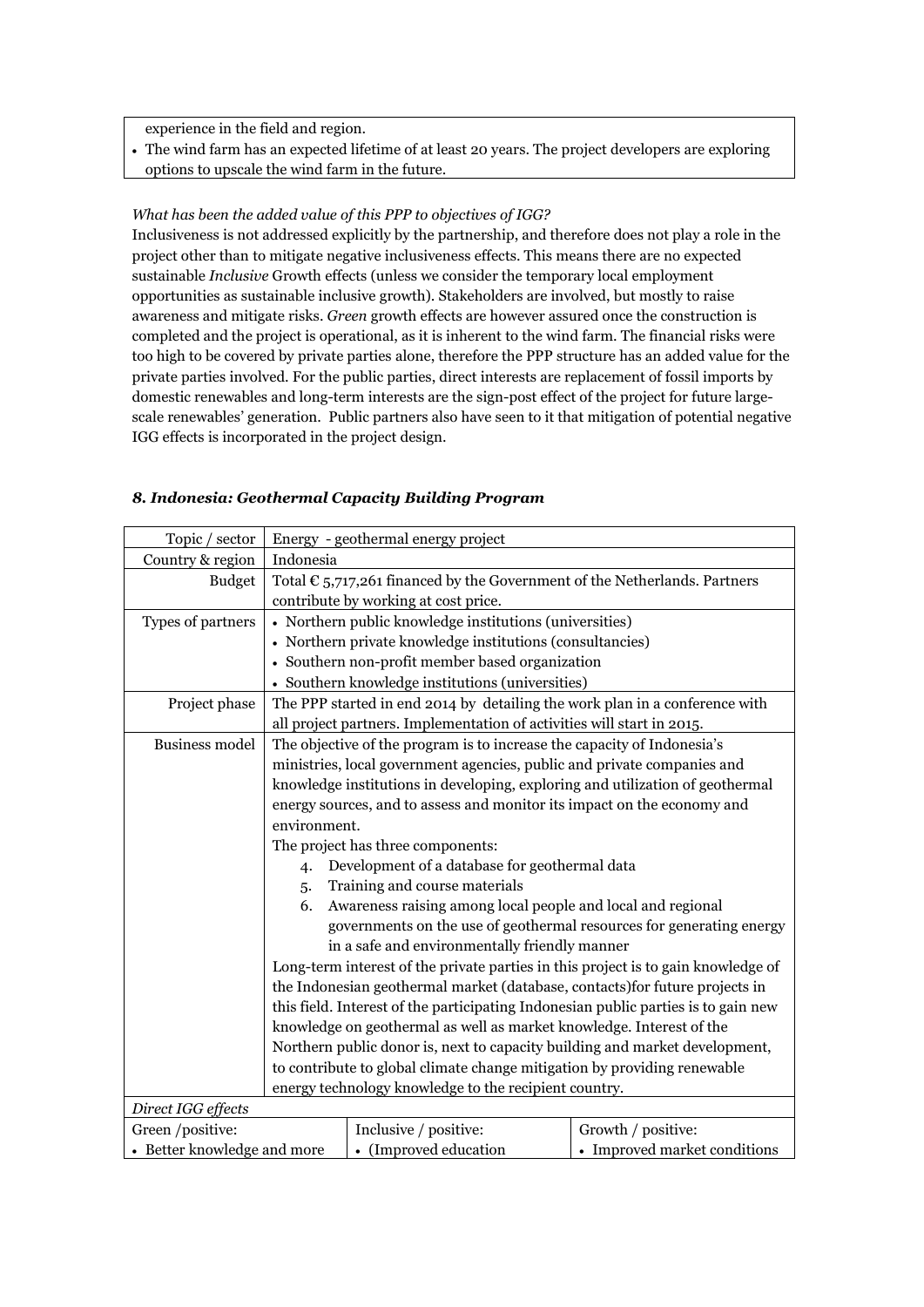| capacity to facilitate, develop | opportunities and skilled | for geothermal sector |
|---------------------------------|---------------------------|-----------------------|
| and operate geothermal          | personnel in geothermal   |                       |
| energy in Indonesia             | sector)                   |                       |

Negative IGG effects and mitigation measures:

There are no direct negative IGG effects from the PPP's activities itself, but there could be negative IGG effects from follow-up activities:

- Conflict between forest conservation and geothermal exploration can arise: opening up protected forest to geothermal development may harm the forests & biodiversity or could open the door to more economic activities in protected areas. The PPP gives (limited) attention to environmental impact and strategic environmental assessment in the training and education programme.
- Local communities are wary of geothermal activities due to a previous disaster of an erupted mud volcano which was caused by drilling. Involvement of local stakeholders will be done to some extent by the PPP in the form of public seminars; there is however no other engagement of local stakeholders in the PPP.

*Indirect IGG effects*:

- Scaling-up/follow-up activities (in terms of steps towards exploitation) are not explicitly part of the objectives but are embedded implicitly in the project objective by building knowledge and capacity for geothermal activities. They are also part of the evaluation criteria. Implicitly, the aim is:
	- To develop strategic and long-term collaboration in education and research through dual degree MSc programs and joint PhD research programs.
	- To develop business to business cases for long-term cooperation between the NL and IND geothermal sectors.
- Ultimately, the objective is also to increase investments in geothermal energy resources.
- The PPP has attention for environmental governance aspects. Besides the traditional technical and geoscientific topics in geothermal exploration, it aims to address environmental issues and legislation through attention to strategic environmental assessment in the education and training. The program aims to serve as a platform for south-south cooperation, to maximize learning effects through knowledge dissemination across countries. A previous pilot on this mechanism existed by a partner sharing knowledge in a workshop on geothermal resource exploration in Uganda.

*Underlying factors – within the PPP*

*Partnership characteristics and objectives*

- Universities/knowledge institutions play a major role in the PPP, along with consultancies, which goes hand in hand with the PPP's objective of knowledge transfer and capacity building.
- There is collaboration with an international NGO actively involved in forest conservation to support the engagement of local communities and governments, as it has a substantive network and has experience in local stakeholder engagement.
- Coordination in Indonesia is done by the southern member organization, who has monthly meetings with the northern coordinating partner.

*Stakeholder participation*

- Private companies in Indonesia are indirectly involved through their link with the southern member organization.
- Local governments and communities are not engaged other than indirectly by the training and awareness activities of the PPP
- The Dutch embassy has a monitoring role. Also, diplomatic contacts between the embassy and the Indonesian counterparts helped in the initial formulation phase of the project plan to break stalemates caused by not listening carefully enough to Indonesian wishes for the project plan (more direct involvement of universities than originally aimed for).

*Design / division of risks*

 The PPP has identified and reflected upon several risks during the inception phase. One is that private companies do not want to share data on underground geothermal resources with the PPP. Partners have talked with several private companies before the proposal and have requested them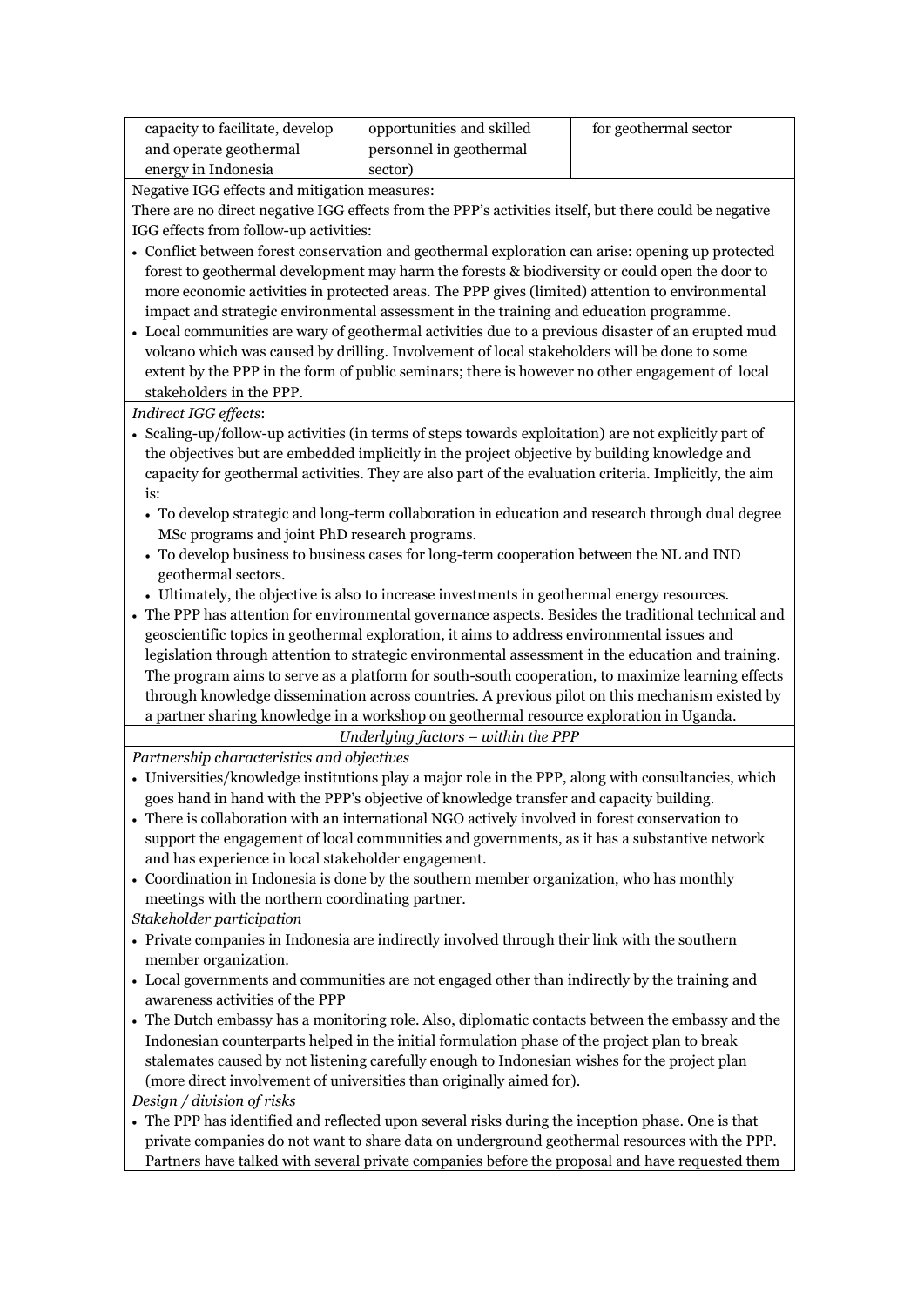to sign a Letter of Intent. In case of failure of the project, the database would not be (sufficiently) developed or knowledge would not be (sufficiently) shared. Those risks lie mainly with the recipients.

#### *Underlying factors –PPP interaction with outer context*

*Learning*

The project itself is a learning and education project. The project partners meet every year to discuss progress and to detail the work plan.

*Specific attention to systemic constraints* 

- There is attention given to potential negative impacts of geothermy in the training and education activities set up. Also, a northern NGO is engaged in looking into these aspects of geothermy. . *Long-term commitment with region*
- The PPP strategy explicitly discusses follow-up activities and long-term commitment.
- The Dutch private partners are aiming to expand their business operations in the region.
- The Dutch public partners already have long established commitment with the region.

#### *What has been the added value of this PPP to objectives of IGG?*

The project contributes to Green rather than to Inclusive objectives. It is debatable whether the effects of this project are truly IGG effects. Fair and equitable access to energy or poverty alleviation does not seem to be targeted, and the education opportunities do not seem to have a specific target for inclusiveness. Also, the actual generation and distribution of renewable energy is not a direct effect but is the expected follow-up or spillover effect of this project (due to increased capacity & awareness). Still, increased capacity for geothermal energy generation and improving the context for geothermal energy activities can be an important green growth effect, opening up a future market for green growth (geothermal) activities in Indonesia. However, the positive aspects of potential future provision of renewable energy to Indonesia due to this capacity building project will have to be weighed against the possible deforestation caused by actual geothermal projects that might be initiated as a result of the capacity built. For the participating private parties a new market is opened up that needs to be regulated carefully by the Indonesian government.

#### *9. Uganda, Kenya, Ghana and Tanzania: Sustainable Energy Services for Africa*

| Topic / sector        | Energy - Sustainable energy sources for communities and households.                    |  |
|-----------------------|----------------------------------------------------------------------------------------|--|
|                       | The projects deal with solar energy mainly.                                            |  |
| Country & region      | Uganda, Kenya, Ghana and Tanzania.                                                     |  |
| <b>Budget</b>         | For this study, two PPPs were selected with a focus on consumer lighting               |  |
|                       | (there are also PPPs on improved cookstoves and community lighting, these              |  |
|                       | were not selected). For the selected projects, the DGIS grants are $\epsilon$ 100-200K |  |
|                       | per project (total project budgets are up to $\epsilon$ 500 K).                        |  |
| Types of partners     | For the selected consumer lighting projects, following are the partners:               |  |
|                       | • Southern NGOs (in both cases innovative NGOs supporting renewable                    |  |
|                       | energy introduction for poor consumers)                                                |  |
|                       | • Southern public or semi-public partner (in one case from the education               |  |
|                       | sector, in the other case from the tea sector)                                         |  |
|                       | • Northern private consultancies, bringing in knowledge, supporting market             |  |
|                       | studies and learning initiatives                                                       |  |
|                       | • Northern public partner: the Ministry of Foreign Affairs                             |  |
| Project phase         | The PPPs started in 2014, solar devices sales have started, around 25% of              |  |
|                       | intended target consumers have been reached. The local partners in all cases           |  |
|                       | already have working relations of at least 2 years.                                    |  |
| <b>Business model</b> | • For the first PPP, the sale of pico solar energy lanterns to poor rural              |  |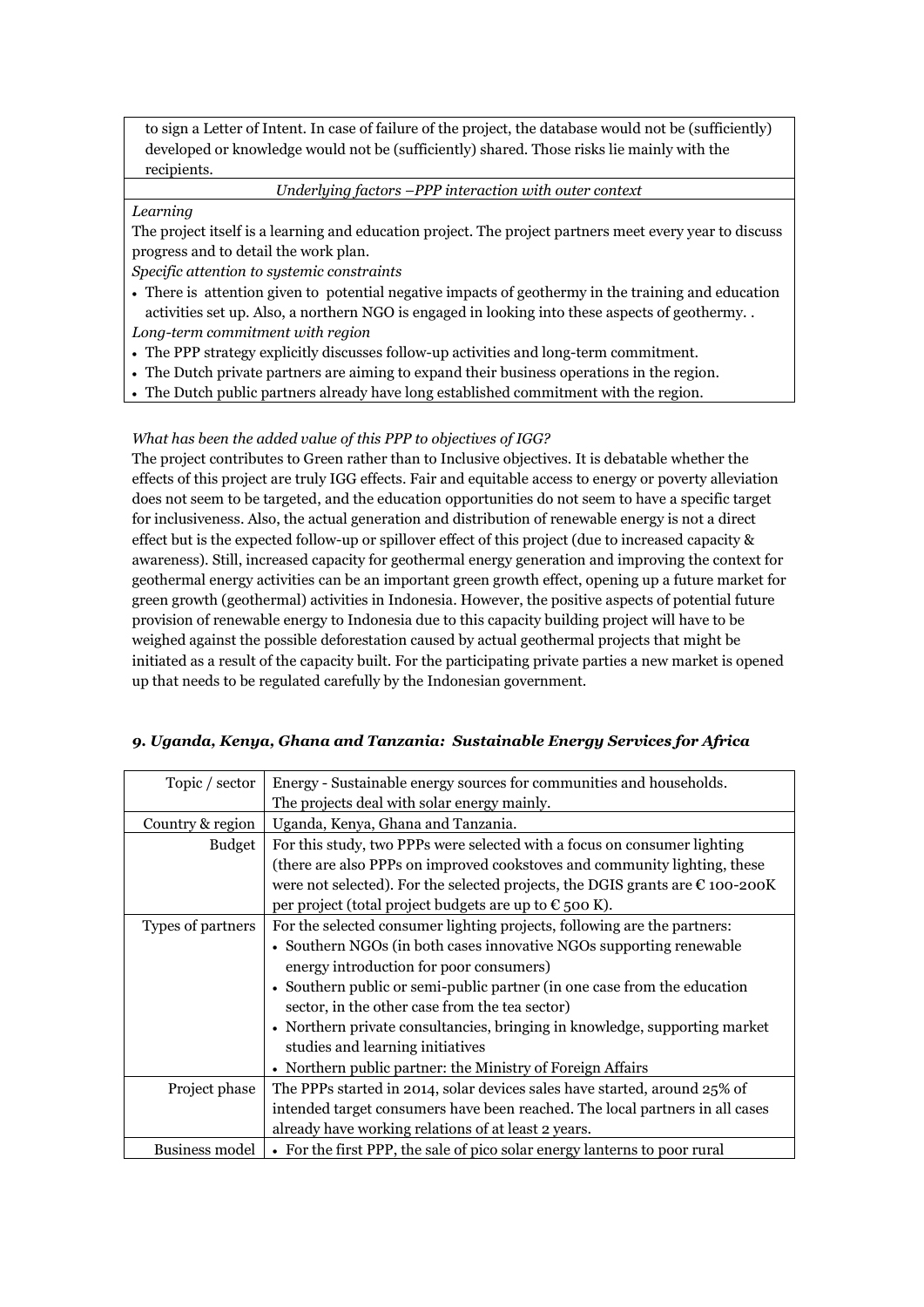| households follows a step-wise market development strategy, starting to<br>create demand via head-teachers and then serving the increasing demand<br>through agents that should gradually become self-supporting;<br>• For the second PPP, the sale of micro solar energy devices aims to serve tea<br>producers, and is introduced through the national tea agency, via solar shops<br>and agents that should become self-supporting, supported by a credit system<br>available for the tea producers that want to purchase a package. |                                                                                                                 |                                                                                                                  |  |  |
|-----------------------------------------------------------------------------------------------------------------------------------------------------------------------------------------------------------------------------------------------------------------------------------------------------------------------------------------------------------------------------------------------------------------------------------------------------------------------------------------------------------------------------------------|-----------------------------------------------------------------------------------------------------------------|------------------------------------------------------------------------------------------------------------------|--|--|
| Direct IGG effects                                                                                                                                                                                                                                                                                                                                                                                                                                                                                                                      |                                                                                                                 |                                                                                                                  |  |  |
| Green /positive:<br>· Solar energy (pico-/micro-),<br>replaces kerosene lighting<br>mainly                                                                                                                                                                                                                                                                                                                                                                                                                                              | Inclusive / positive:<br>• Focus at accessibility for poor<br>rural households<br>• Reduces long-term costs for | Growth / positive:<br>• Enabling better education by<br>light available at night time<br>• Charge mobile phones, |  |  |
|                                                                                                                                                                                                                                                                                                                                                                                                                                                                                                                                         | households in need of energy<br>• Reduces health risks                                                          | • Use for commercial purposes<br>(milk cooling, chicken<br>feeding device)<br>• Off-grid energy access           |  |  |
| Negative IGG effects and mitigation measures:                                                                                                                                                                                                                                                                                                                                                                                                                                                                                           |                                                                                                                 |                                                                                                                  |  |  |
| • The credit systems for the micro solar package may not be accessible for all those with a demand                                                                                                                                                                                                                                                                                                                                                                                                                                      |                                                                                                                 |                                                                                                                  |  |  |
| • Maintenance and replacement system remains to be tested                                                                                                                                                                                                                                                                                                                                                                                                                                                                               |                                                                                                                 |                                                                                                                  |  |  |
| Indirect IGG effects:                                                                                                                                                                                                                                                                                                                                                                                                                                                                                                                   |                                                                                                                 |                                                                                                                  |  |  |
|                                                                                                                                                                                                                                                                                                                                                                                                                                                                                                                                         | • Created awareness and a demand for solar energy solutions where there is no national grid                     |                                                                                                                  |  |  |
|                                                                                                                                                                                                                                                                                                                                                                                                                                                                                                                                         | Distribution system for solar light solutions, using local traders                                              |                                                                                                                  |  |  |
| Credit systems developed for buying solar power solutions                                                                                                                                                                                                                                                                                                                                                                                                                                                                               |                                                                                                                 |                                                                                                                  |  |  |
|                                                                                                                                                                                                                                                                                                                                                                                                                                                                                                                                         | • Tax exemption and improved standards for imports of solar power is a side effect which emerged                |                                                                                                                  |  |  |
|                                                                                                                                                                                                                                                                                                                                                                                                                                                                                                                                         | from increased awareness on the importance of solar power for off-the-grid rural areas                          |                                                                                                                  |  |  |
|                                                                                                                                                                                                                                                                                                                                                                                                                                                                                                                                         | • Awareness raised for local solar energy systems among government and local counties, initially for            |                                                                                                                  |  |  |
| support to the PPP, later on to facilitate introduction.                                                                                                                                                                                                                                                                                                                                                                                                                                                                                |                                                                                                                 |                                                                                                                  |  |  |
| Underlying factors $-$ within the PPP                                                                                                                                                                                                                                                                                                                                                                                                                                                                                                   |                                                                                                                 |                                                                                                                  |  |  |
| Partnership characteristics and objectives                                                                                                                                                                                                                                                                                                                                                                                                                                                                                              |                                                                                                                 |                                                                                                                  |  |  |
| • In the selected PPPs, partners include local (semi-)public sector agencies (from education or tea                                                                                                                                                                                                                                                                                                                                                                                                                                     |                                                                                                                 |                                                                                                                  |  |  |
| sector agencies), which is effective to create awareness and demand among poor rural people                                                                                                                                                                                                                                                                                                                                                                                                                                             |                                                                                                                 |                                                                                                                  |  |  |
| consumers, and to create demand within an existing network<br>• The local NGOs and southern consultants are specialized in design of systems to serve the poor                                                                                                                                                                                                                                                                                                                                                                          |                                                                                                                 |                                                                                                                  |  |  |
| • The partners state that the communication lines between the PPP partners are short                                                                                                                                                                                                                                                                                                                                                                                                                                                    |                                                                                                                 |                                                                                                                  |  |  |
| • Interests between private and public parties are well-divided: the northern and southern partners                                                                                                                                                                                                                                                                                                                                                                                                                                     |                                                                                                                 |                                                                                                                  |  |  |
| do market development for a green and inclusive solution, with a grant to take care of overhead                                                                                                                                                                                                                                                                                                                                                                                                                                         |                                                                                                                 |                                                                                                                  |  |  |
| and field operation costs. Poor consumers benefit by cheap lighting which supports livelihoods.                                                                                                                                                                                                                                                                                                                                                                                                                                         |                                                                                                                 |                                                                                                                  |  |  |
| Stakeholder participation                                                                                                                                                                                                                                                                                                                                                                                                                                                                                                               |                                                                                                                 |                                                                                                                  |  |  |
| • Use of respected community members (head-teachers)                                                                                                                                                                                                                                                                                                                                                                                                                                                                                    |                                                                                                                 |                                                                                                                  |  |  |
| • Involvement of local governments (if these are cooperative), to develop systems that can be locally<br>supported                                                                                                                                                                                                                                                                                                                                                                                                                      |                                                                                                                 |                                                                                                                  |  |  |
| Design / division of risks                                                                                                                                                                                                                                                                                                                                                                                                                                                                                                              |                                                                                                                 |                                                                                                                  |  |  |
| • Good market studies were done in the design phase, with support by the northern NGOs, to<br>explore the potentials for the selected solar devices                                                                                                                                                                                                                                                                                                                                                                                     |                                                                                                                 |                                                                                                                  |  |  |
| The distribution of the solar power systems is based on a defined business case and growth model                                                                                                                                                                                                                                                                                                                                                                                                                                        |                                                                                                                 |                                                                                                                  |  |  |
| for off grid energy access (see above), i.e. an income model for the traders involved; this works                                                                                                                                                                                                                                                                                                                                                                                                                                       |                                                                                                                 |                                                                                                                  |  |  |
| best with an existing sales network. The growth model initially introduces the solar lights for social                                                                                                                                                                                                                                                                                                                                                                                                                                  |                                                                                                                 |                                                                                                                  |  |  |
| purposes mainly, more powerful solar systems can be supplied if there is demand for commercial<br>purposes                                                                                                                                                                                                                                                                                                                                                                                                                              |                                                                                                                 |                                                                                                                  |  |  |
| • All lights meet the World Bank Lighting Global Standards for quality assurance, which is<br>important because there are many fragile and poorly performing system n the market                                                                                                                                                                                                                                                                                                                                                        |                                                                                                                 |                                                                                                                  |  |  |

A credit system is included in the design to enable consumers to purchase the solar light system; a